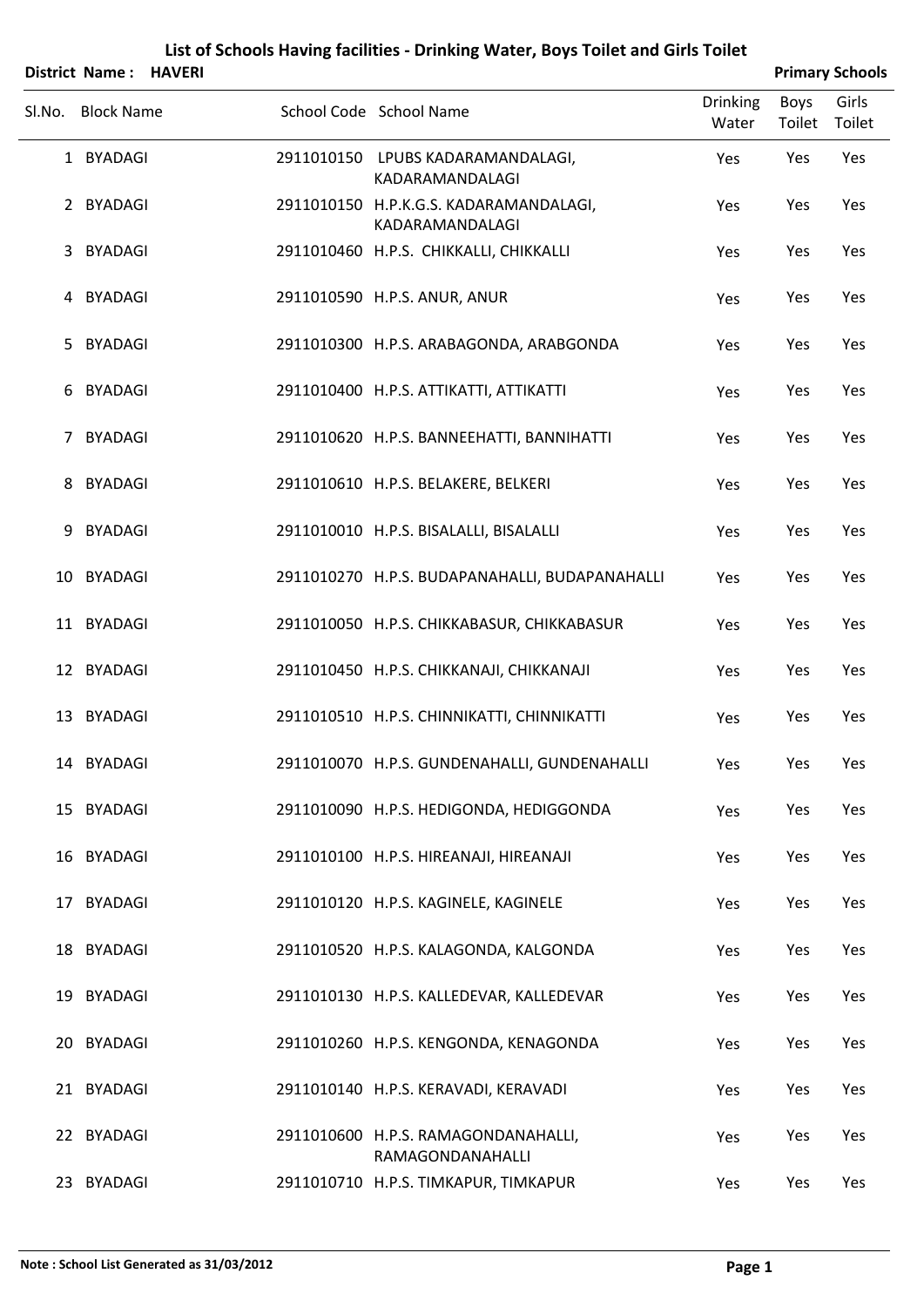|        | District Name: HAVERI |  |                                                              |                          |                | <b>Primary Schools</b> |
|--------|-----------------------|--|--------------------------------------------------------------|--------------------------|----------------|------------------------|
| Sl.No. | <b>Block Name</b>     |  | School Code School Name                                      | <b>Drinking</b><br>Water | Boys<br>Toilet | Girls<br>Toilet        |
|        | 24 BYADAGI            |  | 2911010570 H.P.S. TIMMENAHALLI, TIMMENAHALLI                 | Yes                      | Yes            | Yes                    |
|        | 25 BYADAGI            |  | 2911010440 H.P.S. TUMARIKOPPA, TUMRIKOPPA                    | Yes                      | Yes            | Yes                    |
|        | 26 BYADAGI            |  | 2911010430 H.P.S.BIRANAKOPPA, BEERANAKOPPA                   | Yes                      | Yes            | Yes                    |
|        | 27 BYADAGI            |  | 2911010290 H.P.S.CHATRA, CHATRA                              | Yes                      | Yes            | Yes                    |
|        | 28 BYADAGI            |  | 2911010420 H.P.S.GUDDADMALLAPUR,<br>GUDDADAMALAPUR           | Yes                      | Yes            | Yes                    |
|        | 29 BYADAGI            |  | 2911010110 H.P.S.HIREHALLI, HIREHALLI                        | Yes                      | Yes            | Yes                    |
|        | 30 BYADAGI            |  | 2911010160 H.P.S.KUMMUR, KUMMUR                              | Yes                      | Yes            | Yes                    |
|        | 31 BYADAGI            |  | 2911010050 H.P.U.B.S CHIKKABASUR, CHIKKABASUR                | Yes                      | Yes            | Yes                    |
|        | 32 BYADAGI            |  | 2911010120 H.P.U.B.S KAGINELE, KAGINELE                      | Yes                      | Yes            | Yes                    |
|        | 33 BYADAGI            |  | 2911010990 H.P.U.B.S BYADAGI, BYADAGI WARD 17                | Yes                      | Yes            | Yes                    |
|        | 34 BYADAGI            |  | 2911010200 H.P.U.B.S. HALESHIDENUR, SHIDENUR                 | Yes                      | Yes            | Yes                    |
|        | 35 BYADAGI            |  | 2911010110 H.P.U.B.S. HIREHALLI, HIREHALLI                   | Yes                      | Yes            | Yes                    |
|        | 36 BYADAGI            |  | 2911011000 H.P.U.B.S. KOLUR CAMP BYADAGI, BYADAGI<br>WARD 18 | Yes                      | Yes            | Yes                    |
|        | 37 BYADAGI            |  | 2911010170 H.P.U.B.S. MALLUR, MALLUR                         | Yes                      | Yes            | Yes                    |
|        | 38 BYADAGI            |  | 2911010950 H.P.U.G.S BYADAGI, BYADAGI WARD 13                | Yes                      | Yes            | Yes                    |
|        | 39 BYADAGI            |  | 2911010650 HPKBS DHULIKOPPA, DHULIKOPPA                      | Yes                      | Yes            | Yes                    |
|        | 40 BYADAGI            |  | 2911010280 HPS ALAGERI, ALALGERI                             | Yes                      | Yes            | Yes                    |
|        | 41 BYADAGI            |  | 2911010490 HPS BADAMALLI, BADAMALLI                          | Yes                      | Yes            | Yes                    |
|        | 42 BYADAGI            |  | 2911010640 HPS DUMMIHAL, DUMMIHAL                            | Yes                      | Yes            | Yes                    |
|        | 43 BYADAGI            |  | 2911010060 HPS GHALAPOOJI, GHALAPOOJI                        | Yes                      | Yes            | Yes                    |
|        | 44 BYADAGI            |  | 2911010200 HPS HALESHIDENUR, SHIDENUR                        | Yes                      | Yes            | Yes                    |
|        | 45 BYADAGI            |  | 2911010690 HPS KASAMBI, KASAMBI                              | Yes                      | Yes            | Yes                    |
|        | 46 BYADAGI            |  | 2911010760 HPS KHURDA KODIHALLI, KHURDKODIHALLI              | Yes                      | Yes            | Yes                    |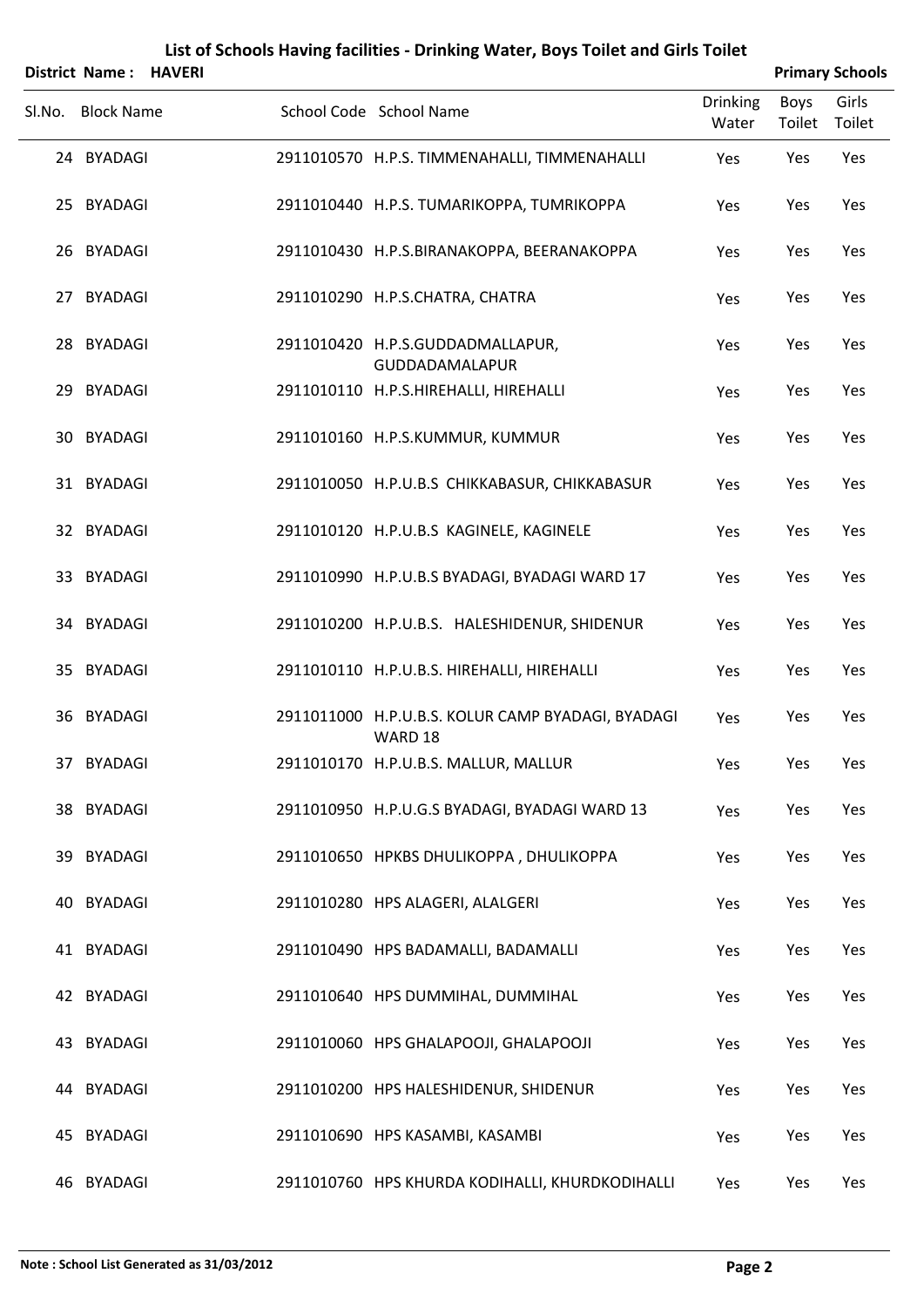|        | District Name: HAVERI |  |                                                          |                          |                | <b>Primary Schools</b> |
|--------|-----------------------|--|----------------------------------------------------------|--------------------------|----------------|------------------------|
| SI.No. | <b>Block Name</b>     |  | School Code School Name                                  | <b>Drinking</b><br>Water | Boys<br>Toilet | Girls<br>Toilet        |
|        | 47 BYADAGI            |  | 2911010380 HPS MUTTUR, MUTTUR                            | Yes                      | Yes            | Yes                    |
|        | 48 BYADAGI            |  | 2911010670 HPS NELLIKOPPA, NELLIKOPPA                    | Yes                      | Yes            | Yes                    |
|        | 49 BYADAGI            |  | 2911010220 HPS TADAS, TADAS                              | Yes                      | Yes            | Yes                    |
|        | 50 BYADAGI            |  | 2911010370 HPUBS INGALAGUNDI PLOT, INGALAGONDI           | Yes                      | Yes            | Yes                    |
|        | 51 BYADAGI            |  | 2911010770 K.B.L.P.S. KHURDAVEERAPUR, KHURVIRAPUR        | Yes                      | Yes            | Yes                    |
|        | 52 BYADAGI            |  | 2911010190 K.G.S MOTEBENNUR, MOTEBENNUR                  | Yes                      | Yes            | Yes                    |
|        | 53 BYADAGI            |  | 2911010780 K.H.P.B.S. SHANKRIPUR, SHANKRIPUR             | Yes                      | Yes            | Yes                    |
|        | 54 BYADAGI            |  | 2911011060 K.H.P.G.S. BYADAGI, BYADAGI WARD 12           | Yes                      | Yes            | Yes                    |
|        | 55 BYADAGI            |  | 2911010870 K.H.P.S NEHURNAGAR, BYADAGI WARD 3            | Yes                      | Yes            | Yes                    |
|        | 56 BYADAGI            |  | 2911010950 K.H.P.S NO 2 BYADAGI, BYADAGI WARD 13         | Yes                      | Yes            | Yes                    |
|        | 57 BYADAGI            |  | 2911011030 K.H.P.S. AGASANAHALLI, BYADAGI WARD 21        | Yes                      | Yes            | Yes                    |
|        | 58 BYADAGI            |  | 2911010170 K.H.P.S. MALLUR, MALLUR                       | Yes                      | Yes            | Yes                    |
|        | 59 BYADAGI            |  | 2911010180 K.H.P.S. MASANAGI, MASANAGI                   | Yes                      | Yes            | Yes                    |
|        | 60 BYADAGI            |  | 2911010790 K.H.P.S. TERADAHALLI, TEREDAHALLI             | Yes                      | Yes            | Yes                    |
|        | 61 BYADAGI            |  | 2911010980 K.L.P.S SANGAMESHWARNAGAR, BYADAGI<br>WARD 16 | Yes                      | Yes            | Yes                    |
|        | 62 BYADAGI            |  | 2911010850 K.L.P.S WALMIKINAGAR, BYADAGI WARD 1          | Yes                      | Yes            | Yes                    |
|        | 63 BYADAGI            |  | 2911010750 K.L.P.S. GUMMENHALLI, GUMMENALLI              | Yes                      | Yes            | Yes                    |
|        | 64 BYADAGI            |  | 2911011000 K.M.P.S EXT BYADAGI, BYADAGI WARD 18          | Yes                      | Yes            | Yes                    |
|        | 65 BYADAGI            |  | 2911010860 K.M.P.S. NO 1 BYADAGI, BYADAGI WARD 2         | Yes                      | Yes            | Yes                    |
|        | 66 BYADAGI            |  | 2911010740 KHPS ANGARGATTI, ANGARGATTI                   | Yes                      | Yes            | Yes                    |
|        | 67 BYADAGI            |  | 2911010550 KHPS HALEGUNGARAKOPPA,<br><b>GUNGARAKOPPA</b> | Yes                      | Yes            | Yes                    |
|        | 68 BYADAGI            |  | 2911011010 KLPS GUDDAMALLESHWARA, BYADAGI<br>WARD 19     | Yes                      | Yes            | Yes                    |
| 69     | BYADAGI               |  | 2911010090 L.P.K.G.S. HEDIGGONDA, HEDIGGONDA             | Yes                      | Yes            | Yes                    |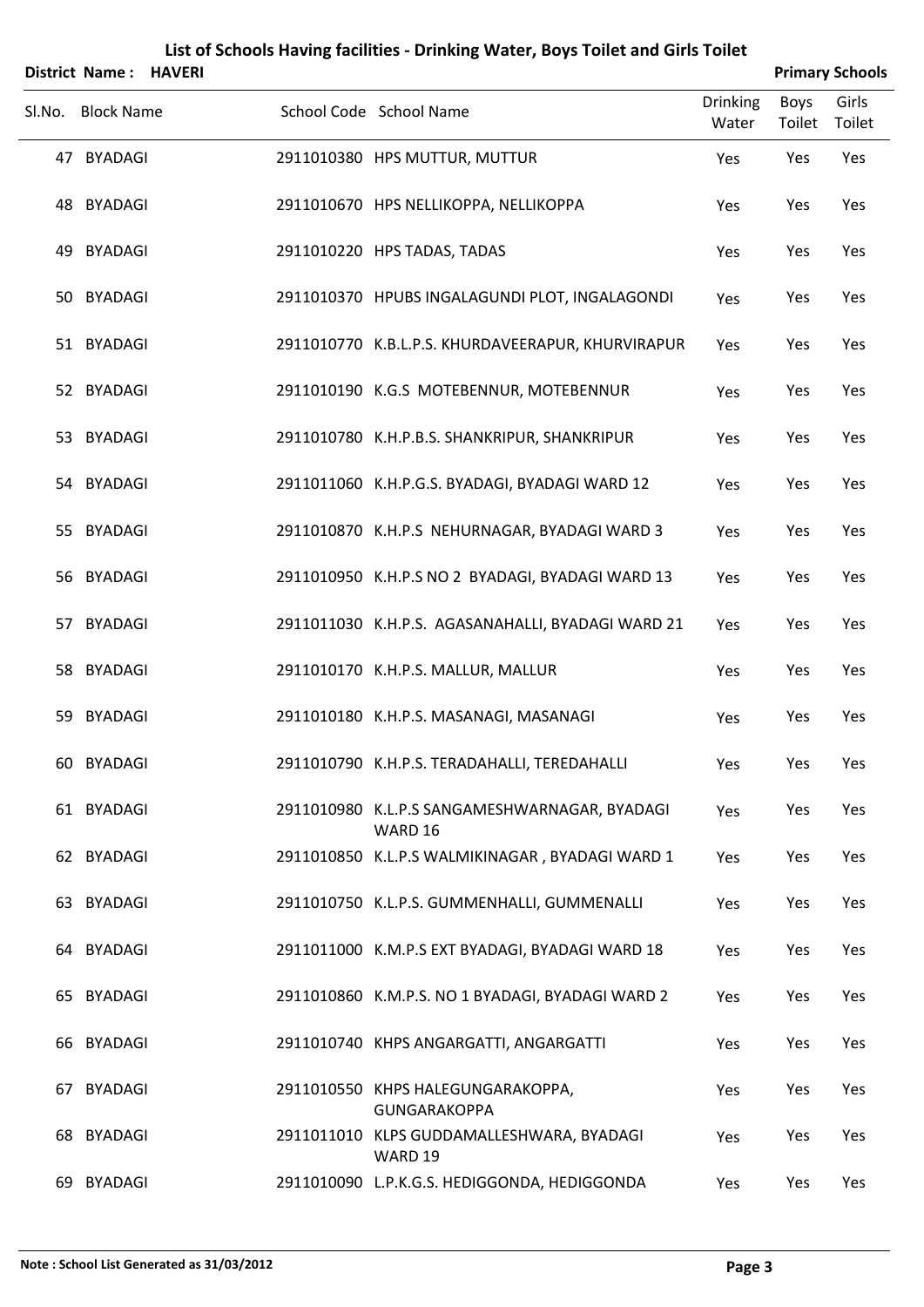|        | District Name: HAVERI |  |                                                            |                          |                | <b>Primary Schools</b> |
|--------|-----------------------|--|------------------------------------------------------------|--------------------------|----------------|------------------------|
| Sl.No. | <b>Block Name</b>     |  | School Code School Name                                    | <b>Drinking</b><br>Water | Boys<br>Toilet | Girls<br>Toilet        |
|        | 70 BYADAGI            |  | 2911010470 L.P.S SIDDAPUR, SHIDDAPUR                       | Yes                      | Yes            | Yes                    |
|        | 71 BYADAGI            |  | 2911010130 L.P.S. (L.T) KALLEDEVAR, KALLEDEVAR             | Yes                      | Yes            | Yes                    |
|        | 72 BYADAGI            |  | 2911010500 L.P.S. BIDARAKATTI, BIDARAKATTI                 | Yes                      | Yes            | Yes                    |
|        | 73 BYADAGI            |  | 2911010450 L.P.S. CHIKKANAJI [L.T], CHIKKANAJI             | Yes                      | Yes            | Yes                    |
|        | 74 BYADAGI            |  | 2911010250 L.P.S. HIRENANDIHALLI, HIRENANDIHALLI           | Yes                      | Yes            | Yes                    |
|        | 75 BYADAGI            |  | 2911010160 L.P.S. HOSAKUMMUR, KUMMUR                       | Yes                      | Yes            | Yes                    |
|        | 76 BYADAGI            |  | 2911010370 L.P.S. INGALAGUNDI, INGALAGONDI                 | Yes                      | Yes            | Yes                    |
|        | 77 BYADAGI            |  | 2911010800 L.P.S. KADAMANAHALLI, KADAMANAHALLI             | Yes                      | Yes            | Yes                    |
|        | 78 BYADAGI            |  | 2911010150 L.P.S. KADARAMANDALAGI PLOT,<br>KADARAMANDALAGI | Yes                      | Yes            | Yes                    |
|        | 79 BYADAGI            |  | 2911010730 L.P.S. KOLLAPUR, KOLLAPUR                       | Yes                      | Yes            | Yes                    |
|        | 80 BYADAGI            |  | 2911010700 L.P.S. NAGALAPUR, NAGALAPUR                     | Yes                      | Yes            | Yes                    |
|        | 81 BYADAGI            |  | 2911010410 L.P.S. TIMMAPUR, TIMMAPUR                       | Yes                      | Yes            | Yes                    |
|        | 82 BYADAGI            |  | 2911010530 L.P.S. TIPALAPUR, TIPPALAPUR                    | Yes                      | Yes            | Yes                    |
|        | 83 BYADAGI            |  | 2911010290 L.P.S.[ L.T.] CHATRA, CHATRA                    | Yes                      | Yes            | Yes                    |
|        | 84 BYADAGI            |  | 2911010490 L.P.S.BADAMALLI (L.T.), BADAMALLI               | Yes                      | Yes            | Yes                    |
|        | 85 BYADAGI            |  | 2911010720 L.P.S.BANNIHALLI, BANNIHALLI                    | Yes                      | Yes            | Yes                    |
|        | 86 BYADAGI            |  | 2911010630 L.P.S.LAKAMAJIKOPPA, LAKAMAJIKOPPA              | Yes                      | Yes            | Yes                    |
|        | 87 BYADAGI            |  | 2911010140 L.P.U.B.S. KERAVADI, KERAVADI                   | Yes                      | Yes            | Yes                    |
|        | 88 BYADAGI            |  | 2911010380 L.P.U.B.S. MATTUR, MUTTUR                       | Yes                      | Yes            | Yes                    |
|        | 89 BYADAGI            |  | 2911010190 L.P.U.B.S. MOTEBENNUR, MOTEBENNUR               | Yes                      | Yes            | Yes                    |
|        | 90 BYADAGI            |  | 2911010210 L.P.U.B.S. SUDAMBI, SUDAMBI                     | Yes                      | Yes            | Yes                    |
|        | 91 BYADAGI            |  | 2911010220 L.P.U.B.S. TADAS, TADAS                         | Yes                      | Yes            | Yes                    |
|        | 92 BYADAGI            |  | 2911010680 LPS DASANAKOPPA, DASANKOPPA                     | Yes                      | Yes            | Yes                    |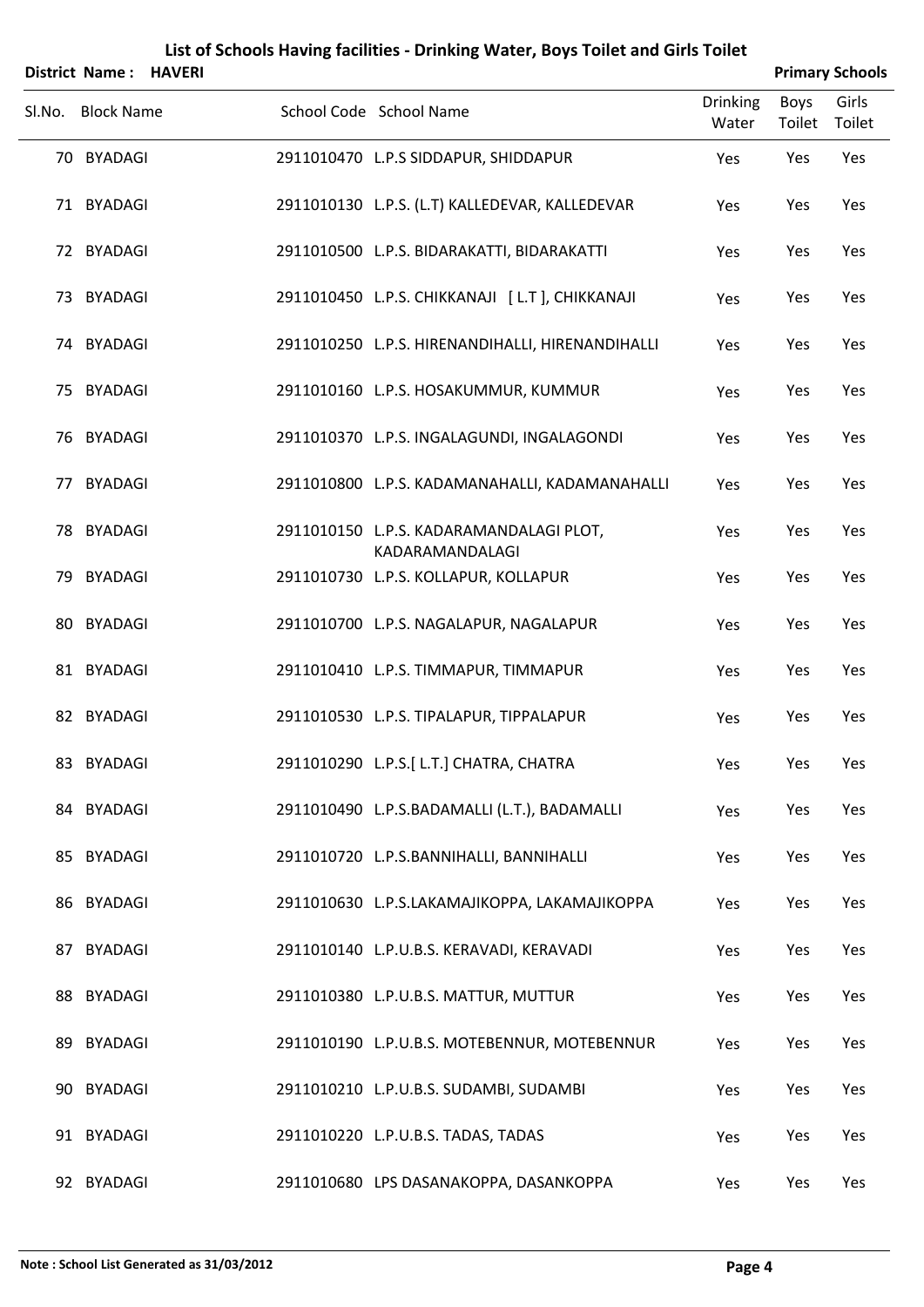|        | <b>District Name:</b> | <b>HAVERI</b> |                                                                 |                          |                | <b>Primary Schools</b> |
|--------|-----------------------|---------------|-----------------------------------------------------------------|--------------------------|----------------|------------------------|
| Sl.No. | <b>Block Name</b>     |               | School Code School Name                                         | <b>Drinking</b><br>Water | Boys<br>Toilet | Girls<br>Toilet        |
|        | 93 BYADAGI            |               | 2911010650 LPS DHULIKOPPA CROSS, DHULIKOPPA                     | Yes                      | Yes            | Yes                    |
|        | 94 BYADAGI            |               | 2911010550 LPS HOSAGUNGARAKOPPA, GUNGARAKOPPA                   | Yes                      | Yes            | Yes                    |
|        | 95 BYADAGI            |               | 2911010190 LPS JANTA PLOT MOTEBENNUR,<br><b>MOTEBENNUR</b>      | Yes                      | Yes            | Yes                    |
|        | 96 BYADAGI            |               | 2911010540 LPS KATENAHALLI, KATENAHALLI                         | Yes                      | Yes            | Yes                    |
| 97     | <b>BYADAGI</b>        |               | 2911010060 LPS MUTTALAPURA GHALPOOJI PLOT,<br><b>GHALAPOOJI</b> | Yes                      | Yes            | Yes                    |
|        | 98 BYADAGI            |               | 2911010200 LPS SHIVAJINAGAR SHIDENUR, SHIDENUR                  | Yes                      | Yes            | Yes                    |
|        | 99 BYADAGI            |               | 2911011030 LPUBS AGASANHALLI, BYADAGI WARD 21                   | Yes                      | Yes            | Yes                    |
|        | 100 BYADAGI           |               | 2911011010 LPUBS IDAGA PRADESH BYADAGI, BYADAGI<br>WARD 19      | Yes                      | Yes            | Yes                    |
|        | 101 BYADAGI           |               | 2911010120 LPUS KAGINELLI PLOT, KAGINELE                        | Yes                      | Yes            | Yes                    |
|        | 102 BYADAGI           |               | 2911010150 M.P.S. KADARAMANDALAGI,<br>KADARAMANDALAGI           | Yes                      | Yes            | Yes                    |
|        | 103 BYADAGI           |               | 2911010190 M.P.S. MOTEBENNUR, MOTEBENNUR                        | Yes                      | Yes            | Yes                    |
|        | 104 BYADAGI           |               | 2911010200 MPS HOSASIDENUR, SHIDENUR                            | Yes                      | Yes            | Yes                    |
|        | 105 BYADAGI           |               | 2911010210 MPS SUDAMBI, SUDAMBI                                 | Yes                      | Yes            | Yes                    |
|        | 106 BYADAGI           |               | 2911010970 SJJM HPS BYADAGI, BYADAGI WARD 15                    | Yes                      | Yes            | Yes                    |
|        | 107 HANAGAL           |               | 2911051380 GHPS YATTINAHALLI M A, YATNALLI                      | Yes                      | Yes            | Yes                    |
|        | 108 HANAGAL           |               | 2911050030 GOVT LPUBS KUMBAR ONI AKKIALUR,<br>AKKIALUR          | Yes                      | Yes            | Yes                    |
|        | 109 HANAGAL           |               | 2911050390 HPBS GONDI, GONDI                                    | Yes                      | Yes            | Yes                    |
|        | 110 HANAGAL           |               | 2911050600 HPBS HIREKAMSHI, HIREKAUNSHI                         | Yes                      | Yes            | Yes                    |
|        | 111 HANAGAL           |               | 2911051290 HPGS TILVALLI, TILVALLI                              | Yes                      | Yes            | Yes                    |
|        | 112 HANAGAL           |               | 2911050010 HPKBS ADUR, ADUR                                     | Yes                      | Yes            | Yes                    |
|        | 113 HANAGAL           |               | 2911050050 HPKBS ALADAKATTI, ALADAKATTI                         | Yes                      | Yes            | Yes                    |
|        | 114 HANAGAL           |               | 2911050070 HPKBS ARALESHWARA, ARALESHWAR                        | Yes                      | Yes            | Yes                    |
|        | 115 HANAGAL           |               | 2911050230 HPKBS BAMMANAHALLI, BOMMANAHALLI                     | Yes                      | Yes            | Yes                    |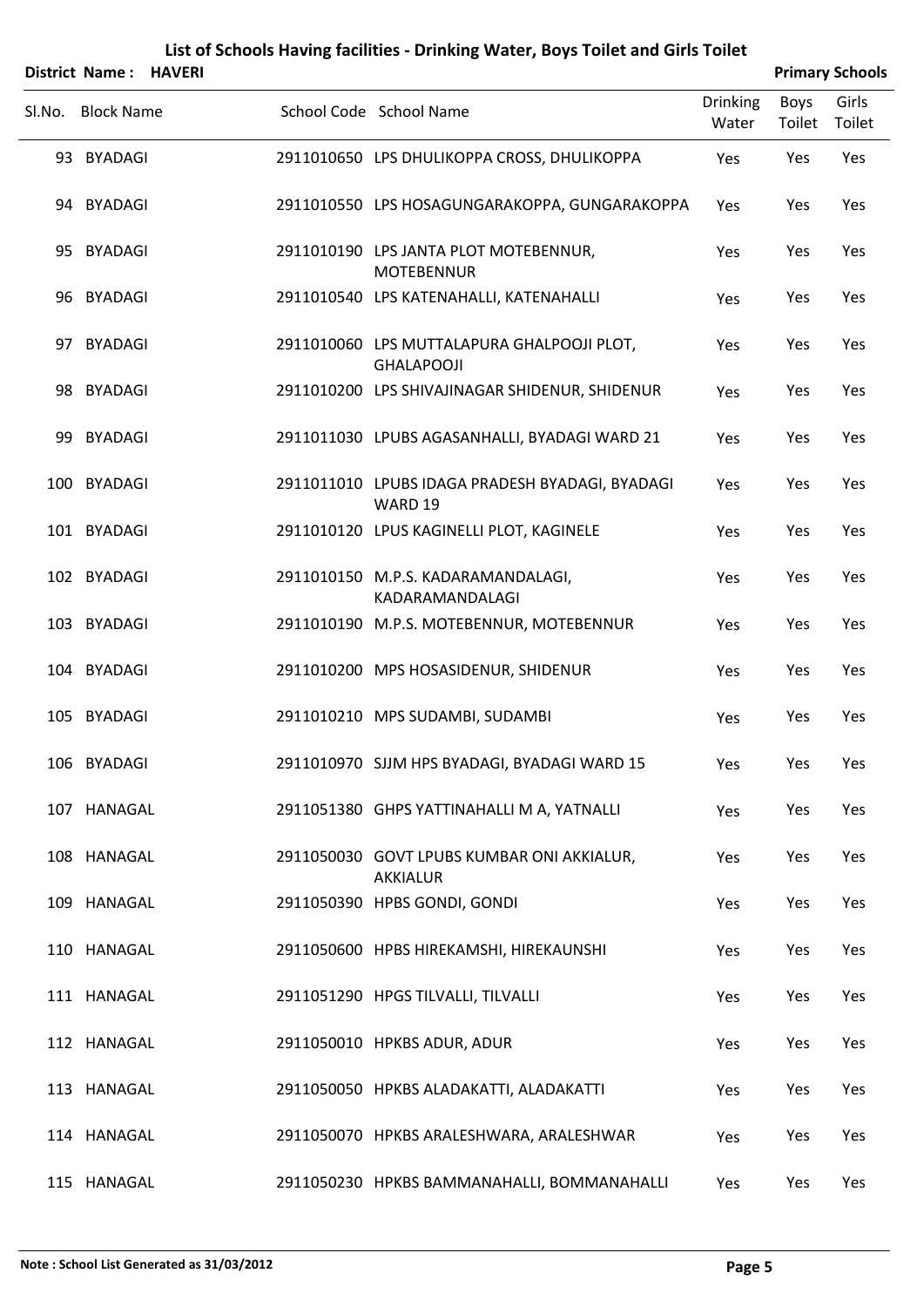| District Name: HAVERI |  |                                                                 |                          |                | <b>Primary Schools</b> |
|-----------------------|--|-----------------------------------------------------------------|--------------------------|----------------|------------------------|
| Sl.No. Block Name     |  | School Code School Name                                         | <b>Drinking</b><br>Water | Boys<br>Toilet | Girls<br>Toilet        |
| 116 HANAGAL           |  | 2911050190 HPKBS BELGALPETH, BELAGALPETH                        | Yes                      | Yes            | Yes                    |
| 117 HANAGAL           |  | 2911050300 HPKBS CHIKKAUNSHI HOSUR, CHIKKANUSHI<br><b>HOSUR</b> | Yes                      | Yes            | Yes                    |
| 118 HANAGAL           |  | 2911050330 HPKBS DOLLESHWAR, DOLLESHWAR                         | Yes                      | Yes            | Yes                    |
| 119 HANAGAL           |  | 2911050430 HPKBS GUNDUR, GUNDUR                                 | Yes                      | Yes            | Yes                    |
| 120 HANAGAL           |  | 2911050550 HPKBS HAVANAGI, HAVANAGI                             | Yes                      | Yes            | Yes                    |
| 121 HANAGAL           |  | 2911050630 HPKBS HOSPETH, HOSPET                                | Yes                      | Yes            | Yes                    |
| 122 HANAGAL           |  | 2911051550 HPKBS HULLATTI, HULLATTI                             | Yes                      | Yes            | Yes                    |
| 123 HANAGAL           |  | 2911050690 HPKBS HUNSHIKATTI, HUNSIKATTI                        | Yes                      | Yes            | Yes                    |
| 124 HANAGAL           |  | 2911050700 HPKBS INAMDYAMANKOPPA,<br><b>INAMADYAMANAKOPPA</b>   | Yes                      | Yes            | Yes                    |
| 125 HANAGAL           |  | 2911050770 HPKBS KADSHETTIHALLI, KADSHETTIHALLI                 | Yes                      | Yes            | Yes                    |
| 126 HANAGAL           |  | 2911050820 HPKBS KALVEKALLAPUR, KALVEKALLAPUR                   | Yes                      | Yes            | Yes                    |
| 127 HANAGAL           |  | 2911050840 HPKBS KANCHINEGLUR, KANCHINEGLUR                     | Yes                      | Yes            | Yes                    |
| 128 HANAGAL           |  | 2911050860 HPKBS KARAGUDARI, KARAGUDARI LT                      | Yes                      | Yes            | Yes                    |
| 129 HANAGAL           |  | 2911050920 HPKBS KONANAKOPPA, KONANAKOPPA                       | Yes                      | Yes            | Yes                    |
| 130 HANAGAL           |  | 2911051680 HPKBS KYASANUR, KYASANUR                             | Yes                      | Yes            | Yes                    |
| 131 HANAGAL           |  | 2911051000 HPKBS MAHARAJAPETH, MAHARAJAPETH                     | Yes                      | Yes            | Yes                    |
| 132 HANAGAL           |  | 2911051710 HPKBS MARANABEED, MARANBEED                          | Yes                      | Yes            | Yes                    |
| 133 HANAGAL           |  | 2911051050 HPKBS MASANKATTI, MASANAKATTI                        | Yes                      | Yes            | Yes                    |
| 134 HANAGAL           |  | 2911051540 HPKBS SAVSAGI, SAVSAGI                               | Yes                      | Yes            | Yes                    |
| 135 HANAGAL           |  | 2911051280 HPKBS SURALESHWARA, SURALESHWARA                     | Yes                      | Yes            | Yes                    |
| 136 HANAGAL           |  | 2911051290 HPKBS TILVALLI, TILVALLI                             | Yes                      | Yes            | Yes                    |
| 137 HANAGAL           |  | 2911051330 HPKBS WARDI, VARADI                                  | Yes                      | Yes            | Yes                    |
| 138 HANAGAL           |  | 2911051370 HPKBS YALVATTI, YALVATTI                             | Yes                      | Yes            | Yes                    |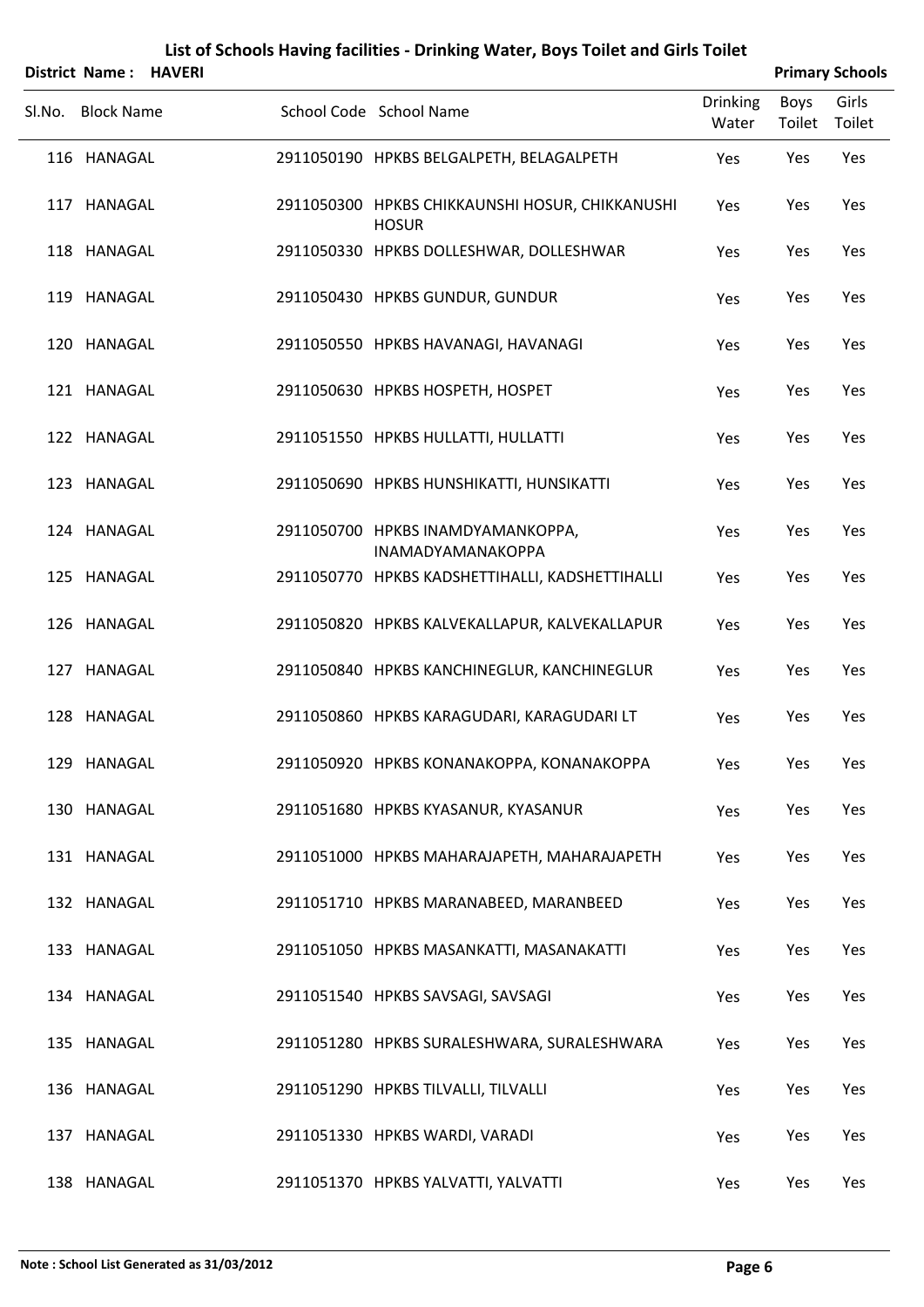| District Name: HAVERI |  |                                                             |                          |                | <b>Primary Schools</b> |
|-----------------------|--|-------------------------------------------------------------|--------------------------|----------------|------------------------|
| Sl.No. Block Name     |  | School Code School Name                                     | <b>Drinking</b><br>Water | Boys<br>Toilet | Girls<br>Toilet        |
| 139 HANAGAL           |  | 2911051390 HPKBS YELIWAL, YELIVAL                           | Yes                      | Yes            | Yes                    |
| 140 HANAGAL           |  | 2911050030 HPKGS AKKIALUR, AKKIALUR                         | Yes                      | Yes            | Yes                    |
| 141 HANAGAL           |  | 2911050230 HPKGS BAMMANAHALLI, BOMMANAHALLI                 | Yes                      | Yes            | Yes                    |
| 142 HANAGAL           |  | 2911050190 HPKGS BELGALPETH, BELAGALPETH                    | Yes                      | Yes            | Yes                    |
| 143 HANAGAL           |  | 2911051980 HPKGS HANGAL, HANGAL WARD NO 17                  | Yes                      | Yes            | Yes                    |
| 144 HANAGAL           |  | 2911050800 HPKS KALLAPUR, KALLAPUR                          | Yes                      | Yes            | Yes                    |
| 145 HANAGAL           |  | 2911050040 HPS AKKIVALLI, AKKIVALLI                         | Yes                      | Yes            | Yes                    |
| 146 HANAGAL           |  | 2911050080 HPS AREGOPPA, AREGOPPA                           | Yes                      | Yes            | Yes                    |
| 147 HANAGAL           |  | 2911050090 HPS ARELAKKAMAPUR, ARELAKKAMAPUR                 | Yes                      | Yes            | Yes                    |
| 148 HANAGAL           |  | 2911050100 HPS ARISHINAGUPPI, ARSHINAGUPPI                  | Yes                      | Yes            | Yes                    |
| 149 HANAGAL           |  | 2911050210 HPS BAICHAWALLI, BAICHWALLI                      | Yes                      | Yes            | Yes                    |
| 150 HANAGAL           |  | 2911050150 HPS BALAMBEED, BALAMBEED                         | Yes                      | Yes            | Yes                    |
| 151 HANAGAL           |  | 2911050160 HPS BALIHALLI, BALLIHALLI                        | Yes                      | Yes            | Yes                    |
| 152 HANAGAL           |  | 2911051770 HPS BASAPUR MA, BASAPUR(MA)                      | Yes                      | Yes            | Yes                    |
| 153 HANAGAL           |  | 2911050240 HPS BYAGWADI, BYAGWADI                           | Yes                      | Yes            | Yes                    |
| 154 HANAGAL           |  | 2911051500 HPS BYATANAL, BYATANAL                           | Yes                      | Yes            | Yes                    |
| 155 HANAGAL           |  | 2911050260 HPS CHANNAPUR, CHANNAPUR                         | Yes                      | Yes            | Yes                    |
| 156 HANAGAL           |  | 2911050280 HPS CHIKKAHULYAL, CHIKKAHULYAL                   | Yes                      | Yes            | Yes                    |
| 157 HANAGAL           |  | 2911050310 HPS CHIKKERIHOSALLI, CHIKKERIHOSALLI             | Yes                      | Yes            | Yes                    |
| 158 HANAGAL           |  | 2911050320 HPS DASHARATHAKOPPA, DASARATHKOPPA               | Yes                      | Yes            | Yes                    |
| 159 HANAGAL           |  | 2911050380 HPS GEJJIHALLI, GEJJIHAL                         | Yes                      | Yes            | Yes                    |
| 160 HANAGAL           |  | 2911051660 HPS GIRISINAKOPPA, GIRISINAKOPPA                 | Yes                      | Yes            | Yes                    |
| 161 HANAGAL           |  | 2911050400 HPS GUDDADAMUTTALLI,<br><b>GUDDADAMATTIHALLI</b> | Yes                      | Yes            | Yes                    |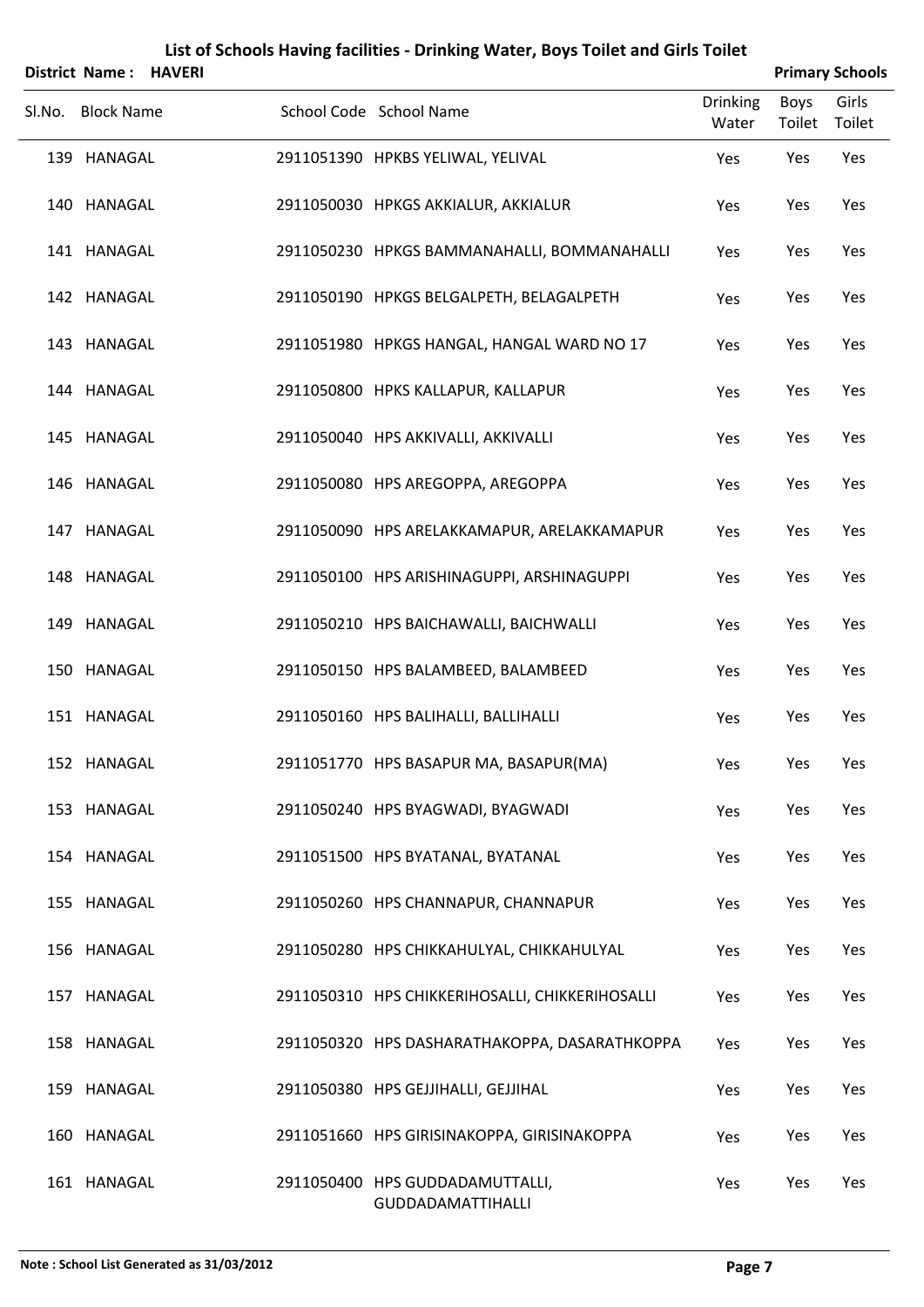| List of Schools Having facilities - Drinking Water, Boys Toilet and Girls Toilet<br><b>Primary Schools</b><br>District Name: HAVERI |  |  |                                                                  |                 |             |        |  |  |  |
|-------------------------------------------------------------------------------------------------------------------------------------|--|--|------------------------------------------------------------------|-----------------|-------------|--------|--|--|--|
|                                                                                                                                     |  |  |                                                                  | <b>Drinking</b> | <b>Boys</b> | Girls  |  |  |  |
| Sl.No. Block Name                                                                                                                   |  |  | School Code School Name                                          | Water           | Toilet      | Toilet |  |  |  |
| 162 HANAGAL                                                                                                                         |  |  | 2911050500 HPS HANUMANAKOPPA, HANUMANAKOPPA                      | Yes             | Yes         | Yes    |  |  |  |
| 163 HANAGAL                                                                                                                         |  |  | 2911050530 HPS HARAVI, HARAVI                                    | Yes             | Yes         | Yes    |  |  |  |
| 164 HANAGAL                                                                                                                         |  |  | 2911050560 HPS HERUR, HERUR                                      | Yes             | Yes         | Yes    |  |  |  |
| 165 HANAGAL                                                                                                                         |  |  | 2911050570 HPS HIREBASUR, HIREBASUR                              | Yes             | Yes         | Yes    |  |  |  |
| 166 HANAGAL                                                                                                                         |  |  | 2911050580 HPS HIREHULYAL, HIREHULLAL                            | Yes             | Yes         | Yes    |  |  |  |
| 167 HANAGAL                                                                                                                         |  |  | 2911050590 HPS HIREKANAGI, HIREKANAGI                            | Yes             | Yes         | Yes    |  |  |  |
| 168 HANAGAL                                                                                                                         |  |  | 2911050610 HPS HIRUR, HIRUR                                      | Yes             | Yes         | Yes    |  |  |  |
| 169 HANAGAL                                                                                                                         |  |  | 2911050620 HPS HONKAN, HONKAN                                    | Yes             | Yes         | Yes    |  |  |  |
| 170 HANAGAL                                                                                                                         |  |  | 2911050640 HPS HOTANAHALLI, HOTANAHALLI                          | Yes             | Yes         | Yes    |  |  |  |
| 171 HANAGAL                                                                                                                         |  |  | 2911050730 HPS INAMYELLAPUR, INAMYELLAPUR                        | Yes             | Yes         | Yes    |  |  |  |
| 172 HANAGAL                                                                                                                         |  |  | 2911051880 HPS INDRANAGAR HANGAL, HANGAL WARD<br>NO <sub>7</sub> | Yes             | Yes         | Yes    |  |  |  |
| 173 HANAGAL                                                                                                                         |  |  | 2911050740 HPS JAKKANAYAKANAKOPPA,<br>JAKKANAYAKANAKOPPA         | Yes             | Yes         | Yes    |  |  |  |
| 174 HANAGAL                                                                                                                         |  |  | 2911050750 HPS JANGINAKOPPA, JANGINAKOPPA                        | Yes             | Yes         | Yes    |  |  |  |
| 175 HANAGAL                                                                                                                         |  |  | 2911050780 HPS KALKERI, KALKERI                                  | Yes             | Yes         | Yes    |  |  |  |
| 176 HANAGAL                                                                                                                         |  |  | 2911050830 HPS KAMANAHALLI, KAMANAHALLI COLONY                   | <b>Yes</b>      | Yes         | Yes    |  |  |  |
| 177 HANAGAL                                                                                                                         |  |  | 2911050870 HPS KAREKYATANAHALLI,<br>KAREKYATANAHALLI             | Yes             | Yes         | Yes    |  |  |  |
| 178 HANAGAL                                                                                                                         |  |  | 2911050890 HPS KELVARAKOPPA, KELAVARAKOPPA                       | Yes             | Yes         | Yes    |  |  |  |
| 179 HANAGAL                                                                                                                         |  |  | 2911050900 HPS KIRWADI, KIRVADI                                  | Yes             | Yes         | Yes    |  |  |  |
| 180 HANAGAL                                                                                                                         |  |  | 2911050930 HPS KONDOJI WADDARGERI, KONDOJI<br>WADDERGERI         | Yes             | Yes         | Yes    |  |  |  |
| 181 HANAGAL                                                                                                                         |  |  | 2911050940 HPS KOPPARASHIKOPPA, KOPPARASHIKOPPA                  | Yes             | Yes         | Yes    |  |  |  |
| 182 HANAGAL                                                                                                                         |  |  | 2911050950 HPS KUDAL, KUDAL                                      | Yes             | Yes         | Yes    |  |  |  |
| 183 HANAGAL                                                                                                                         |  |  | 2911050970 HPS KUSUNUR, KUSUNUR                                  | Yes             | Yes         | Yes    |  |  |  |
| 184 HANAGAL                                                                                                                         |  |  | 2911050990 HPS MAKARAVALLI, MAKARAVALLI                          | Yes             | Yes         | Yes    |  |  |  |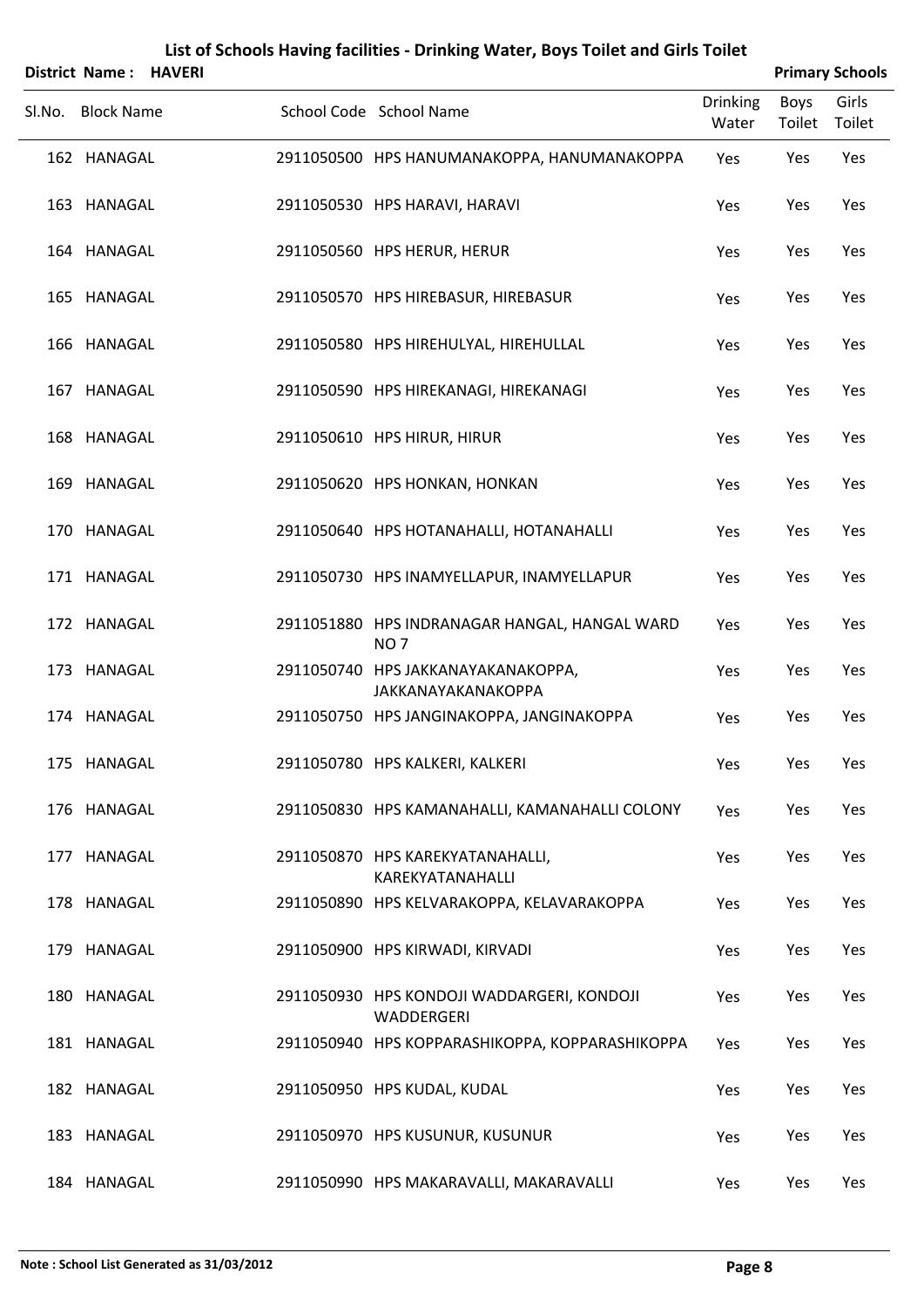| <b>District Name: HAVERI</b> |  |                                             |                          |                | <b>Primary Schools</b> |
|------------------------------|--|---------------------------------------------|--------------------------|----------------|------------------------|
| Sl.No. Block Name            |  | School Code School Name                     | <b>Drinking</b><br>Water | Boys<br>Toilet | Girls<br>Toilet        |
| 185 HANAGAL                  |  | 2911051020 HPS MALGUNDI, MALGUNDA           | Yes                      | Yes            | Yes                    |
| 186 HANAGAL                  |  | 2911051040 HPS MANTAGI, MANTAGI             | Yes                      | Yes            | Yes                    |
| 187 HANAGAL                  |  | 2911051080 HPS MUDUR, MUDUR                 | Yes                      | Yes            | Yes                    |
| 188 HANAGAL                  |  | 2911051730 HPS MULATHALLI, MULATHALLI       | Yes                      | Yes            | Yes                    |
| 189 HANAGAL                  |  | 2911051090 HPS NAREGAL, NAREGAL             | Yes                      | Yes            | Yes                    |
| 190 HANAGAL                  |  | 2911051100 HPS NEERALAGI, NEERALAGI         | Yes                      | Yes            | Yes                    |
| 191 HANAGAL                  |  | 2911051570 HPS NITAGINAKOPPA, NITAGINAKOPPA | Yes                      | Yes            | Yes                    |
| 192 HANAGAL                  |  | 2911051140 HPS RATIHOSAKOPPA, RATIHOSAKOPPA | Yes                      | Yes            | Yes                    |
| 193 HANAGAL                  |  | 2911051160 HPS SAMMASAGI, SAMMASAGI         | Yes                      | Yes            | Yes                    |
| 194 HANAGAL                  |  | 2911051170 HPS SAVIKERI, SAVIKERI           | Yes                      | Yes            | Yes                    |
| 195 HANAGAL                  |  | 2911051180 HPS SHANKRIKOPPA, SHANKRIKOPPA   | Yes                      | Yes            | Yes                    |
| 196 HANAGAL                  |  | 2911051200 HPS SHESHGIRI, SHESHGIRI         | Yes                      | Yes            | Yes                    |
| 197 HANAGAL                  |  | 2911051210 HPS SHIGIHALLI, SHIGEHALLI       | Yes                      | Yes            | Yes                    |
| 198 HANAGAL                  |  | 2911051250 HPS SHINGAPUR, SHINGAPUR         | Yes                      | Yes            | Yes                    |
| 199 HANAGAL                  |  | 2911051220 HPS SHIRGOD, SHIRGOD             | Yes                      | Yes            | Yes                    |
| 200 HANAGAL                  |  | 2911051600 HPS SHYADGUPPI, SHYADGUPPI       | Yes                      | Yes            | Yes                    |
| 201 HANAGAL                  |  | 2911051510 HPS SOMAPUR, SOMAPUR             | Yes                      | Yes            | Yes                    |
| 202 HANAGAL                  |  | 2911051260 HPS SOMSAGAR, SOMSAGAR           | Yes                      | Yes            | Yes                    |
| 203 HANAGAL                  |  | 2911051320 HPS UPPUNASHI, UPPUNASHI         | Yes                      | Yes            | Yes                    |
| 204 HANAGAL                  |  | 2911051340 HPS VASAN, VASAN                 | Yes                      | Yes            | Yes                    |
| 205 HANAGAL                  |  | 2911051400 HPS YALLUR, YELLUR               | Yes                      | Yes            | Yes                    |
| 206 HANAGAL                  |  | 2911050010 HPUBS ADUR, ADUR                 | Yes                      | Yes            | Yes                    |
| 207 HANAGAL                  |  | 2911050030 HPUBS AKKIALUR, AKKIALUR         | Yes                      | Yes            | Yes                    |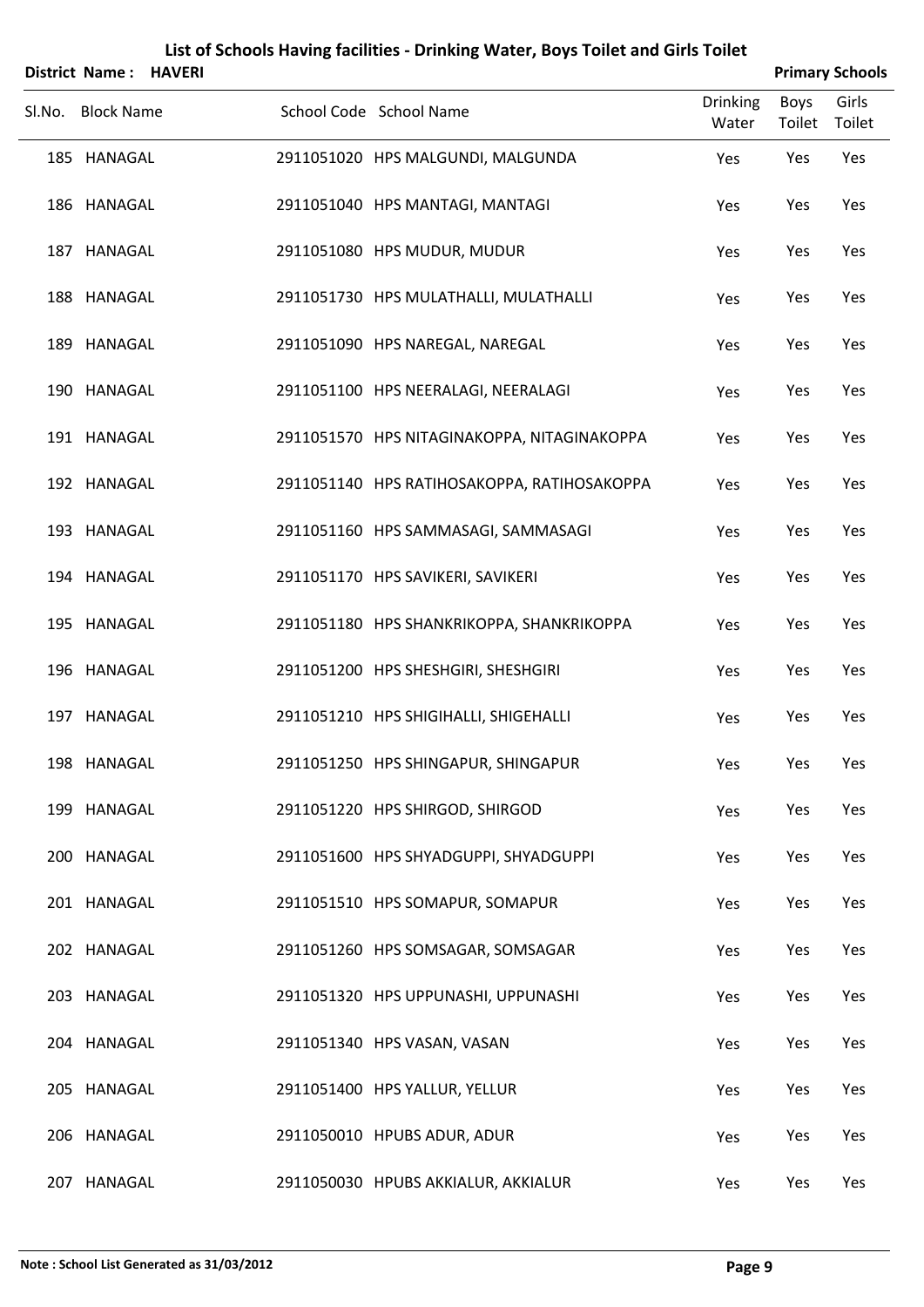|        | <b>District Name: HAVERI</b> |  |                                                                         |                          |                | <b>Primary Schools</b> |
|--------|------------------------------|--|-------------------------------------------------------------------------|--------------------------|----------------|------------------------|
| SI.No. | <b>Block Name</b>            |  | School Code School Name                                                 | <b>Drinking</b><br>Water | Boys<br>Toilet | Girls<br>Toilet        |
|        | 208 HANAGAL                  |  | 2911051590 HPUBS BALUR, BALUR                                           | Yes                      | Yes            | Yes                    |
|        | 209 HANAGAL                  |  | 2911050190 HPUBS BELGALPETH, BELAGALPETH                                | Yes                      | Yes            | Yes                    |
|        | 210 HANAGAL                  |  | 2911050230 HPUBS BOMMANAHALLI, BOMMANAHALLI                             | Yes                      | Yes            | Yes                    |
|        | 211 HANAGAL                  |  | 2911051820 HPUBS DARGA HANGAL, HANGAL WARD NO<br>1                      | Yes                      | Yes            | Yes                    |
|        | 212 HANAGAL                  |  | 2911050330 HPUBS DOLLESHWAR, DOLLESHWAR                                 | Yes                      | Yes            | Yes                    |
|        | 213 HANAGAL                  |  | 2911051650 HPUBS GAZIPUR, GAZIPUR                                       | Yes                      | Yes            | Yes                    |
|        | 214 HANAGAL                  |  | 2911052020 HPUBS HANGAL, HANGAL WARD NO 21                              | Yes                      | Yes            | Yes                    |
|        | 215 HANAGAL                  |  | 2911050570 HPUBS HIREBASUR, HIREBASUR                                   | Yes                      | Yes            | Yes                    |
|        | 216 HANAGAL                  |  | 2911050600 HPUBS HIREKAUNSHI, HIREKAUNSHI                               | Yes                      | Yes            | Yes                    |
|        | 217 HANAGAL                  |  | 2911050610 HPUBS HIRUR, HIRUR                                           | Yes                      | Yes            | Yes                    |
|        | 218 HANAGAL                  |  | 2911050840 HPUBS KANCHINEGLUR, KANCHINEGLUR                             | Yes                      | Yes            | Yes                    |
|        | 219 HANAGAL                  |  | 2911050860 HPUBS KARGUDARI, KARAGUDARI LT                               | Yes                      | Yes            | Yes                    |
|        | 220 HANAGAL                  |  | 2911050970 HPUBS KUSUNUR, KUSUNUR                                       | Yes                      | Yes            | Yes                    |
|        | 221 HANAGAL                  |  | 2911051040 HPUBS MANTAGI, MANTAGI                                       | Yes                      | Yes            | Yes                    |
|        | 222 HANAGAL                  |  | 2911051080 HPUBS MUDUR, MUDUR                                           | Yes                      | Yes            | Yes                    |
|        | 223 HANAGAL                  |  | 2911051090 HPUBS NAREGAL, NAREGAL                                       | Yes                      | Yes            | Yes                    |
|        | 224 HANAGAL                  |  | 2911051990 HPUBS NO 2 KANCHAGAR ONI HANGAL,<br><b>HANGAL WARD NO 18</b> | Yes                      | Yes            | Yes                    |
|        | 225 HANAGAL                  |  | 2911051220 HPUBS SHIRGOD, SHIRGOD                                       | Yes                      | Yes            | Yes                    |
|        | 226 HANAGAL                  |  | 2911051290 HPUBS TILVALLI, TILVALLI                                     | Yes                      | Yes            | Yes                    |
|        | 227 HANAGAL                  |  | 2911051330 HPUBS WARDI, VARADI                                          | Yes                      | Yes            | Yes                    |
|        | 228 HANAGAL                  |  | 2911051370 HPUBS YALAVATTI, YALVATTI                                    | Yes                      | Yes            | Yes                    |
|        | 229 HANAGAL                  |  | 2911050030 HPUGS AKKIALUR, AKKIALUR                                     | Yes                      | Yes            | Yes                    |
|        | 230 HANAGAL                  |  | 2911051940 HPUGS HANGAL, HANGAL WARD NO 13                              | Yes                      | Yes            | Yes                    |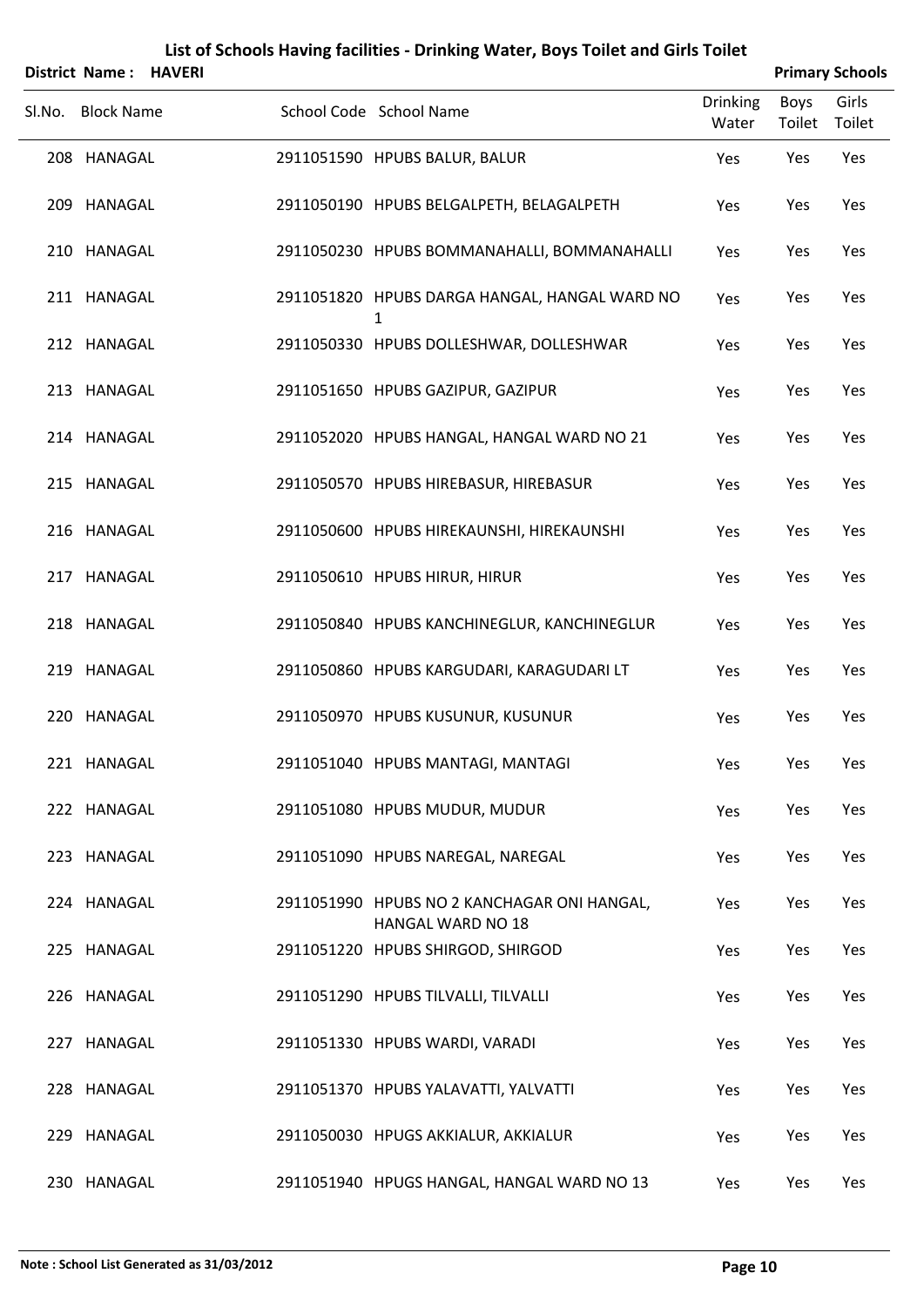| District Name: HAVERI |  |                                                            |                          |                | <b>Primary Schools</b> |
|-----------------------|--|------------------------------------------------------------|--------------------------|----------------|------------------------|
| Sl.No. Block Name     |  | School Code School Name                                    | <b>Drinking</b><br>Water | Boys<br>Toilet | Girls<br>Toilet        |
| 231 HANAGAL           |  | 2911050270 HPUS CHEERANAHALLI, CHEERANAHALLI               | Yes                      | Yes            | Yes                    |
| 232 HANAGAL           |  | 2911050650 HPUS HUDA, HUDA                                 | Yes                      | Yes            | Yes                    |
| 233 HANAGAL           |  | 2911050940 HPUS KOPPARASHIKOPPA,<br><b>KOPPARASHIKOPPA</b> | Yes                      | Yes            | Yes                    |
| 234 HANAGAL           |  | 2911051690 KBHPS BYAREKOPPA, BAI AREGOPPA                  | Yes                      | Yes            | Yes                    |
| 235 HANAGAL           |  | 2911051730 LBUBS MULTHALLI, MULATHALLI                     | Yes                      | Yes            | Yes                    |
| 236 HANAGAL           |  | 2911050350 LPBS DYAMANAKOPPA, DYAMANAKOPPA                 | Yes                      | Yes            | Yes                    |
| 237 HANAGAL           |  | 2911050670 LPBS HULGINAHALLI, HULUGINAHALLI                | Yes                      | Yes            | Yes                    |
| 238 HANAGAL           |  | 2911050020 LPKBS AJAGUNDIKOPPA, AJGUNDIKOPPA               | Yes                      | Yes            | Yes                    |
| 239 HANAGAL           |  | 2911050030 LPKBS AKKIALUR, AKKIALUR                        | Yes                      | Yes            | Yes                    |
| 240 HANAGAL           |  | 2911051590 LPKBS BALUR R.T., BALUR                         | Yes                      | Yes            | Yes                    |
| 241 HANAGAL           |  | 2911050200 LPKBS BINGAPUR, BHINGAPUR                       | Yes                      | Yes            | Yes                    |
| 242 HANAGAL           |  | 2911051470 LPKBS GOTGODI CROSS, GOTGUDI                    | Yes                      | Yes            | Yes                    |
| 243 HANAGAL           |  | 2911051720 LPKBS HALESINGAPUR, HALESINGAPUR                | Yes                      | Yes            | Yes                    |
| 244 HANAGAL           |  | 2911050470 LPKBS HOMBALI, HOMBALI                          | Yes                      | Yes            | Yes                    |
| 245 HANAGAL           |  | 2911050760 LPKBS JANGUNDIKOPPA, JANGUNDIKOPPA              | Yes                      | Yes            | Yes                    |
| 246 HANAGAL           |  | 2911050920 LPKBS KONANAKOPPA PLOT, KONANAKOPPA             | Yes                      | Yes            | Yes                    |
| 247 HANAGAL           |  | 2911051030 LPKBS MALLIGAR, MALLIGAR                        | Yes                      | Yes            | Yes                    |
| 248 HANAGAL           |  | 2911051130 LPKBS RAMAPUR, RAMAPUR                          | Yes                      | Yes            | Yes                    |
| 249 HANAGAL           |  | 2911051230 LPKBS SHIRIMAPUR, SHRIMAPUR                     | Yes                      | Yes            | Yes                    |
| 250 HANAGAL           |  | 2911051350 LPKBS VEERAPUR, VEERAPUR                        | Yes                      | Yes            | Yes                    |
| 251 HANAGAL           |  | 2911051360 LPKBS WALGERI, WALGERI                          | Yes                      | Yes            | Yes                    |
| 252 HANAGAL           |  | 2911050060 LPS ALLAPUR, ALLAPUR                            | Yes                      | Yes            | Yes                    |
| 253 HANAGAL           |  | 2911050110 LPS AVALAGERIKOPPA, AVALAGERIKOPPA              | Yes                      | Yes            | Yes                    |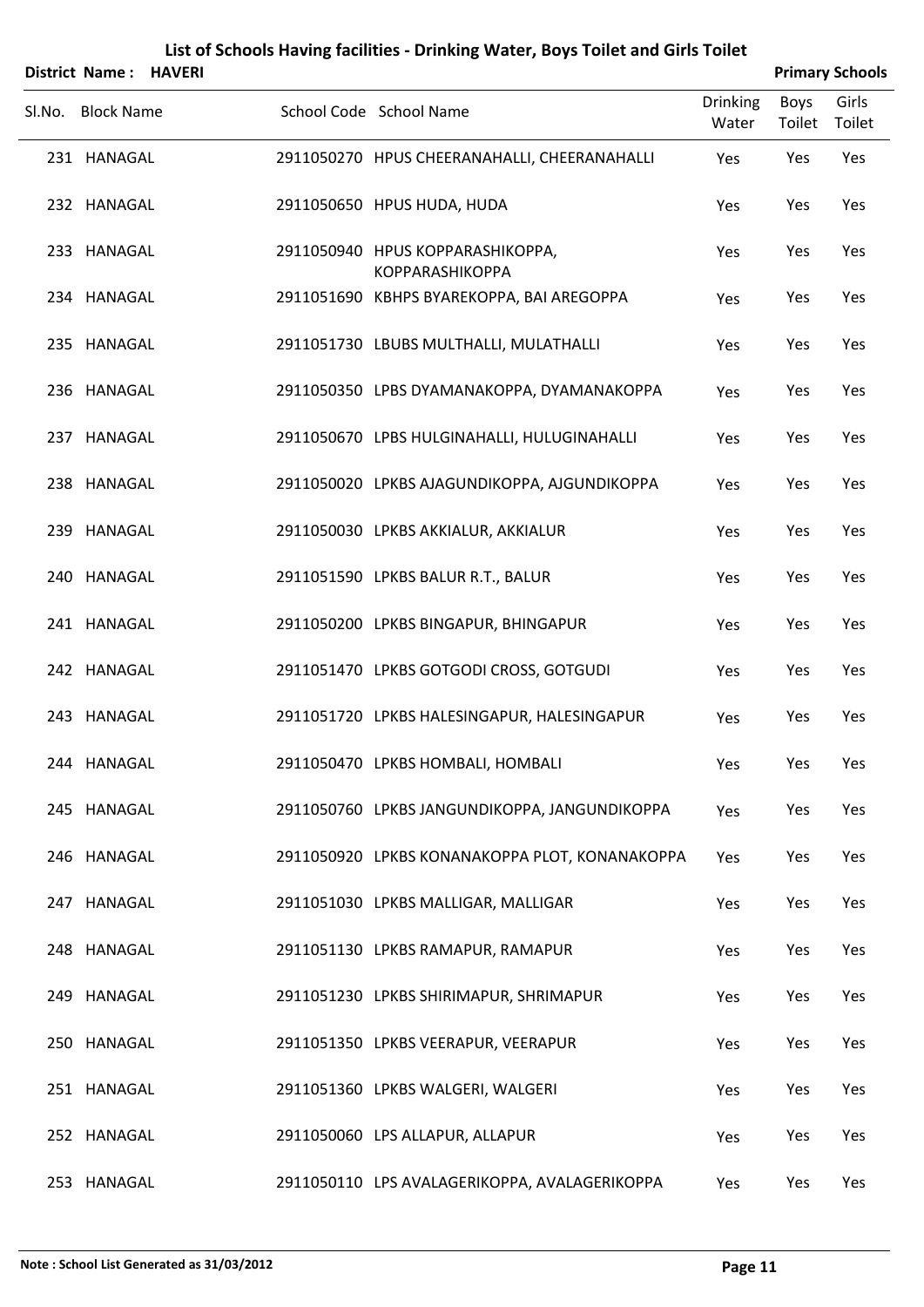|        | District Name: HAVERI |  |                                                                  |                          |                | <b>Primary Schools</b> |
|--------|-----------------------|--|------------------------------------------------------------------|--------------------------|----------------|------------------------|
| SI.No. | <b>Block Name</b>     |  | School Code School Name                                          | <b>Drinking</b><br>Water | Boys<br>Toilet | Girls<br>Toilet        |
|        | 254 HANAGAL           |  | 2911050120 LPS BADAMGATTI, BADAMGATTI                            | Yes                      | Yes            | Yes                    |
|        | 255 HANAGAL           |  | 2911050130 LPS BAILWAL, BAILWAL                                  | Yes                      | Yes            | Yes                    |
|        | 256 HANAGAL           |  | 2911051590 LPS BALUR LT, BALUR                                   | Yes                      | Yes            | Yes                    |
|        | 257 HANAGAL           |  | 2911050180 LPS BASAPUR(MN), BASAPUR                              | Yes                      | Yes            | Yes                    |
|        | 258 HANAGAL           |  | 2911050220 LPS BIDARKOPPA, BIDARAKOPPA                           | Yes                      | Yes            | Yes                    |
|        | 259 HANAGAL           |  | 2911050270 LPS CHEERANAHALLI, CHEERANAHALLI                      | Yes                      | Yes            | Yes                    |
|        | 260 HANAGAL           |  | 2911050290 LPS CHIKKAUNSHI, CHIKKAUNSHI                          | Yes                      | Yes            | Yes                    |
|        | 261 HANAGAL           |  | 2911050340 LPS DOMMANAL, DOMANAL                                 | Yes                      | Yes            | Yes                    |
|        | 262 HANAGAL           |  | 2911050360 LPS GADEGUNDI YELLAPUR, GAJENGUNDI<br><b>YELLAPUR</b> | Yes                      | Yes            | Yes                    |
|        | 263 HANAGAL           |  | 2911051450 LPS GADIYANKANAHALLI,<br><b>GADIYANAKANAHALLI</b>     | Yes                      | Yes            | Yes                    |
|        | 264 HANAGAL           |  | 2911050380 LPS GEJJIHALLI HALE, GEJJIHAL                         | Yes                      | Yes            | Yes                    |
|        | 265 HANAGAL           |  | 2911051470 LPS GOTGUDI, GOTGUDI                                  | Yes                      | Yes            | Yes                    |
|        | 266 HANAGAL           |  | 2911050410 LPS GUDGUDI, GUDGUDI                                  | Yes                      | Yes            | Yes                    |
|        | 267 HANAGAL           |  | 2911050440 LPS HALESAMMASAGI, HALESAMMASAGI                      | Yes                      | Yes            | Yes                    |
|        | 268 HANAGAL           |  | 2911050460 LPS HALLIBAIL WADDERGERI, HALLIBAIL                   | Yes                      | Yes            | Yes                    |
|        | 269 HANAGAL           |  | 2911050460 LPS HALLIBAIL, HALLIBAIL                              | Yes                      | Yes            | Yes                    |
|        | 270 HANAGAL           |  | 2911051620 LPS HANAMAPUR, HANAMAPUR                              | Yes                      | Yes            | Yes                    |
|        | 271 HANAGAL           |  | 2911050480 LPS HANDIHAL, HANDIHAL                                | Yes                      | Yes            | Yes                    |
|        | 272 HANAGAL           |  | 2911051440 LPS HARALAKOPPA, HARALAKOPPA                          | Yes                      | Yes            | Yes                    |
|        | 273 HANAGAL           |  | 2911050520 LPS HARANAGIRI, HARANAGIRI                            | Yes                      | Yes            | Yes                    |
|        | 274 HANAGAL           |  | 2911050540 LPS HASNABAD, HASANBAD                                | Yes                      | Yes            | Yes                    |
|        | 275 HANAGAL           |  | 2911051490 LPS HULAGADDI, HALAGADDI                              | Yes                      | Yes            | Yes                    |
|        | 276 HANAGAL           |  | 2911051480 LPS HULUGINAKOPPA, HULGINAKOPPA                       | Yes                      | Yes            | Yes                    |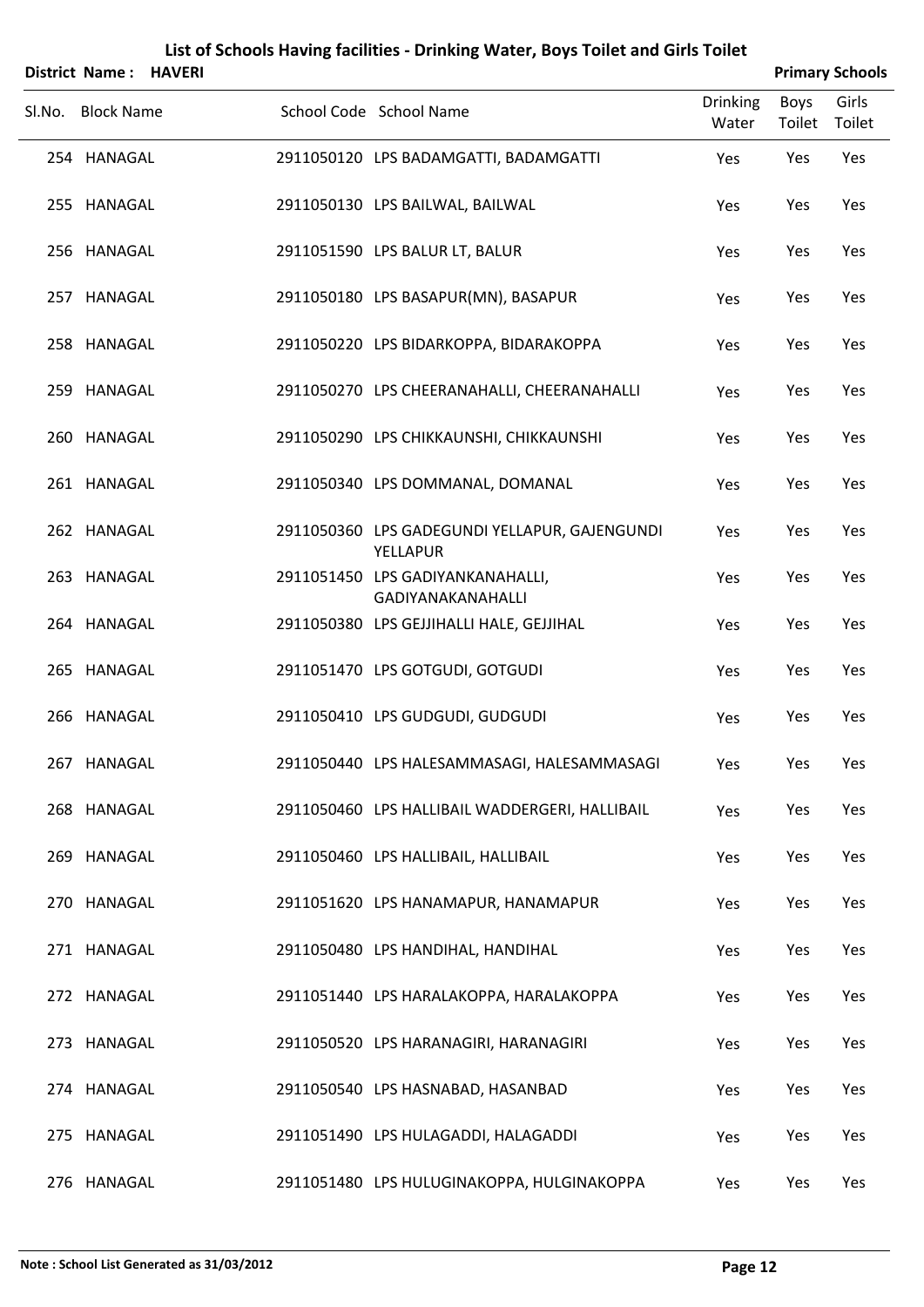|        | <b>District Name:</b> | <b>HAVERI</b> |                                                               |                          |                | <b>Primary Schools</b> |
|--------|-----------------------|---------------|---------------------------------------------------------------|--------------------------|----------------|------------------------|
| Sl.No. | <b>Block Name</b>     |               | School Code School Name                                       | <b>Drinking</b><br>Water | Boys<br>Toilet | Girls<br>Toilet        |
|        | 277 HANAGAL           |               | 2911050680 LPS HUNSHETTIKOPPA, HUNSHETTIKOPPA                 | Yes                      | Yes            | Yes                    |
|        | 278 HANAGAL           |               | 2911050710 LPS INAMLAKAMAPUR, INAMALAKMAPUR                   | Yes                      | Yes            | Yes                    |
|        | 279 HANAGAL           |               | 2911050720 LPS INAMNEERALAGI, INAMNEERALAGI                   | Yes                      | Yes            | Yes                    |
|        | 280 HANAGAL           |               | 2911050810 LPS KALAGUDDI, KALLGUDDI                           | Yes                      | Yes            | Yes                    |
|        | 281 HANAGAL           |               | 2911050780 LPS KALAKERI LT, KALKERI                           | Yes                      | Yes            | Yes                    |
|        | 282 HANAGAL           |               | 2911051950 LPS KALLAHAKAL HANGAL, HANGAL WARD<br><b>NO 14</b> | Yes                      | Yes            | Yes                    |
|        | 283 HANAGAL           |               | 2911051530 LPS KALVEYALLAPUR, KALWEYALLAPUR                   | Yes                      | Yes            | Yes                    |
|        | 284 HANAGAL           |               | 2911050830 LPS KAMANAHALLI, KAMANAHALLI COLONY                | Yes                      | Yes            | Yes                    |
|        | 285 HANAGAL           |               | 2911050850 LPS KANNESHWAR, KANNESHWAR                         | Yes                      | Yes            | Yes                    |
|        | 286 HANAGAL           |               | 2911050870 LPS KAREKYATANAHALLI LT,<br>KAREKYATANAHALLI       | Yes                      | Yes            | Yes                    |
|        | 287 HANAGAL           |               | 2911050880 LPS KATRIKOPPA, KATRIKOPPA                         | Yes                      | Yes            | Yes                    |
|        | 288 HANAGAL           |               | 2911050910 LPS KODIYELLAPUR, KODIYELLAPUR                     | Yes                      | Yes            | Yes                    |
|        | 289 HANAGAL           |               | 2911051610 LPS KONDOJI, KONDOJI                               | Yes                      | Yes            | Yes                    |
|        | 290 HANAGAL           |               | 2911051780 LPS KOPPAGONDANA KOPPA,<br>KOPPAGONDANAKOPPA       | Yes                      | Yes            | Yes                    |
|        | 291 HANAGAL           |               | 2911050960 LPS KUNTANAHOSALLI, KUNTANAHOSALLI                 | Yes                      | Yes            | Yes                    |
|        | 292 HANAGAL           |               | 2911050980 LPS LAKSHMIPUR, LAKSHMIPUR                         | Yes                      | Yes            | Yes                    |
|        | 293 HANAGAL           |               | 2911050980 LPS LAXMIPUR GOLLAR BEDARA,<br>LAKSHMIPUR          | Yes                      | Yes            | Yes                    |
|        | 294 HANAGAL           |               | 2911051010 LPS MALAPUR, MALAPUR                               | Yes                      | Yes            | Yes                    |
|        | 295 HANAGAL           |               | 2911050150 LPS MANOHAR NAGAR BALAMBEED,<br>BALAMBEED          | Yes                      | Yes            | Yes                    |
|        | 296 HANAGAL           |               | 2911051070 LPS MAVAKOPPA, MAVKOPPA                            | Yes                      | Yes            | Yes                    |
|        | 297 HANAGAL           |               | 2911051110 LPS NELLIBEED, NELLIBEED                           | Yes                      | Yes            | Yes                    |
|        | 298 HANAGAL           |               | 2911051560 LPS NELLIKOPPA, NELLIKOPPA                         | Yes                      | Yes            | Yes                    |
|        | 299 HANAGAL           |               | 2911051760 LPS RATANAPUR, RATANAPUR                           | Yes                      | Yes            | Yes                    |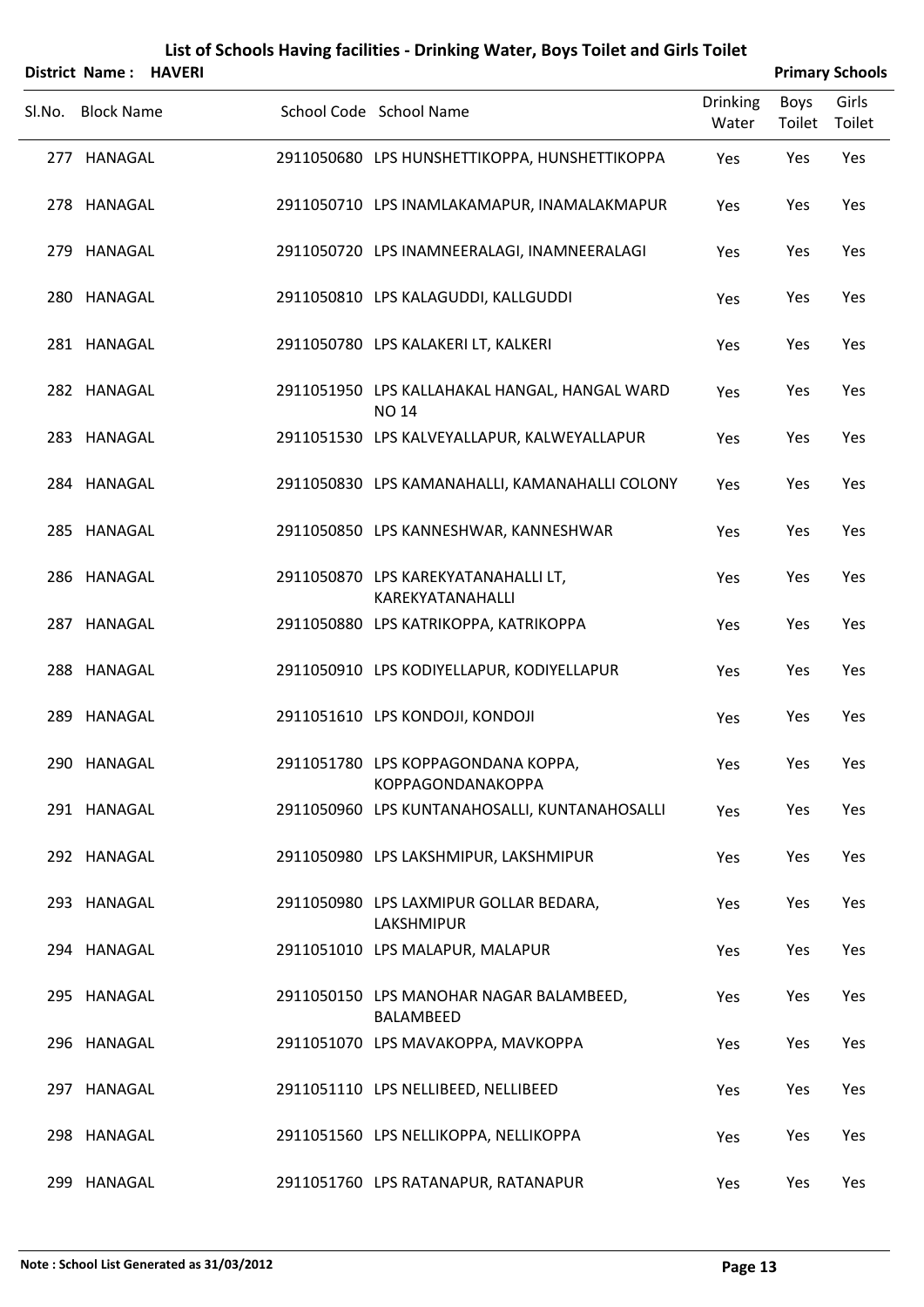|        | <b>District Name: HAVERI</b> |  |                                                                 |                          |                | <b>Primary Schools</b> |
|--------|------------------------------|--|-----------------------------------------------------------------|--------------------------|----------------|------------------------|
| Sl.No. | <b>Block Name</b>            |  | School Code School Name                                         | <b>Drinking</b><br>Water | Boys<br>Toilet | Girls<br>Toilet        |
|        | 300 HANAGAL                  |  | 2911051150 LPS SAGARAWALLI, SAGARWALLI                          | Yes                      | Yes            | Yes                    |
|        | 301 HANAGAL                  |  | 2911051750 LPS SATENAHALLI, SATENAHALLI                         | Yes                      | Yes            | Yes                    |
|        | 302 HANAGAL                  |  | 2911051240 LPS SHRINGERI, SHRINGERI                             | Yes                      | Yes            | Yes                    |
|        | 303 HANAGAL                  |  | 2911051260 LPS SOMSAGAR ANI CROSS, SOMSAGAR                     | Yes                      | Yes            | Yes                    |
|        | 304 HANAGAL                  |  | 2911051300 LPS TAVARAGOPPA, TAVARAGOPPA                         | Yes                      | Yes            | Yes                    |
|        | 305 HANAGAL                  |  | 2911051310 LPS TUMRIKOPPA, TUMRIKOPPA                           | Yes                      | Yes            | Yes                    |
|        | 306 HANAGAL                  |  | 2911051380 LPS YATTINALLI MT, YATNALLI                          | Yes                      | Yes            | Yes                    |
|        | 307 HANAGAL                  |  | 2911050060 LPUBS ALLAPUR, ALLAPUR                               | Yes                      | Yes            | Yes                    |
|        | 308 HANAGAL                  |  | 2911050070 LPUBS ARLESHWAR, ARALESHWAR                          | Yes                      | Yes            | Yes                    |
|        | 309 HANAGAL                  |  | 2911050300 LPUBS CHIKKAUNSHI HOSUR, CHIKKANUSHI<br><b>HOSUR</b> | Yes                      | Yes            | Yes                    |
|        | 310 HANAGAL                  |  | 2911050340 LPUBS DOMMNAL, DOMANAL                               | Yes                      | Yes            | Yes                    |
|        | 311 HANAGAL                  |  | 2911050530 LPUBS HARAVI, HARAVI                                 | Yes                      | Yes            | Yes                    |
|        | 312 HANAGAL                  |  | 2911050550 LPUBS HAVANAGI, HAVANAGI                             | Yes                      | Yes            | Yes                    |
|        | 313 HANAGAL                  |  | 2911051550 LPUBS HULLATTI, HULLATTI                             | Yes                      | Yes            | Yes                    |
|        | 314 HANAGAL                  |  | 2911050760 LPUBS JANAGUNDIKOPPA, JANGUNDIKOPPA                  | Yes                      | Yes            | Yes                    |
|        | 315 HANAGAL                  |  | 2911050770 LPUBS KADSHETTIHALLI, KADSHETTIHALLI                 | Yes                      | Yes            | Yes                    |
|        | 316 HANAGAL                  |  | 2911050800 LPUBS KALLAPUR, KALLAPUR                             | Yes                      | Yes            | Yes                    |
|        | 317 HANAGAL                  |  | 2911050830 LPUBS KAMANHALLI, KAMANAHALLI COLONY                 | Yes                      | Yes            | Yes                    |
|        | 318 HANAGAL                  |  | 2911051050 LPUBS MASANKATTI, MASANAKATTI                        | Yes                      | Yes            | Yes                    |
|        | 319 HANAGAL                  |  | 2911052070 LPUBS RAMTHEERTH HOSKOPPA,<br>RAMTHEERTHHOSKOPPA     | Yes                      | Yes            | Yes                    |
|        | 320 HANAGAL                  |  | 2911051170 LPUBS SAVIKERI, SAVIKERI                             | Yes                      | Yes            | Yes                    |
|        | 321 HANAGAL                  |  | 2911051320 LPUBS UPPUNASHI, UPPUNASHI                           | Yes                      | Yes            | Yes                    |
|        | 322 HANAGAL                  |  | 2911050540 LPUGS HASNABAD, HASANBAD                             | Yes                      | Yes            | Yes                    |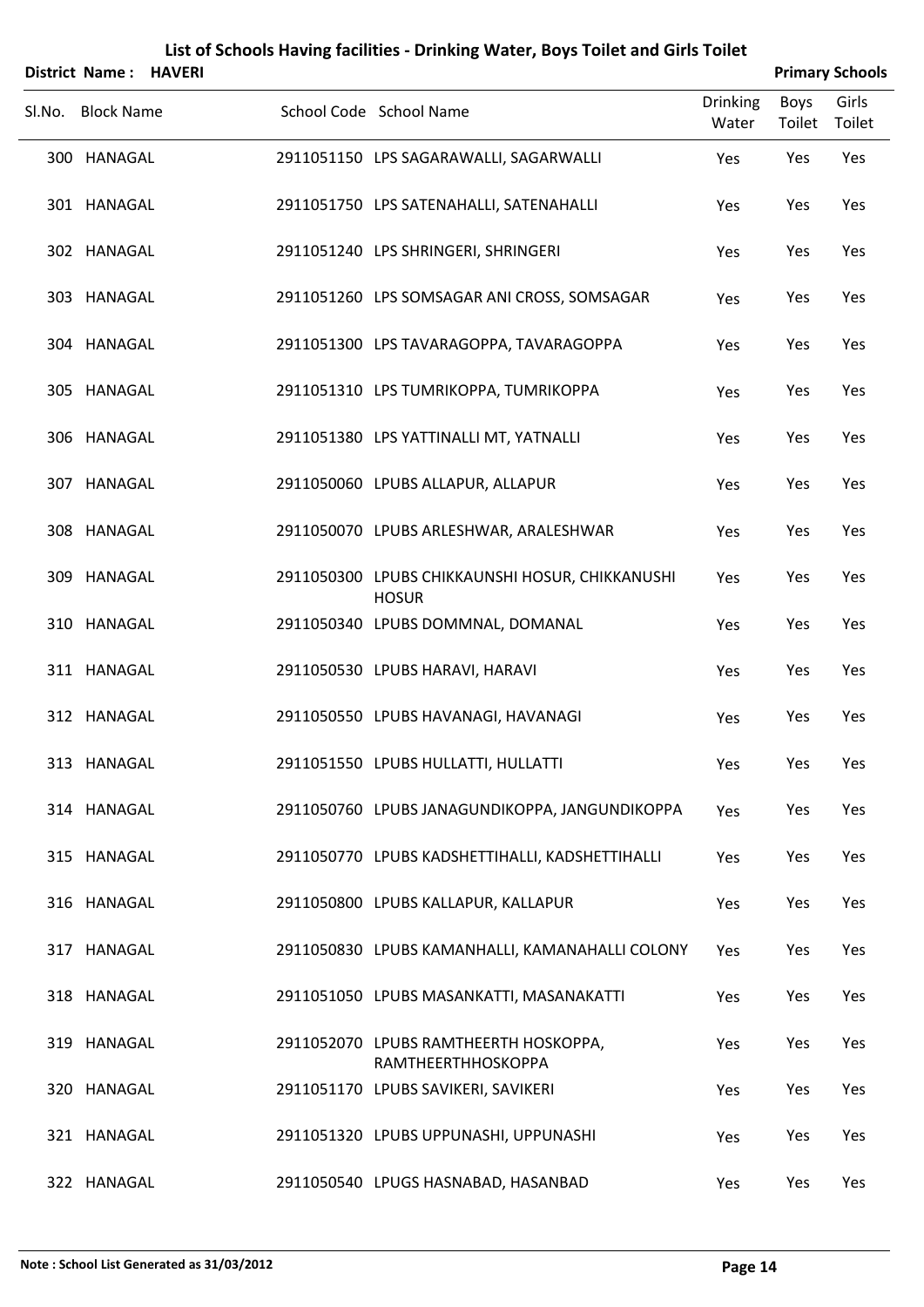| <b>District Name: HAVERI</b> |  |                                                                 |                          |                | <b>Primary Schools</b> |
|------------------------------|--|-----------------------------------------------------------------|--------------------------|----------------|------------------------|
| Sl.No. Block Name            |  | School Code School Name                                         | <b>Drinking</b><br>Water | Boys<br>Toilet | Girls<br>Toilet        |
| 323 HANAGAL                  |  | 2911051290 LPUGS TILVALLI, TILVALLI                             | Yes                      | Yes            | Yes                    |
| 324 HANAGAL                  |  | 2911051830 LPUS NAVNAGAR HANGAL, HANGAL WARD<br>NO <sub>2</sub> | Yes                      | Yes            | Yes                    |
| 325 HANAGAL                  |  | 2911051400 LPUS YELLUR, YELLUR                                  | Yes                      | Yes            | Yes                    |
| 326 HANAGAL                  |  | 2911050030 MKBS AKKIALUR, AKKIALUR                              | Yes                      | Yes            | Yes                    |
| 327 HANAGAL                  |  | 2911051850 MKBS HANGAL, HANGAL WARD NO 4                        | Yes                      | Yes            | Yes                    |
| 328 HANAGAL                  |  | 2911050150 UBS BALAMBEED, BALAMBEED                             | Yes                      | Yes            | Yes                    |
| 329 HANAGAL                  |  | 2911051100 UBS NEERALAGI M A, NEERALAGI                         | Yes                      | Yes            | Yes                    |
| 330 HAVERI                   |  | 2911060100 GHPKBS HANDIGANUR, HANDIGNUR                         | Yes                      | Yes            | Yes                    |
| 331 HAVERI                   |  | 2911060020 GTMPS ALADAKATTI, ALADAKATTI                         | Yes                      | Yes            | Yes                    |
| 332 HAVERI                   |  | 2911060450 HBUS DIDIGUR, DIDGUR                                 | Yes                      | Yes            | Yes                    |
| 333 HAVERI                   |  | 2911060070 HPGS GUTTAL, GUTTAL                                  | Yes                      | Yes            | Yes                    |
| 334 HAVERI                   |  | 2911060320 HPGS NAGANUR, NAGANUR                                | Yes                      | Yes            | Yes                    |
| 335 HAVERI                   |  | 2911060570 HPKBS GANAJUR, GANAJUR                               | Yes                      | Yes            | Yes                    |
| 336 HAVERI                   |  | 2911060210 HPKBS KANVALLI, KANVALLI                             | Yes                      | Yes            | Yes                    |
| 337 HAVERI                   |  | 2911060360 HPKBS YALAGACCHI, YALAGACCHI                         | Yes                      | Yes            | Yes                    |
| 338 HAVERI                   |  | 2911060060 HPKGS DEVIHOSUR, DEVIHOSUR                           | Yes                      | Yes            | Yes                    |
| 339 HAVERI                   |  | 2911060141 HPKGS HPS HOSRITTI, HOSARITTI                        | Yes                      | Yes            | Yes                    |
| 340 HAVERI                   |  | 2911060210 HPKGS KANVALLI, KANVALLI                             | Yes                      | Yes            | Yes                    |
| 341 HAVERI                   |  | 2911060220 HPKGS KARAJAGI, KARAJAGI                             | Yes                      | Yes            | Yes                    |
| 342 HAVERI                   |  | 2911060330 HPKGS NEGLUR, NEGLUR                                 | Yes                      | Yes            | Yes                    |
| 343 HAVERI                   |  | 2911060360 HPKGS YALGACCHI, YALAGACCHI                          | Yes                      | Yes            | Yes                    |
| 344 HAVERI                   |  | 2911060730 HPS AKKUR, AKKUR                                     | Yes                      | Yes            | Yes                    |
| 345 HAVERI                   |  | 2911060620 HPS BA VEERAPUR, BHU VIRAPUR                         | Yes                      | Yes            | Yes                    |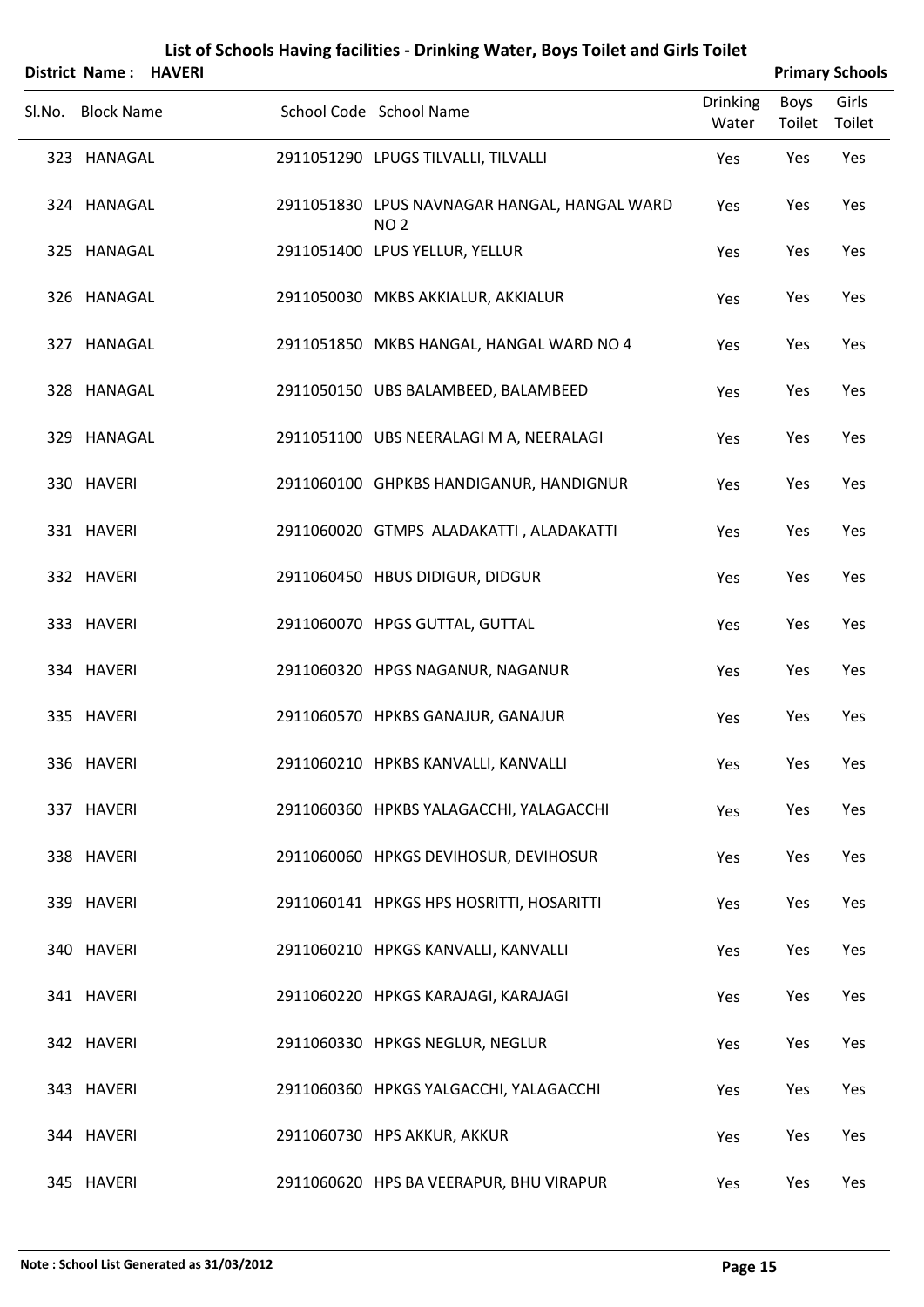| <b>District Name: HAVERI</b> |  |                                                   |                          |                | <b>Primary Schools</b> |
|------------------------------|--|---------------------------------------------------|--------------------------|----------------|------------------------|
| Sl.No. Block Name            |  | School Code School Name                           | <b>Drinking</b><br>Water | Boys<br>Toilet | Girls<br>Toilet        |
| 346 HAVERI                   |  | 2911060770 HPS BAILMADAPUR, BAIL MADAPUR          | Yes                      | Yes            | Yes                    |
| 347 HAVERI                   |  | 2911060860 HPS BARADI, BHARADI                    | Yes                      | Yes            | Yes                    |
| 348 HAVERI                   |  | 2911060030 HPS BASAPUR, BASAPUR                   | Yes                      | Yes            | Yes                    |
| 349 HAVERI                   |  | 2911060660 HPS BASAVANAKATTI, BASAVANKATTI        | Yes                      | Yes            | Yes                    |
| 350 HAVERI                   |  | 2911060040 HPS BELAVAGI, BELAVAGI                 | Yes                      | Yes            | Yes                    |
| 351 HAVERI                   |  | 2911060470 HPS BENAKANAHALLI, BENAKANAHALLI       | Yes                      | Yes            | Yes                    |
| 352 HAVERI                   |  | 2911060850 HPS BOMMANKATTI, BAMMANKATTI           | Yes                      | Yes            | Yes                    |
| 353 HAVERI                   |  | 2911060640 HPS BOODAGATTI, BUDGATTI               | Yes                      | Yes            | Yes                    |
| 354 HAVERI                   |  | 2911060720 HPS CHENNUR, CHANNUR                   | Yes                      | Yes            | Yes                    |
| 355 HAVERI                   |  | 2911060550 HPS CHIKKALINGADALLI, CHIKKALINGADALLI | Yes                      | Yes            | Yes                    |
| 356 HAVERI                   |  | 2911060050 HPS DEVAGIRI-YALLAPUR, DEVAGIRI        | Yes                      | Yes            | Yes                    |
| 357 HAVERI                   |  | 2911060450 HPS DIDIGUR, DIDGUR                    | Yes                      | Yes            | Yes                    |
| 358 HAVERI                   |  | 2911060830 HPS GALAGNATH, GALAGNATH               | Yes                      | Yes            | Yes                    |
| 359 HAVERI                   |  | 2911060790 HPS GUDASALKOPPA, GUDISALKOPPA         | Yes                      | Yes            | Yes                    |
| 360 HAVERI                   |  | 2911060750 HPS GUDUR, GUDUR                       | Yes                      | Yes            | Yes                    |
| 361 HAVERI                   |  | 2911060810 HPS GUILGUNDI, GUILGONDI               | Yes                      | Yes            | Yes                    |
| 362 HAVERI                   |  | 2911060070 HPS GUTTAL TANDA, GUTTAL               | Yes                      | Yes            | Yes                    |
| 363 HAVERI                   |  | 2911060080 HPS HALAGI, HALAGI                     | Yes                      | Yes            | Yes                    |
| 364 HAVERI                   |  | 2911060400 HPS HALEKITTUR, HALEKITTUR             | Yes                      | Yes            | Yes                    |
| 365 HAVERI                   |  | 2911060090 HPS HALERITTI, HALERITTI               | Yes                      | Yes            | Yes                    |
| 366 HAVERI                   |  | 2911060630 HPS HANUMANAHALLI, HANUMANAHALLI       | Yes                      | Yes            | Yes                    |
| 367 HAVERI                   |  | 2911060110 HPS HAUNSI, HAUNSI                     | Yes                      | Yes            | Yes                    |
| 368 HAVERI                   |  | 2911060370 HPS HAVANUR, HAVANUR                   | Yes                      | Yes            | Yes                    |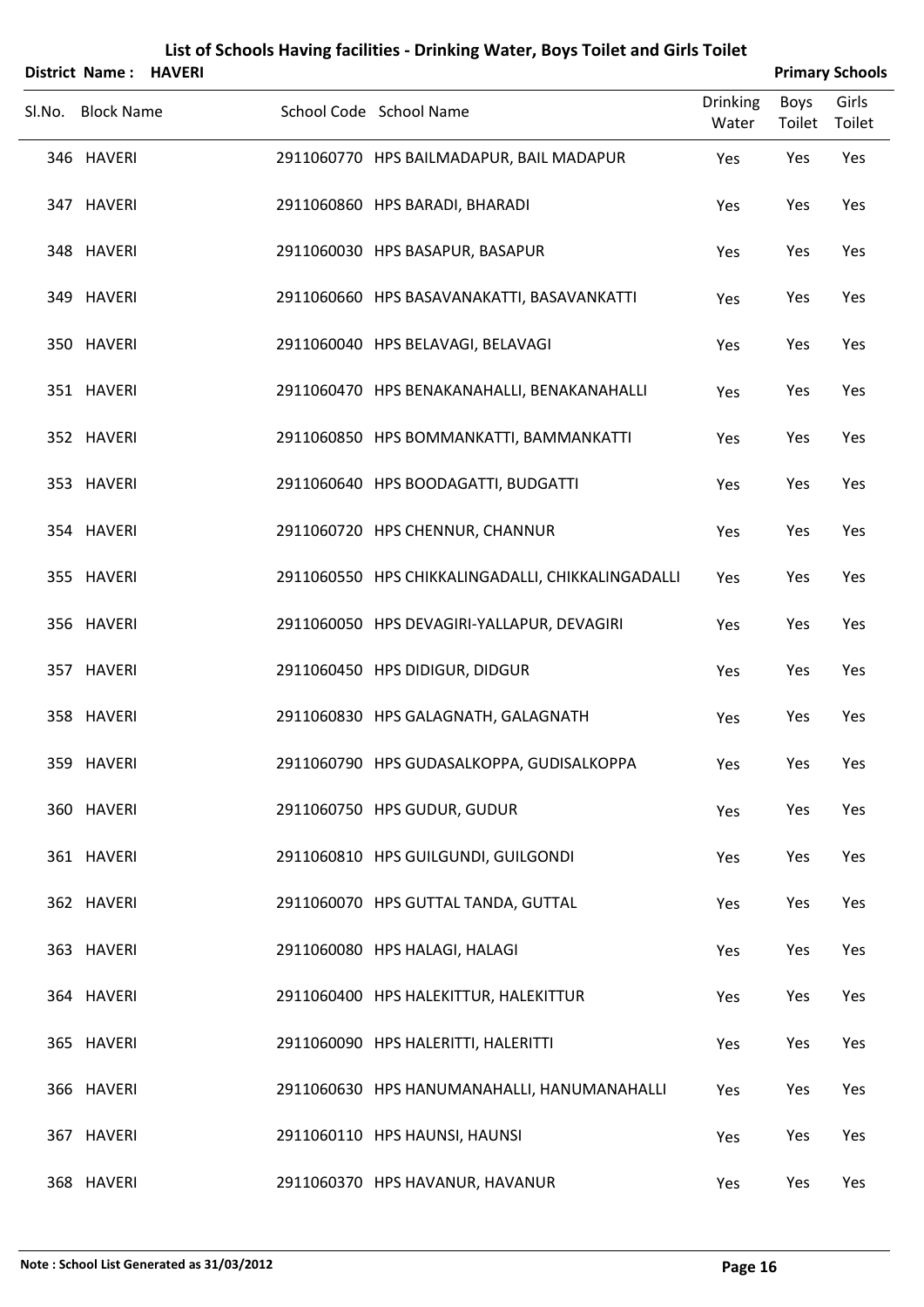|                   | District Name: HAVERI |                                                   |                          |                | <b>Primary Schools</b> |
|-------------------|-----------------------|---------------------------------------------------|--------------------------|----------------|------------------------|
| Sl.No. Block Name |                       | School Code School Name                           | <b>Drinking</b><br>Water | Boys<br>Toilet | Girls<br>Toilet        |
| 369 HAVERI        |                       | 2911060890 HPS HIRELINGADAHALLI, HIRELINGADAHALLI | Yes                      | Yes            | Yes                    |
| 370 HAVERI        |                       | 2911060130 HPS HOMBARADI, HOMBARADI               | Yes                      | Yes            | Yes                    |
| 371 HAVERI        |                       | 2911061000 HPS HOSA KITTUR, HOSA KITTUR           | Yes                      | Yes            | Yes                    |
| 372 HAVERI        |                       | 2911060480 HPS HOSALLI, HOSALLI                   | Yes                      | Yes            | Yes                    |
| 373 HAVERI        |                       | 2911060990 HPS HOSAMELMURI, MELMURI(HOSA)         | Yes                      | Yes            | Yes                    |
| 374 HAVERI        |                       | 2911061020 HPS IJARI LAKMAPUR, HAVERI WARD NO 2   | Yes                      | Yes            | Yes                    |
| 375 HAVERI        |                       | 2911060170 HPS KALLIHAL, KALLIHAL                 | Yes                      | Yes            | Yes                    |
| 376 HAVERI        |                       | 2911060190 HPS KANAKAPUR, KANAKAPUR               | Yes                      | Yes            | Yes                    |
| 377 HAVERI        |                       | 2911060200 HPS KANCHARAGATTI, KANCHARAGATTI       | Yes                      | Yes            | Yes                    |
| 378 HAVERI        |                       | 2911060240 HPS KATENAHALLI, KATENAHALLI           | Yes                      | Yes            | Yes                    |
| 379 HAVERI        |                       | 2911060780 HPS KERIKOPPA, KERIKOPPA               | Yes                      | Yes            | Yes                    |
| 380 HAVERI        |                       | 2911060230 HPS KERIMATTIHALLI, KARIMATTIHALLI     | Yes                      | Yes            | Yes                    |
| 381 HAVERI        |                       | 2911060690 HPS KESRALLI, KESRALLI                 | Yes                      | Yes            | Yes                    |
| 382 HAVERI        |                       | 2911060390 HPS KODABAL, KODABAL                   | Yes                      | Yes            | Yes                    |
| 383 HAVERI        |                       | 2911060250 HPS KOLUR, KOLUR                       | Yes                      | Yes            | Yes                    |
| 384 HAVERI        |                       | 2911060260 HPS KONANATUMBAGI, KONANATUMBAGI       | Yes                      | Yes            | Yes                    |
| 385 HAVERI        |                       | 2911060710 HPS KORDUR, KORADUR                    | Yes                      | Yes            | Yes                    |
| 386 HAVERI        |                       | 2911060270 HPS KULENUR, KULENUR                   | Yes                      | Yes            | Yes                    |
| 387 HAVERI        |                       | 2911060280 HPS KURGUND, KURGUND                   | Yes                      | Yes            | Yes                    |
| 388 HAVERI        |                       | 2911060600 HPS MACHAPUR, MACHAPUR                 | Yes                      | Yes            | Yes                    |
| 389 HAVERI        |                       | 2911060610 HPS MALAPUR, MALAPUR                   | Yes                      | Yes            | Yes                    |
| 390 HAVERI        |                       | 2911060760 HPS MARADUR, MARADUR                   | Yes                      | Yes            | Yes                    |
| 391 HAVERI        |                       | 2911060310 HPS MAROL, MAROL                       | Yes                      | Yes            | Yes                    |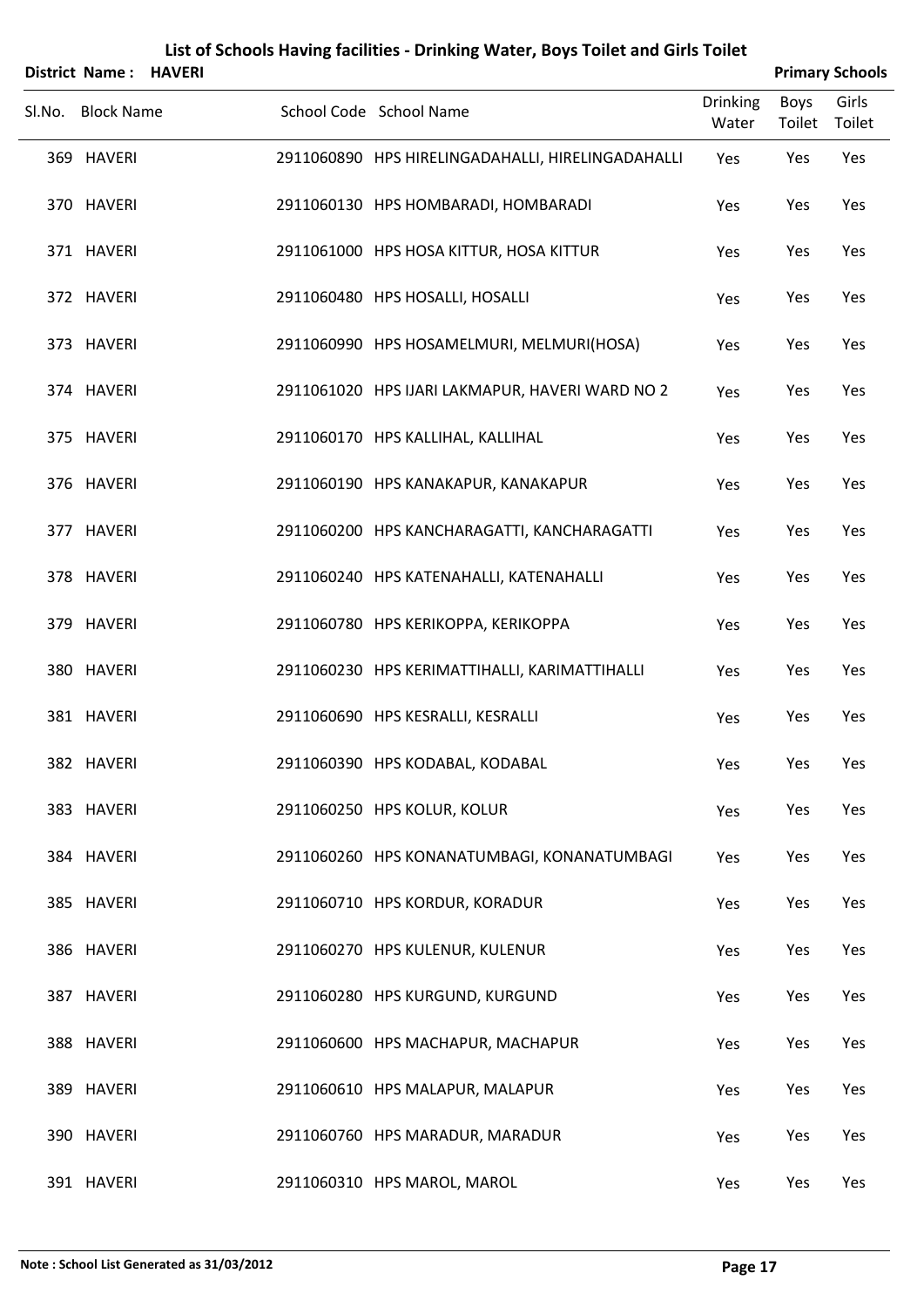| <b>District Name: HAVERI</b> |  |                                                     |                          |                | <b>Primary Schools</b> |
|------------------------------|--|-----------------------------------------------------|--------------------------|----------------|------------------------|
| Sl.No. Block Name            |  | School Code School Name                             | <b>Drinking</b><br>Water | Boys<br>Toilet | Girls<br>Toilet        |
| 392 HAVERI                   |  | 2911060300 HPS MEVUNDI, MEVUNDI                     | Yes                      | Yes            | Yes                    |
| 393 HAVERI                   |  | 2911061040 HPS NAGENDRANAMATTI, HAVERI WARD NO<br>4 | Yes                      | Yes            | Yes                    |
| 394 HAVERI                   |  | 2911060500 HPS NAJILAKAMAPUR, NAJIKLAKMAPUR         | Yes                      | Yes            | Yes                    |
| 395 HAVERI                   |  | 2911060800 HPS NEERALAGI, NEERALGI M GUTTAL         | Yes                      | Yes            | Yes                    |
| 396 HAVERI                   |  | 2911060520 HPS NELOGAL, NELOGALLA                   | Yes                      | Yes            | Yes                    |
| 397 HAVERI                   |  | 2911060011 HPS NO 1 AGADI, AGADI                    | Yes                      | Yes            | Yes                    |
| 398 HAVERI                   |  | 2911060290 HPS NO 1 KURBGOND, KURUBGOND             | Yes                      | Yes            | Yes                    |
| 399 HAVERI                   |  | 2911060330 HPS NO 3 NEGLUR, NEGLUR                  | Yes                      | Yes            | Yes                    |
| 400 HAVERI                   |  | 2911060050 HPS NO.1. DEVAGIRI, DEVAGIRI             | Yes                      | Yes            | Yes                    |
| 401 HAVERI                   |  | 2911060050 HPS NO.2 DEVAGIRI, DEVAGIRI              | Yes                      | Yes            | Yes                    |
| 402 HAVERI                   |  | 2911061200 HPS NO.2 HAVERI, HAVERI WARD NO 20       | Yes                      | Yes            | Yes                    |
| 403 HAVERI                   |  | 2911060010 HPS NO.2. AGADI, AGADI                   | Yes                      | Yes            | Yes                    |
| 404 HAVERI                   |  | 2911061140 HPS NO.3. HAVERI, HAVERI WARD NO 14      | Yes                      | Yes            | Yes                    |
| 405 HAVERI                   |  | 2911061170 HPS NO.4 HAVERI, HAVERI WARD NO 17       | Yes                      | Yes            | Yes                    |
| 406 HAVERI                   |  | 2911061070 HPS NO.5. HAVERI, HAVERI WARD NO 7       | Yes                      | Yes            | Yes                    |
| 407 HAVERI                   |  | 2911061110 HPS NO.6 HAVERI, HAVERI WARD NO 11       | Yes                      | Yes            | Yes                    |
| 408 HAVERI                   |  | 2911060650 HPS RAMAPUR, RAMAPUR                     | Yes                      | Yes            | Yes                    |
| 409 HAVERI                   |  | 2911060340 HPS SANGUR, SANGUR                       | Yes                      | Yes            | Yes                    |
| 410 HAVERI                   |  | 2911060840 HPS SHAKAR, SHYAKAR                      | Yes                      | Yes            | Yes                    |
| 411 HAVERI                   |  | 2911060680 HPS SHIRMAPUR, SHIRMAPUR                 | Yes                      | Yes            | Yes                    |
| 412 HAVERI                   |  | 2911060870 HPS TIMMAPUR (L.T.), TIMMAPUR M G        | Yes                      | Yes            | Yes                    |
| 413 HAVERI                   |  | 2911060490 HPS TIMMAPUR (M.A), TIMMAPUR M ADUR      | Yes                      | Yes            | Yes                    |
| 414 HAVERI                   |  | 2911060870 HPS TIMMAPUR M G, TIMMAPUR M G           | Yes                      | Yes            | Yes                    |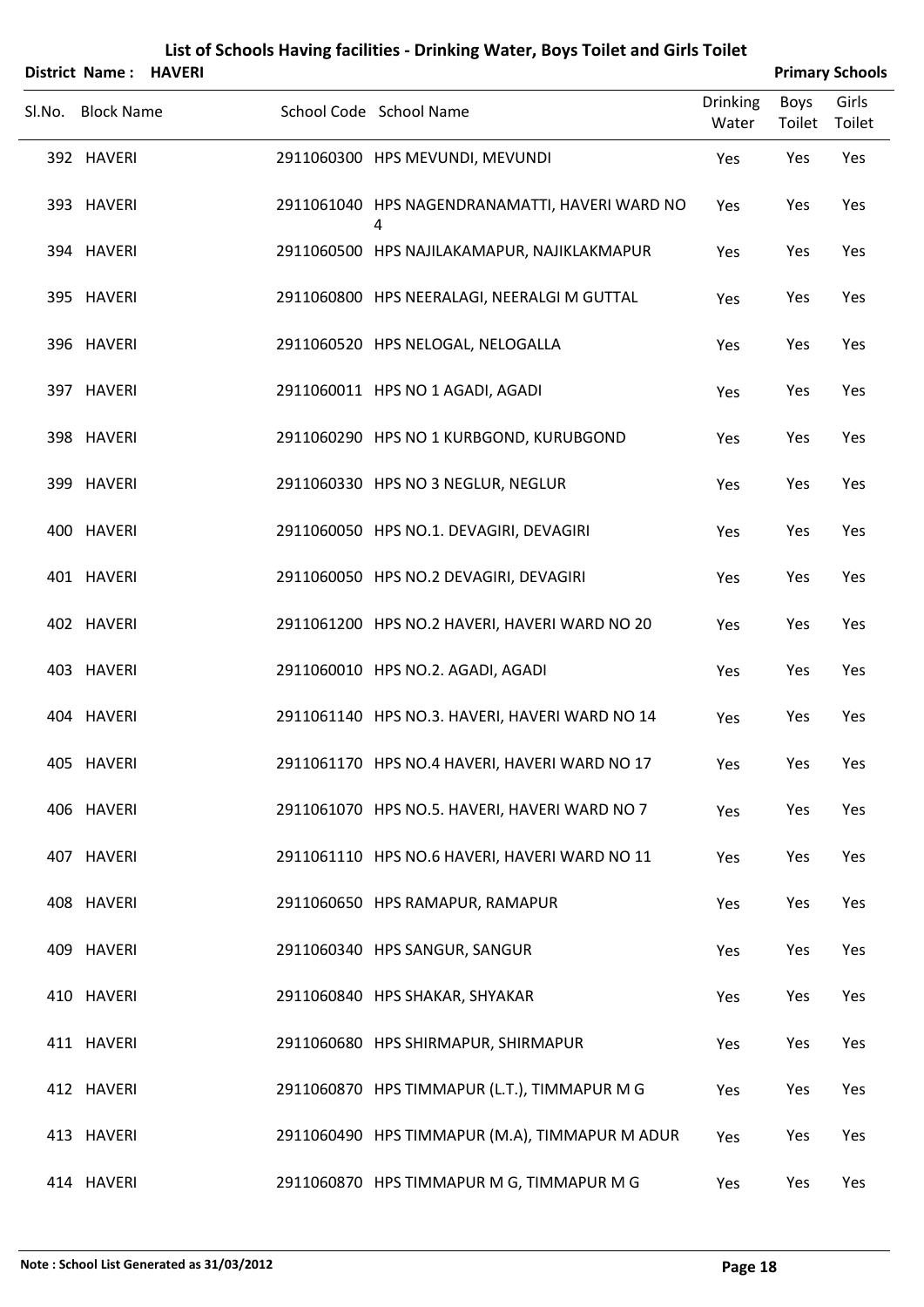|        | District Name: HAVERI |  |                                                                  |                          |                       | <b>Primary Schools</b> |
|--------|-----------------------|--|------------------------------------------------------------------|--------------------------|-----------------------|------------------------|
| SI.No. | <b>Block Name</b>     |  | School Code School Name                                          | <b>Drinking</b><br>Water | <b>Boys</b><br>Toilet | Girls<br>Toilet        |
|        | 415 HAVERI            |  | 2911060540 HPS TOTADAYELLAPUR, TOTADA YELLAPUR                   | Yes                      | Yes                   | Yes                    |
|        | 416 HAVERI            |  | 2911060420 HPS VARADAHALLI, VARADAHALLI                          | Yes                      | Yes                   | Yes                    |
|        | 417 HAVERI            |  | 2911060590 HPS YATTINHALLI, YETTINHALLI                          | Yes                      | Yes                   | Yes                    |
|        | 418 HAVERI            |  | 2911060020 HPUBS ALADAKATTI, ALADAKATTI                          | Yes                      | Yes                   | Yes                    |
|        | 419 HAVERI            |  | 2911060060 HPUBS DEVIHOSUR, DEVIHOSUR                            | Yes                      | Yes                   | Yes                    |
|        | 420 HAVERI            |  | 2911061040 HPUBS NAGENDRANAMATTI, HAVERI WARD<br>NO <sub>4</sub> | Yes                      | Yes                   | Yes                    |
|        | 421 HAVERI            |  | 2911061150 HPUBS NO.2 HAVERI, HAVERI WARD NO 15                  | Yes                      | Yes                   | Yes                    |
|        | 422 HAVERI            |  | 2911061260 HPUGS HAVERI, HAVERI WARD NO 26                       | Yes                      | Yes                   | Yes                    |
|        | 423 HAVERI            |  | 2911060470 HPUS BENAKANAHALLI, BENAKANAHALLI                     | Yes                      | Yes                   | Yes                    |
|        | 424 HAVERI            |  | 2911060070 HPUS GUTTAL, GUTTAL                                   | Yes                      | Yes                   | Yes                    |
|        | 425 HAVERI            |  | 2911060210 HPUS KANVALLI, KANVALLI                               | Yes                      | Yes                   | Yes                    |
|        | 426 HAVERI            |  | 2911060250 HPUS KOLUR, KOLUR                                     | Yes                      | Yes                   | Yes                    |
|        | 427 HAVERI            |  | 2911061270 HPUS NO.1. HAVERI, HAVERI WARD NO 27                  | Yes                      | Yes                   | Yes                    |
|        | 428 HAVERI            |  | 2911060330 KBS NEGLUR, NEGLUR                                    | Yes                      | Yes                   | Yes                    |
|        | 429 HAVERI            |  | 2911060870 KHPS TIMAPURHOSATANDE, TIMMAPUR M G                   | Yes                      | Yes                   | Yes                    |
|        | 430 HAVERI            |  | 2911060160 KMPS KABBUR, KABBUR                                   | Yes                      | Yes                   | Yes                    |
|        | 431 HAVERI            |  | 2911060010 LPKGS AGADI, AGADI                                    | Yes                      | Yes                   | Yes                    |
|        | 432 HAVERI            |  | 2911060370 LPKGS HAVANUR, HAVANUR                                | Yes                      | Yes                   | Yes                    |
|        | 433 HAVERI            |  | 2911060670 LPS AGASANAMATTI, AGASANMATTI                         | Yes                      | Yes                   | Yes                    |
|        | 434 HAVERI            |  | 2911060071 LPS AMBEDKAR NAGAR GUTTAL, GUTTAL                     | Yes                      | Yes                   | Yes                    |
|        | 435 HAVERI            |  | 2911060370 LPS AMBEDKAR NAGAR HAVANUR, HAVANUR                   | Yes                      | Yes                   | Yes                    |
|        | 436 HAVERI            |  | 2911060010 LPS ANADAVANA AGADI, AGADI                            | Yes                      | Yes                   | Yes                    |
|        | 437 HAVERI            |  | 2911060530 LPS BENCHIHALLI, BENCHALLI                            | Yes                      | Yes                   | Yes                    |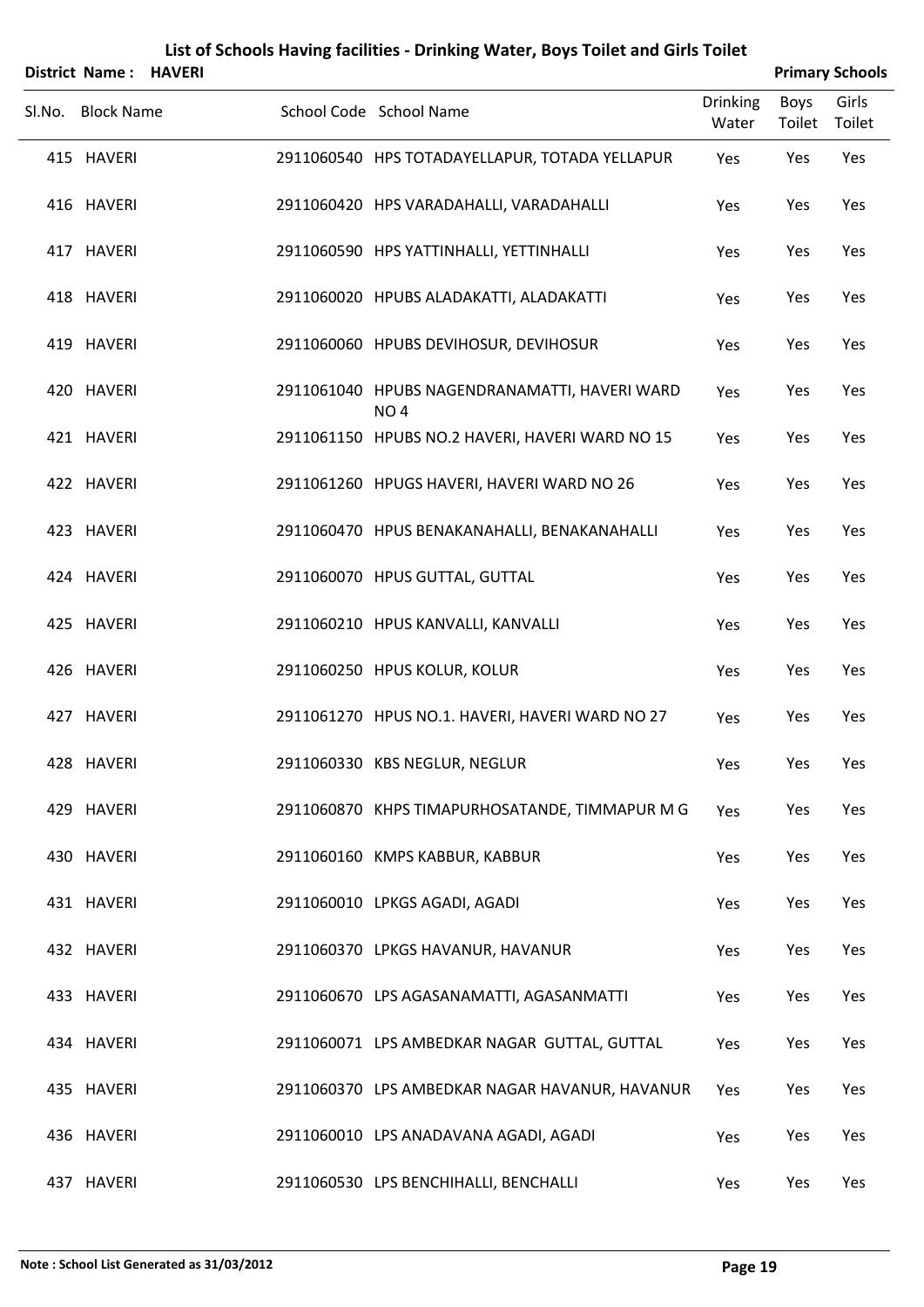| <b>District Name: HAVERI</b> |  |                                                                   |                          |                | <b>Primary Schools</b> |
|------------------------------|--|-------------------------------------------------------------------|--------------------------|----------------|------------------------|
| Sl.No. Block Name            |  | School Code School Name                                           | <b>Drinking</b><br>Water | Boys<br>Toilet | Girls<br>Toilet        |
| 438 HAVERI                   |  | 2911060460 LPS BIDARAGADDI, BIDARGADDI                            | Yes                      | Yes            | Yes                    |
| 439 HAVERI                   |  | 2911060560 LPS BU-KODIHALLI, B CODIHALLI                          | Yes                      | Yes            | Yes                    |
| 440 HAVERI                   |  | 2911060071 LPS CHIDAMBAR NAGAR GUTTAL, GUTTAL                     | Yes                      | Yes            | Yes                    |
| 441 HAVERI                   |  | 2911060930 LPS GANDHIPUR, GANDHIPUR                               | Yes                      | Yes            | Yes                    |
| 442 HAVERI                   |  | 2911060920 LPS GOURAPUR, GOURAPUR                                 | Yes                      | Yes            | Yes                    |
| 443 HAVERI                   |  | 2911060740 LPS HALEMELMURI, MELMURI(HALE)                         | Yes                      | Yes            | Yes                    |
| 444 HAVERI                   |  | 2911061280 LPS HARAHALLI, HARALAHALLI                             | Yes                      | Yes            | Yes                    |
| 445 HAVERI                   |  | 2911060960 LPS HURALIHAL, HURALIHAL                               | Yes                      | Yes            | Yes                    |
| 446 HAVERI                   |  | 2911060580 LPS JANGAMANAKOPPA, JAMGANKOPPA                        | Yes                      | Yes            | Yes                    |
| 447 HAVERI                   |  | 2911060220 LPS K.STATION, KARAJAGI                                | Yes                      | Yes            | Yes                    |
| 448 HAVERI                   |  | 2911060160 LPS KABBUR L T, KABBUR                                 | Yes                      | Yes            | Yes                    |
| 449 HAVERI                   |  | 2911060410 LPS KALLAPUR, KALAPUR                                  | Yes                      | Yes            | Yes                    |
| 450 HAVERI                   |  | 2911060700 LPS MANNUR, MANNUR                                     | Yes                      | Yes            | Yes                    |
| 451 HAVERI                   |  | 2911061090 LPS MULLANKERI, HAVERI WARD NO 9                       | Yes                      | Yes            | Yes                    |
| 452 HAVERI                   |  | 2911060500 LPS NAJILAKAMAPUR L.T, NAJIKLAKMAPUR                   | Yes                      | Yes            | Yes                    |
| 453 HAVERI                   |  | 2911061040 LPS NEHRU NAGAR HAVERI, HAVERI WARD<br>NO <sub>4</sub> | Yes                      | Yes            | Yes                    |
| 454 HAVERI                   |  | 2911060520 LPS NEOLOGAL L.T., NELOGALLA                           | Yes                      | Yes            | Yes                    |
| 455 HAVERI                   |  | 2911060290 LPS NO 2 KURUBGOND, KURUBGOND                          | Yes                      | Yes            | Yes                    |
| 456 HAVERI                   |  | 2911061090 LPS NO 9 HOSNAGARA, HAVERI WARD NO 9                   | Yes                      | Yes            | Yes                    |
| 457 HAVERI                   |  | 2911060940 LPS SOMANAKATTI, SOMANKATTI                            | Yes                      | Yes            | Yes                    |
| 458 HAVERI                   |  | 2911060820 LPS TERADAHALLI, TERADAHALLI                           | Yes                      | Yes            | Yes                    |
| 459 HAVERI                   |  | 2911060350 LPS TIMMENAHALLI, TIMMENAHALLI                         | Yes                      | Yes            | Yes                    |
| 460 HAVERI                   |  | 2911060440 LPS VENKATAPUR, VENKATAPUR                             | Yes                      | Yes            | Yes                    |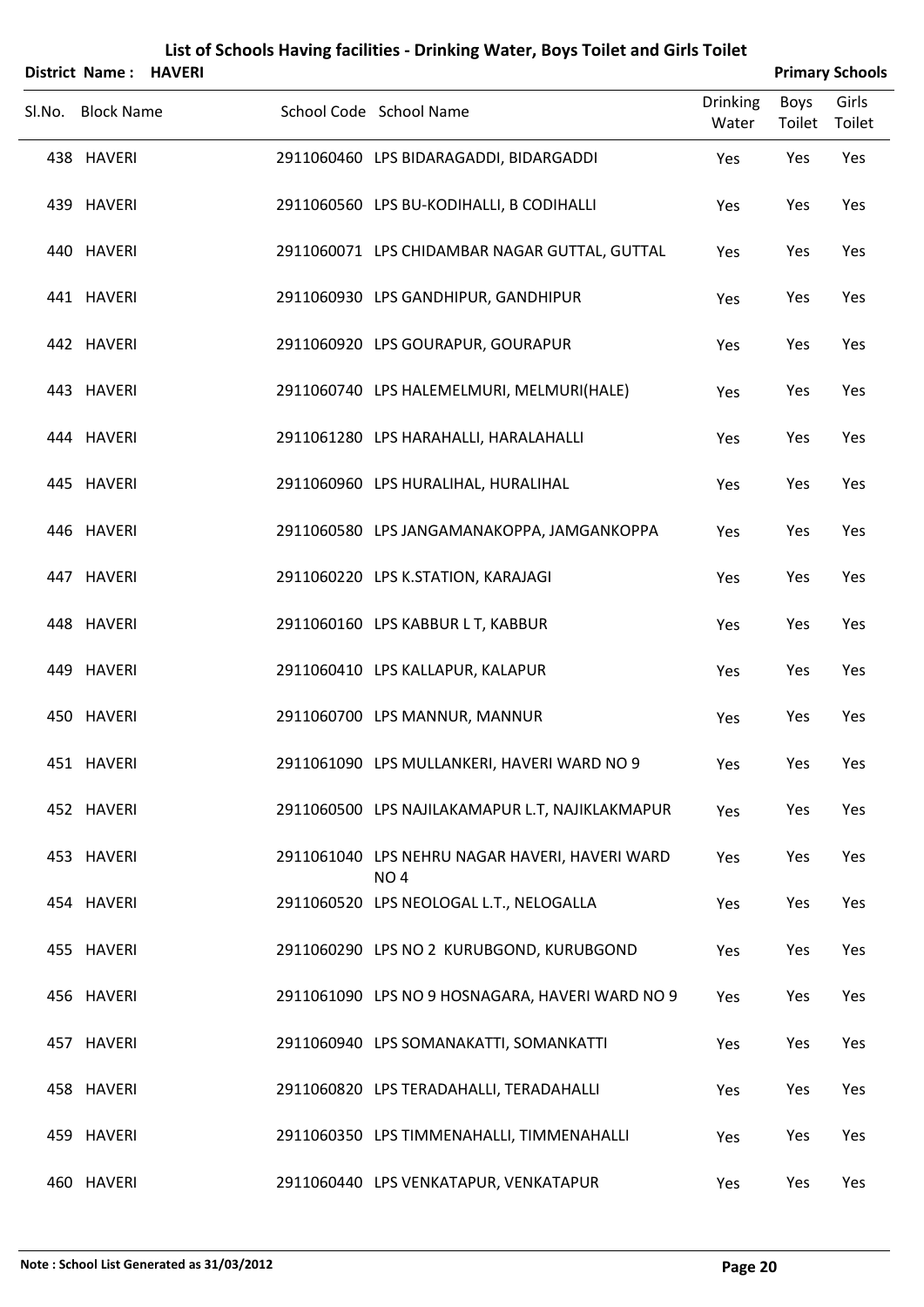| District Name: HAVERI | List of Schools Having facilities - Drinking Water, Boys Toilet and Girls Toilet |                | <b>Primary Schools</b> |
|-----------------------|----------------------------------------------------------------------------------|----------------|------------------------|
| Sl.No. Block Name     | <b>Drinking</b><br>School Code School Name<br>Water                              | Boys<br>Toilet | Girls<br>Toilet        |
| 461 HAVERI            | 2911060050 LPUBS DEVAGIRI, DEVAGIRI<br>Yes                                       | Yes            | Yes                    |
| 462 HAVERI            | 2911060570 LPUBS GANJUR, GANAJUR<br>Yes                                          | Yes            | Yes                    |
| 463 HAVERI            | 2911060100 LPUBS HANDIGNUR, HANDIGNUR<br>Yes                                     | Yes            | Yes                    |
| 464 HAVERI            | 2911060130 LPUBS HOMBARADI, HOMBARADI<br>Yes                                     | Yes            | Yes                    |
| 465 HAVERI            | 2911060480 LPUBS HOSALLI, HOSALLI<br>Yes                                         | Yes            | Yes                    |
| 466 HAVERI            | 2911060140 LPUBS HOSARITTI, HOSARITTI<br>Yes                                     | Yes            | Yes                    |
| 467 HAVERI            | 2911060200 LPUBS KANCHARGATTI, KANCHARAGATTI<br>Yes                              | Yes            | Yes                    |
| 468 HAVERI            | 2911060220 LPUBS KARAJAGI, KARAJAGI<br>Yes                                       | Yes            | Yes                    |
| 469 HAVERI            | 2911060290 LPUBS KURUBGOND, KURUBGOND<br>Yes                                     | Yes            | Yes                    |
| 470 HAVERI            | 2911060330 LPUBS NEGLUR, NEGLUR<br>Yes                                           | Yes            | Yes                    |
| 471 HAVERI            | 2911060440 LPUBS VENKTAPUR, VENKATAPUR<br>Yes                                    | Yes            | Yes                    |
| 472 HAVERI            | 2911061010 LPUBS VIDYANAGAR, HAVERI WARD NO 1<br>Yes                             | Yes            | Yes                    |
| 473 HAVERI            | 2911060360 LPUBS YALAGACHHA, YALAGACCHI<br>Yes                                   | Yes            | Yes                    |
| 474 HAVERI            | 2911060590 LPUBS YATTINHALLI, YETTINHALLI<br>Yes                                 | Yes            | Yes                    |
| 475 HAVERI            | 2911060460 LPUS BIDARAGADDI, BIDARGADDI<br>Yes                                   | Yes            | Yes                    |
| 476 HAVERI            | 2911060550 LPUS CHIKALINGADAHALLI,<br>Yes<br>CHIKKALINGADALLI                    | Yes            | Yes                    |
| 477 HAVERI            | 2911060930 LPUS GANDHIPUR, GANDHIPUR<br>Yes                                      | Yes            | Yes                    |
| 478 HAVERI            | 2911060160 LPUS KABBUR, KABBUR<br>Yes                                            | Yes            | Yes                    |
| 479 HAVERI            | 2911060210 LPUS KANAVALLI, KANVALLI<br>Yes                                       | Yes            | Yes                    |
| 480 HAVERI            | 2911060071 LPUS MEHABOOB NAGAR GUTTAL, GUTTAL<br>Yes                             | Yes            | Yes                    |
| 481 HAVERI            | 2911061110 LPUS SHIVAJI NAGAR, HAVERI WARD NO 11<br>Yes                          | Yes            | Yes                    |
| 482 HAVERI            | 2911060220 MPBS KARAJAGI, KARAJAGI<br>Yes                                        | Yes            | Yes                    |
| 483 HAVERI            | 2911060060 MPS DEVIHOSUR, DEVIHOSUR<br>Yes                                       | Yes            | Yes                    |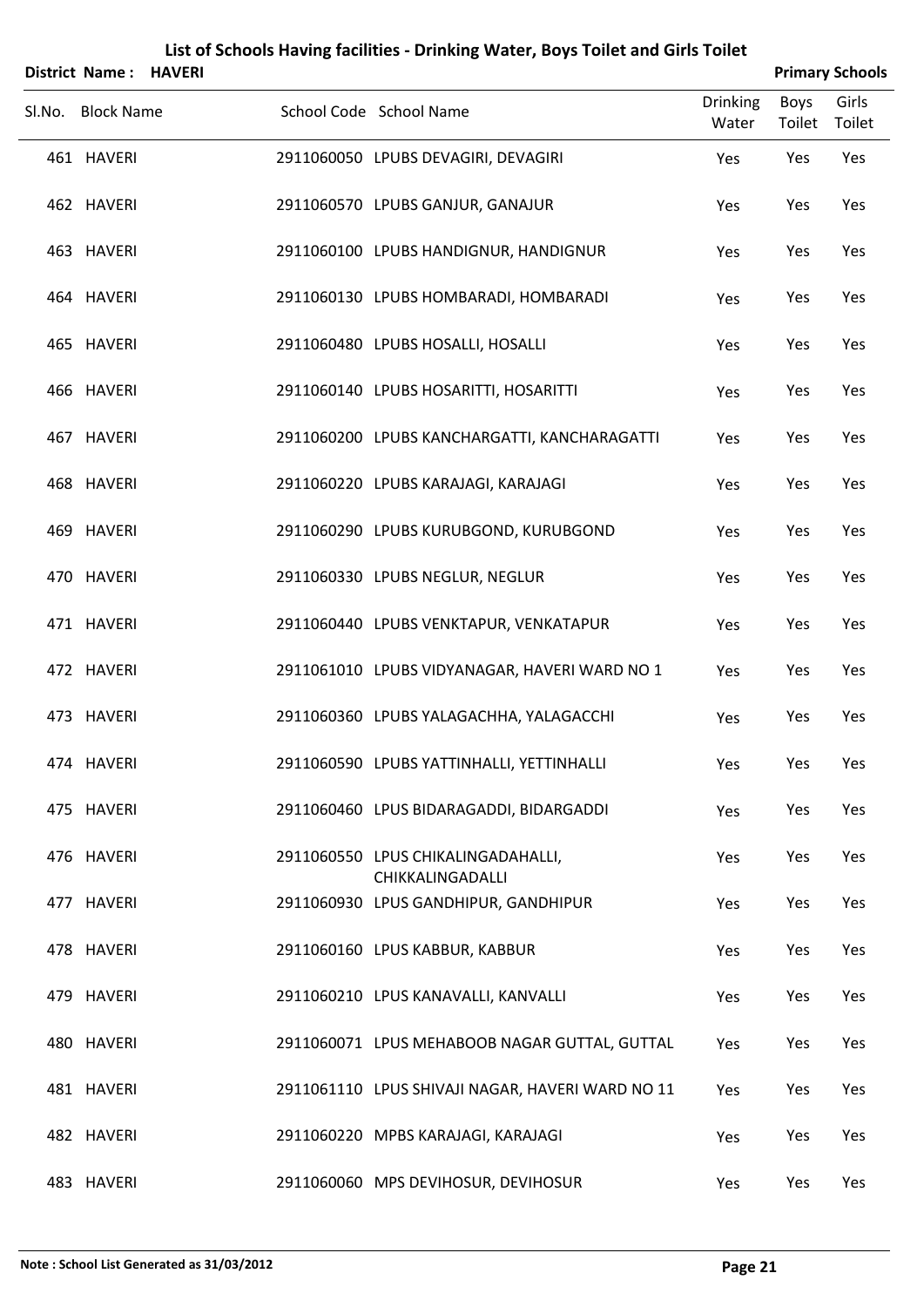| <b>District Name: HAVERI</b> |  |                                                                   |                          |                | <b>Primary Schools</b> |
|------------------------------|--|-------------------------------------------------------------------|--------------------------|----------------|------------------------|
| Sl.No. Block Name            |  | School Code School Name                                           | <b>Drinking</b><br>Water | Boys<br>Toilet | Girls<br>Toilet        |
| 484 HAVERI                   |  | 2911060070 MPS GUTTAL, GUTTAL                                     | Yes                      | Yes            | Yes                    |
| 485 HAVERI                   |  | 2911060141 MPS HOSARITTI, HOSARITTI                               | Yes                      | Yes            | Yes                    |
| 486 HAVERI                   |  | 2911061250 MPS NO.1. HAVERI, HAVERI WARD NO 25                    | Yes                      | Yes            | Yes                    |
| 487 HAVERI                   |  | 2911060010 UBS AGADI, AGADI                                       | Yes                      | Yes            | Yes                    |
| 488 HAVERI                   |  | 2911060040 UBS BELAVAGI, BELAVAGI                                 | Yes                      | Yes            | Yes                    |
| 489 HAVERI                   |  | 2911060370 UBS HAVANUR, HAVANUR                                   | Yes                      | Yes            | Yes                    |
| 490 HAVERI                   |  | 2911060340 UBS SANGUR, SANGUR                                     | Yes                      | Yes            | Yes                    |
| 491 HIREKERUR                |  | 2911070170 GLPS BHOGAVI PLOT, BHOGAVI                             | Yes                      | Yes            | Yes                    |
| 492 HIREKERUR                |  | 2911071430 GLPS CHOWADESHWARI NAGAR HIREK,<br>HIREKERUR WARD NO 7 | Yes                      | Yes            | Yes                    |
| 493 HIREKERUR                |  | 2911070271 GLPS KUNTIGUDDA, CHIKKERUR                             | Yes                      | Yes            | Yes                    |
| 494 HIREKERUR                |  | 2911071370 GLPS VIDYANAGARA HIREKERUR, HIREKERUR<br>WARD NO 1     | Yes                      | Yes            | Yes                    |
| 495 HIREKERUR                |  | 2911070530 GLPUS HIREMORAB, HIREMORAB                             | Yes                      | Yes            | Yes                    |
| 496 HIREKERUR                |  | 2911070271 GLPUS MULLAGASI CHIKKERUR, CHIKKERUR                   | Yes                      | Yes            | Yes                    |
| 497 HIREKERUR                |  | 2911070990 GLPUS SATENHALLI, SATENAHALLI                          | Yes                      | Yes            | Yes                    |
| 498 HIREKERUR                |  | 2911070460 HPBS HAUNSBHAVI, HAUNSABHAVI                           | Yes                      | Yes            | Yes                    |
| 499 HIREKERUR                |  | 2911070730 HPBS KOD, KOD                                          | Yes                      | Yes            | Yes                    |
| 500 HIREKERUR                |  | 2911070460 HPGS HAUNSBHAVI, HAUNSABHAVI                           | Yes                      | Yes            | Yes                    |
| 501 HIREKERUR                |  | 2911071410 HPGS HIREKERUR, HIREKERUR WARD NO 5                    | Yes                      | Yes            | Yes                    |
| 502 HIREKERUR                |  | 2911070130 HPKBS BATTIKOPPA, BATTIKOPPA                           | Yes                      | Yes            | Yes                    |
| 503 HIREKERUR                |  | 2911070600 HPKBS JAVALLI, JAVALLI                                 | Yes                      | Yes            | Yes                    |
| 504 HIREKERUR                |  | 2911070270 HPKGS CHIKKERUR, CHIKKERUR                             | Yes                      | Yes            | Yes                    |
| 505 HIREKERUR                |  | 2911070730 HPKGS KOD, KOD                                         | Yes                      | Yes            | Yes                    |
| 506 HIREKERUR                |  | 2911070760 HPKGS KUDAPALLI, KUDAPALLI                             | Yes                      | Yes            | Yes                    |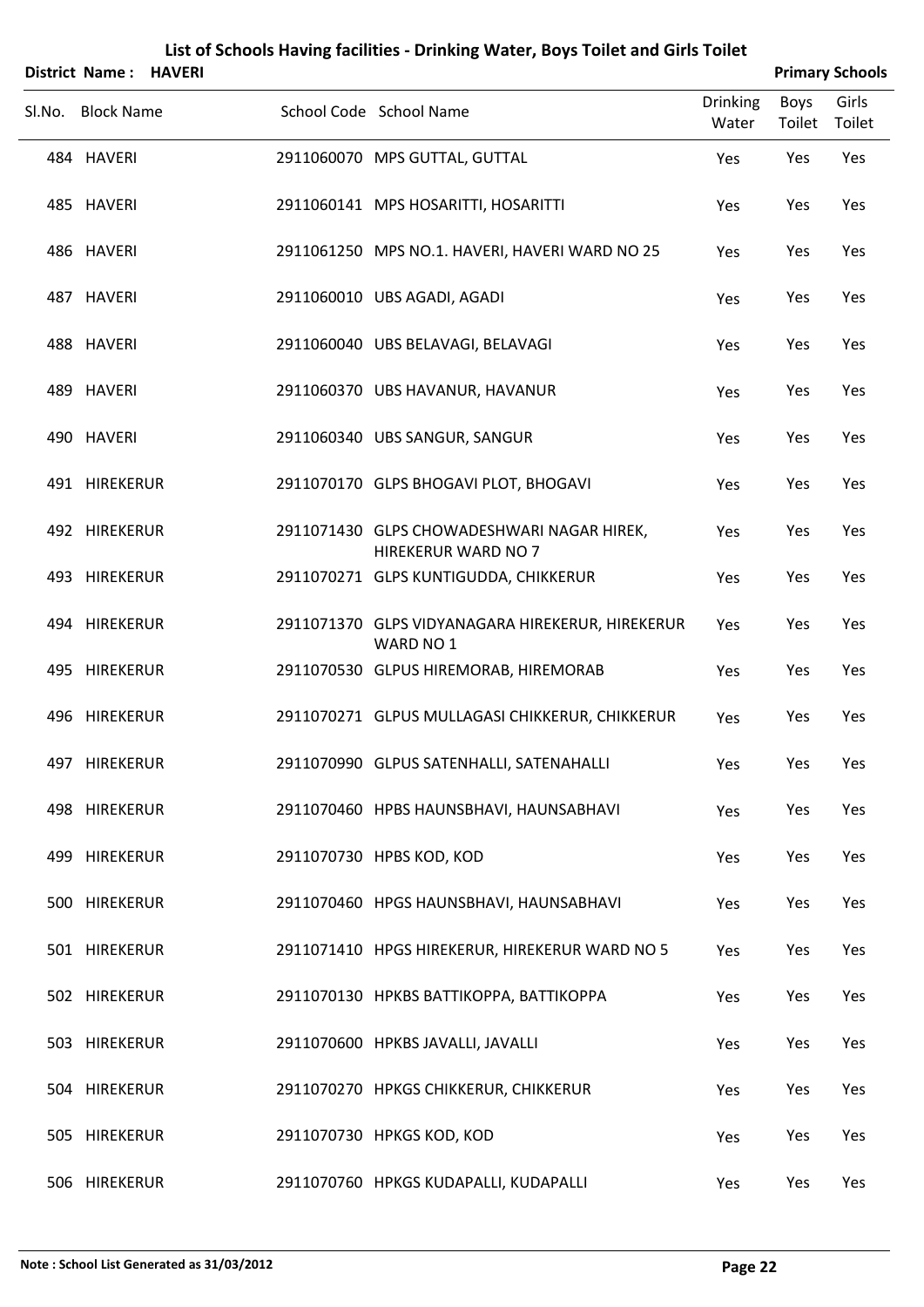| District Name: HAVERI |  |                                                  |                          | <b>Primary Schools</b> |                 |
|-----------------------|--|--------------------------------------------------|--------------------------|------------------------|-----------------|
| Sl.No. Block Name     |  | School Code School Name                          | <b>Drinking</b><br>Water | Boys<br>Toilet         | Girls<br>Toilet |
| 507 HIREKERUR         |  | 2911070830 HPKGS MASUR, MASUR                    | Yes                      | Yes                    | Yes             |
| 508 HIREKERUR         |  | 2911070960 HPKGS RATTIHALLI, RATTIHALLI          | Yes                      | Yes                    | Yes             |
| 509 HIREKERUR         |  | 2911070010 HPS ABALUR, ABALUR                    | Yes                      | Yes                    | Yes             |
| 510 HIREKERUR         |  | 2911070030 HPS ALADGERI, ALADAGERI               | Yes                      | Yes                    | Yes             |
| 511 HIREKERUR         |  | 2911071280 HPS ANAJI, ANAJI                      | Yes                      | Yes                    | Yes             |
| 512 HIREKERUR         |  | 2911070060 HPS ANGARAGATTI, ANGARAGATTI          | Yes                      | Yes                    | Yes             |
| 513 HIREKERUR         |  | 2911070070 HPS ARALIKATTI, ARALIKATTI            | Yes                      | Yes                    | Yes             |
| 514 HIREKERUR         |  | 2911070080 HPS ARIKATTI, ARIKATTI                | Yes                      | Yes                    | Yes             |
| 515 HIREKERUR         |  | 2911070110 HPS BANNIHATTI, BANNIHATTI            | Yes                      | Yes                    | Yes             |
| 516 HIREKERUR         |  | 2911070150 HPS BETAKERUR, BETAKERUR              | Yes                      | Yes                    | Yes             |
| 517 HIREKERUR         |  | 2911070170 HPS BHOGAVI, BHOGAVI                  | Yes                      | Yes                    | Yes             |
| 518 HIREKERUR         |  | 2911070180 HPS BULLAPUR, BULLAPUR                | Yes                      | Yes                    | Yes             |
| 519 HIREKERUR         |  | 2911070190 HPS BURADIKATTI, BURDIKATTI           | Yes                      | Yes                    | Yes             |
| 520 HIREKERUR         |  | 2911070200 HPS CHANNALLI TANDA, CHANNAHLLI       | Yes                      | Yes                    | Yes             |
| 521 HIREKERUR         |  | 2911070210 HPS CHAPPARADALLI, CHAPARADAHALLI     | Yes                      | Yes                    | Yes             |
| 522 HIREKERUR         |  | 2911070200 HPS CHENNALLI, CHANNAHLLI             | Yes                      | Yes                    | Yes             |
| 523 HIREKERUR         |  | 2911070230 HPS CHIKKABUDIHAL, CHIKKABUIDHAL      | Yes                      | Yes                    | Yes             |
| 524 HIREKERUR         |  | 2911070250 HPS CHIKKAKABBAR, CHIKKABBAR          | Yes                      | Yes                    | Yes             |
| 525 HIREKERUR         |  | 2911070240 HPS CHIKKAMATTUR, CHIKKAMATTUR        | Yes                      | Yes                    | Yes             |
| 526 HIREKERUR         |  | 2911070260 HPS CHIKKEYADACHI, CHIKKAYADACHI      | Yes                      | Yes                    | Yes             |
| 527 HIREKERUR         |  | 2911070290 HPS CHIKONATI, CHIKKONATI             | Yes                      | Yes                    | Yes             |
| 528 HIREKERUR         |  | 2911070300 HPS CHINNAMULAGUND,<br>CHINNAMULAGUND | Yes                      | Yes                    | Yes             |
| 529 HIREKERUR         |  | 2911070310 HPS DAMAMALLI, DAMAMALLI              | Yes                      | Yes                    | Yes             |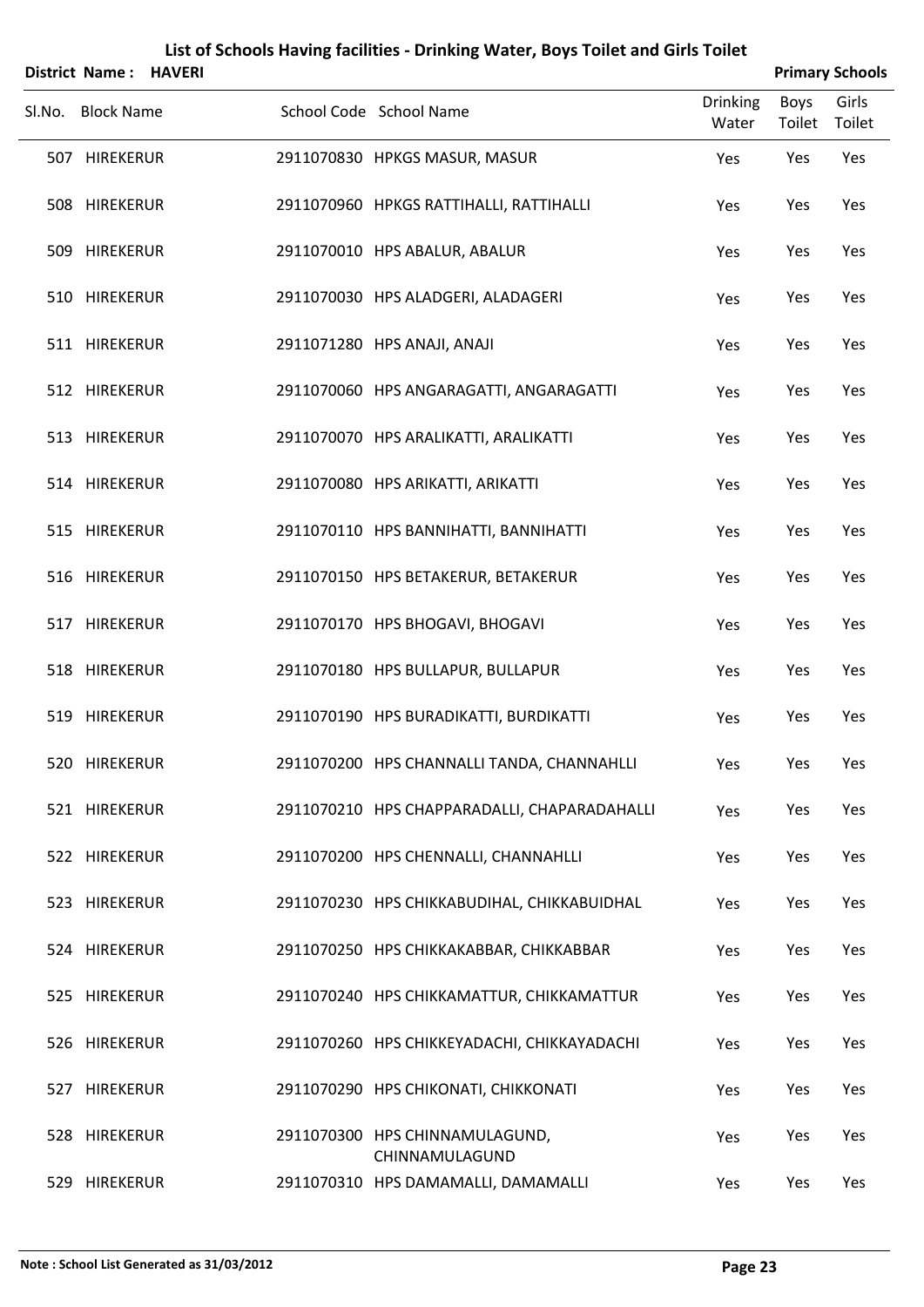|        | District Name: HAVERI |  |                                                 |                          |                       | <b>Primary Schools</b> |
|--------|-----------------------|--|-------------------------------------------------|--------------------------|-----------------------|------------------------|
| SI.No. | <b>Block Name</b>     |  | School Code School Name                         | <b>Drinking</b><br>Water | <b>Boys</b><br>Toilet | Girls<br>Toilet        |
|        | 530 HIREKERUR         |  | 2911070330 HPS DIVAGIHALLI, DIVAGIHALLI         | Yes                      | Yes                   | Yes                    |
|        | 531 HIREKERUR         |  | 2911070340 HPS DODDAGUBBI, DODDAGUBBI           | Yes                      | Yes                   | Yes                    |
|        | 532 HIREKERUR         |  | 2911070350 HPS DUDIHALLI, DUDIHALLI             | Yes                      | Yes                   | Yes                    |
|        | 533 HIREKERUR         |  | 2911070360 HPS DUPADHALLI, DUPADAHALLI          | Yes                      | Yes                   | Yes                    |
|        | 534 HIREKERUR         |  | 2911070400 HPS GODACHIKONDA, GODACHIKONDA       | Yes                      | Yes                   | Yes                    |
|        | 535 HIREKERUR         |  | 2911070410 HPS GUDDADMADAPUR,<br>GUDDADAMADAPUR | Yes                      | Yes                   | Yes                    |
|        | 536 HIREKERUR         |  | 2911070420 HPS GUNDAGATTI, GUNDAGATTI           | Yes                      | Yes                   | Yes                    |
|        | 537 HIREKERUR         |  | 2911070430 HPS HADRIHALLI, HADRIHALLI           | Yes                      | Yes                   | Yes                    |
|        | 538 HIREKERUR         |  | 2911070450 HPS HALLUR, HALLUR                   | Yes                      | Yes                   | Yes                    |
|        | 539 HIREKERUR         |  | 2911070470 HPS HIREBUDIHAL, HIREBUDIHAL         | Yes                      | Yes                   | Yes                    |
|        | 540 HIREKERUR         |  | 2911070480 HPS HIREKABBAR, HIREKABBAR           | Yes                      | Yes                   | Yes                    |
|        | 541 HIREKERUR         |  | 2911070500 HPS HIREKONATI, HIREKONATI           | Yes                      | Yes                   | Yes                    |
|        | 542 HIREKERUR         |  | 2911070510 HPS HIREMADAPUR, HIREMADAPUR         | Yes                      | Yes                   | Yes                    |
|        | 543 HIREKERUR         |  | 2911070520 HPS HIREMATTUR, HIREMATTTUR          | Yes                      | Yes                   | Yes                    |
|        | 544 HIREKERUR         |  | 2911070530 HPS HIREMORAB, HIREMORAB             | Yes                      | Yes                   | Yes                    |
|        | 545 HIREKERUR         |  | 2911070540 HPS HIREYADACHI, HIREYADACHI         | Yes                      | Yes                   | Yes                    |
|        | 546 HIREKERUR         |  | 2911070570 HPS HOSAKATTI, HOSAKATTI             | Yes                      | Yes                   | Yes                    |
|        | 547 HIREKERUR         |  | 2911070560 HPS HOSALLI, HOSAHALLI               | Yes                      | Yes                   | Yes                    |
|        | 548 HIREKERUR         |  | 2911070550 HPS HULABIKONDI, HULIBIKONDA         | Yes                      | Yes                   | Yes                    |
|        | 549 HIREKERUR         |  | 2911070580 HPS HULLATTI, HULLATTI               | Yes                      | Yes                   | Yes                    |
|        | 550 HIREKERUR         |  | 2911070590 HPS INGALAGONDI, INGALAGONDI         | Yes                      | Yes                   | Yes                    |
|        | 551 HIREKERUR         |  | 2911070630 HPS KACHAVI, KACHAVI                 | Yes                      | Yes                   | Yes                    |
|        | 552 HIREKERUR         |  | 2911070640 HPS KADUR, KADUR                     | Yes                      | Yes                   | Yes                    |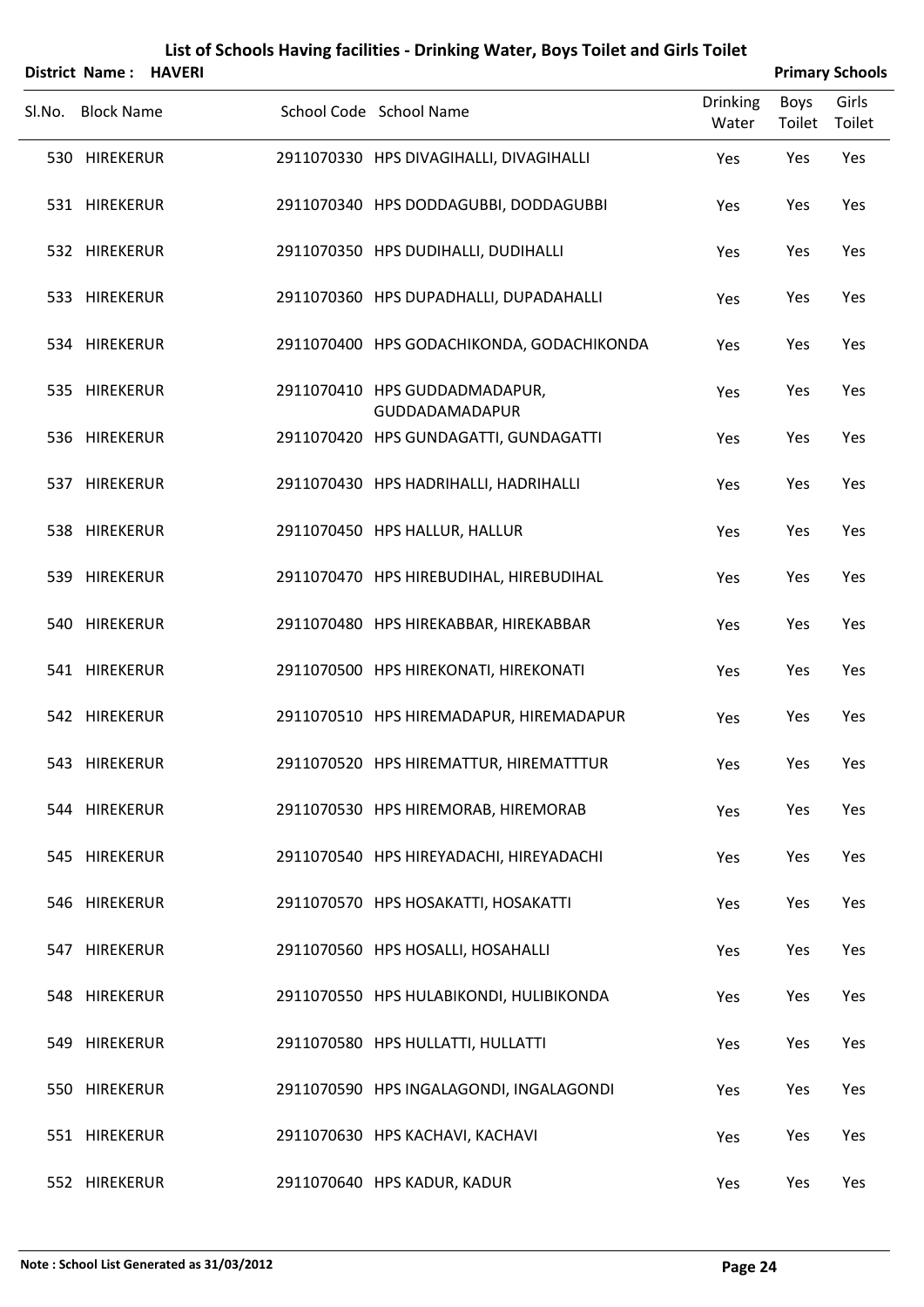|        | <b>District Name: HAVERI</b> |  |                                                      |                   |                | <b>Primary Schools</b> |
|--------|------------------------------|--|------------------------------------------------------|-------------------|----------------|------------------------|
| Sl.No. | <b>Block Name</b>            |  | School Code School Name                              | Drinking<br>Water | Boys<br>Toilet | Girls<br>Toilet        |
|        | 553 HIREKERUR                |  | 2911070650 HPS KALAGOND, KALAGONDA                   | Yes               | Yes            | Yes                    |
|        | 554 HIREKERUR                |  | 2911070670 HPS KAMALAPUR, KAMALPUR                   | Yes               | Yes            | Yes                    |
|        | 555 HIREKERUR                |  | 2911070680 HPS KANAVISHIDLERI, KANAVISHIDDAGERI      | Yes               | Yes            | Yes                    |
|        | 556 HIREKERUR                |  | 2911070690 HPS KARAGI, KARAGI                        | Yes               | Yes            | Yes                    |
|        | 557 HIREKERUR                |  | 2911070740 HPS KODAMAGGI, KODAMAGGI                  | Yes               | Yes            | Yes                    |
|        | 558 HIREKERUR                |  | 2911070770 HPS KUNCHUR, KUNCHUR                      | Yes               | Yes            | Yes                    |
|        | 559 HIREKERUR                |  | 2911070780 HPS KYATANAKERI, KYATANAKERI              | Yes               | Yes            | Yes                    |
|        | 560 HIREKERUR                |  | 2911070790 HPS LINGADEVARAKOPPA,<br>LINGEDEVARAKOPPA | Yes               | Yes            | Yes                    |
|        | 561 HIREKERUR                |  | 2911070300 HPS LINGAPUR, CHINNAMULAGUND              | Yes               | Yes            | Yes                    |
|        | 562 HIREKERUR                |  | 2911070800 HPS MADLUR, MADLUR                        | Yes               | Yes            | Yes                    |
|        | 563 HIREKERUR                |  | 2911070810 HPS MAKARI, MAKARI                        | Yes               | Yes            | Yes                    |
|        | 564 HIREKERUR                |  | 2911070840 HPS MATTIHALLI, MATTIHALLI                | Yes               | Yes            | Yes                    |
|        | 565 HIREKERUR                |  | 2911070850 HPS MAVINATOP, MAVINATOP                  | Yes               | Yes            | Yes                    |
|        | 566 HIREKERUR                |  | 2911070860 HPS MEDUR, MEDUR                          | Yes               | Yes            | Yes                    |
|        | 567 HIREKERUR                |  | 2911071250 HPS NAGAVANDA, NAGAVAND                   | Yes               | Yes            | Yes                    |
|        | 568 HIREKERUR                |  | 2911070880 HPS NESHVI, NESHAVI                       | Yes               | Yes            | Yes                    |
|        | 569 HIREKERUR                |  | 2911070890 HPS NIDANEGILA, NIDANEGILA                | Yes               | Yes            | Yes                    |
|        | 570 HIREKERUR                |  | 2911070900 HPS NITTUR, NITTUR                        | Yes               | Yes            | Yes                    |
|        | 571 HIREKERUR                |  | 2911070910 HPS NULAGERI, NULAGERI                    | Yes               | Yes            | Yes                    |
|        | 572 HIREKERUR                |  | 2911070990 HPS SATENAHALLI, SATENAHALLI              | Yes               | Yes            | Yes                    |
|        | 573 HIREKERUR                |  | 2911071020 HPS SHIRAGAMBI, SHIRAGAMBI                | Yes               | Yes            | Yes                    |
|        | 574 HIREKERUR                |  | 2911071040 HPS SHRIRAMANAKOPPA,<br>SHRIRAMANAKOPPA   | Yes               | Yes            | Yes                    |
|        | 575 HIREKERUR                |  | 2911071050 HPS SOMANAHALLI, SOMANAHALLI              | Yes               | Yes            | Yes                    |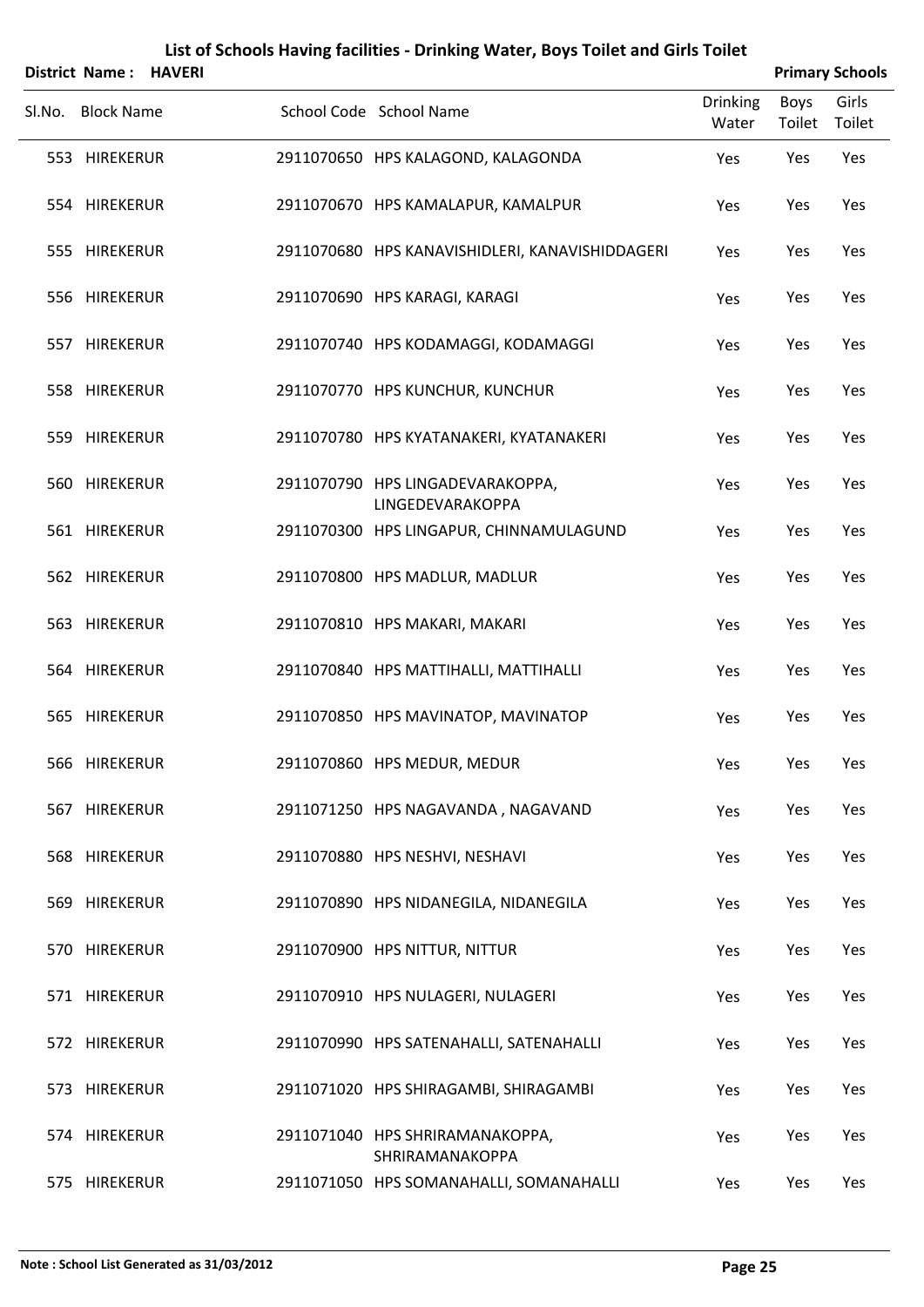|        | District Name: HAVERI |  |                                                   |                          |                       | <b>Primary Schools</b> |
|--------|-----------------------|--|---------------------------------------------------|--------------------------|-----------------------|------------------------|
| Sl.No. | <b>Block Name</b>     |  | School Code School Name                           | <b>Drinking</b><br>Water | <b>Boys</b><br>Toilet | Girls<br>Toilet        |
|        | 576 HIREKERUR         |  | 2911071060 HPS SUTTIKOTI, SUTTAKOTI               | Yes                      | Yes                   | Yes                    |
|        | 577 HIREKERUR         |  | 2911071070 HPS TADAKANAHALLI, TADAKANAHALLI       | Yes                      | Yes                   | Yes                    |
|        | 578 HIREKERUR         |  | 2911071080 HPS TAVARAGI, TAVARAGI                 | Yes                      | Yes                   | Yes                    |
|        | 579 HIREKERUR         |  | 2911071110 HPS TIPPAIKOPPA, TIPPAIKOPPA           | Yes                      | Yes                   | Yes                    |
|        | 580 HIREKERUR         |  | 2911070960 HPS TIPPU NAGAR RATTIHALLI, RATTIHALLI | Yes                      | Yes                   | Yes                    |
|        | 581 HIREKERUR         |  | 2911071140 HPS VADENPUR, VADENPUR                 | Yes                      | Yes                   | Yes                    |
|        | 582 HIREKERUR         |  | 2911071160 HPS VARAHA, VARAH                      | Yes                      | Yes                   | Yes                    |
|        | 583 HIREKERUR         |  | 2911071170 HPS VEERAPUR PLOT, VIRAPUR             | Yes                      | Yes                   | Yes                    |
|        | 584 HIREKERUR         |  | 2911071170 HPS VEERAPUR, VIRAPUR                  | Yes                      | Yes                   | Yes                    |
|        | 585 HIREKERUR         |  | 2911071180 HPS YADAGOD, YADAGOD                   | Yes                      | Yes                   | Yes                    |
|        | 586 HIREKERUR         |  | 2911071210 HPS YALLAPUR, YALLAPUR                 | Yes                      | Yes                   | Yes                    |
|        | 587 HIREKERUR         |  | 2911071220 HPS YAMMIGANUR, YAMMIGANUR             | Yes                      | Yes                   | Yes                    |
|        | 588 HIREKERUR         |  | 2911071230 HPS YATTINAHALLI, YATTINAHALLI (MK)    | Yes                      | Yes                   | Yes                    |
|        | 589 HIREKERUR         |  | 2911071240 HPS YATTINALLI M M, YATTINAHALLI (MM)  | Yes                      | Yes                   | Yes                    |
|        | 590 HIREKERUR         |  | 2911071190 HPS YELAVADALLI, YALAVADALLI           | Yes                      | Yes                   | Yes                    |
|        | 591 HIREKERUR         |  | 2911071260 HPS YOGIKOPPA, YOGIKOPPA               | Yes                      | Yes                   | Yes                    |
|        | 592 HIREKERUR         |  | 2911070290 HPUBS CHIKKONATTI, CHIKKONATI          | Yes                      | Yes                   | Yes                    |
|        | 593 HIREKERUR         |  | 2911070460 HPUBS HAUNSBHAVI, HAUNSABHAVI          | Yes                      | Yes                   | Yes                    |
|        | 594 HIREKERUR         |  | 2911071400 HPUBS HIREKERUR, HIREKERUR WARD NO 4   | Yes                      | Yes                   | Yes                    |
|        | 595 HIREKERUR         |  | 2911070830 HPUBS MASUR, MASUR                     | Yes                      | Yes                   | Yes                    |
|        | 596 HIREKERUR         |  | 2911070960 HPUBS RATTIHALLI, RATTIHALLI           | Yes                      | Yes                   | Yes                    |
|        | 597 HIREKERUR         |  | 2911071400 HPUGS HIREKERUR, HIREKERUR WARD NO 4   | Yes                      | Yes                   | Yes                    |
|        | 598 HIREKERUR         |  | 2911070831 HPUGS MASUR, MASUR                     | Yes                      | Yes                   | Yes                    |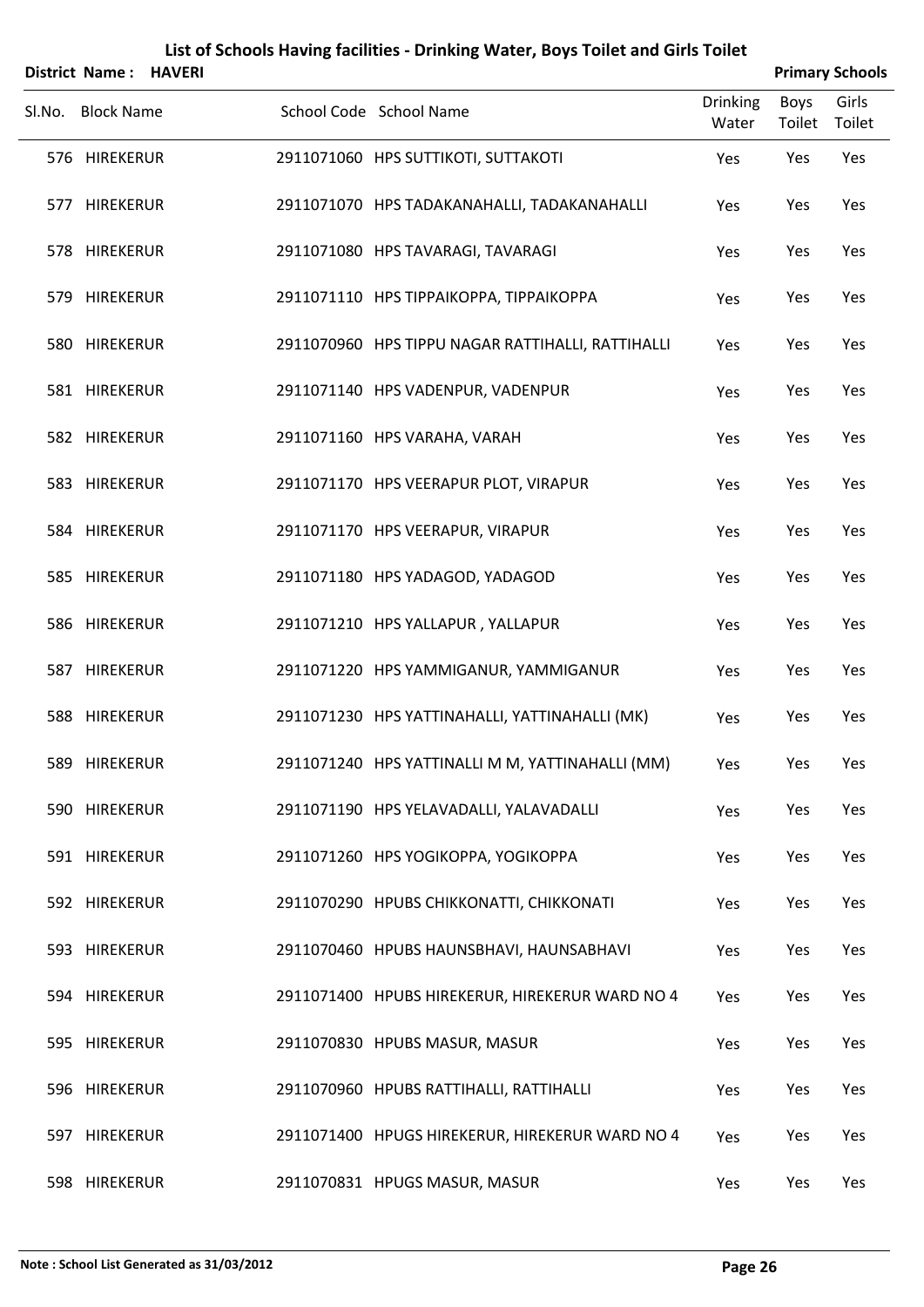|        | <b>District Name: HAVERI</b> |  |                                                                                |                          |                | <b>Primary Schools</b> |
|--------|------------------------------|--|--------------------------------------------------------------------------------|--------------------------|----------------|------------------------|
| Sl.No. | <b>Block Name</b>            |  | School Code School Name                                                        | <b>Drinking</b><br>Water | Boys<br>Toilet | Girls<br>Toilet        |
|        | 599 HIREKERUR                |  | 2911070960 HPUGS RATTIHALLI, RATTIHALLI                                        | Yes                      | Yes            | Yes                    |
|        | 600 HIREKERUR                |  | 2911071460 HPUS AZADNAGAR, HIREKERUR, HIREKERUR<br>WARD NO 10                  | Yes                      | Yes            | Yes                    |
|        | 601 HIREKERUR                |  | 2911070250 HPUS CHIKKAKABBAR, CHIKKABBAR                                       | Yes                      | Yes            | Yes                    |
|        | 602 HIREKERUR                |  | 2911070240 HPUS CHIKKAMATTUR, CHIKKAMATTUR                                     | Yes                      | Yes            | Yes                    |
|        | 603 HIREKERUR                |  | 2911070270 HPUS CHIKKERUR, CHIKKERUR                                           | Yes                      | Yes            | Yes                    |
|        | 604 HIREKERUR                |  | 2911070630 HPUS KACHAVI, KACHAVI                                               | Yes                      | Yes            | Yes                    |
|        | 605 HIREKERUR                |  | 2911070730 HPUS KOD, KOD                                                       | Yes                      | Yes            | Yes                    |
|        | 606 HIREKERUR                |  | 2911070760 HPUS KUDAPALLI, KUDAPALLI                                           | Yes                      | Yes            | Yes                    |
|        | 607 HIREKERUR                |  | 2911070860 HPUS MEDUR, MEDUR                                                   | Yes                      | Yes            | Yes                    |
|        | 608 HIREKERUR                |  | 2911070950 HPUS RAMATIRTA, RAMATHIRTHA                                         | Yes                      | Yes            | Yes                    |
|        | 609 HIREKERUR                |  | 2911071110 HPUS TIPPAIKOPPA, TIPPAIKOPPA                                       | Yes                      | Yes            | Yes                    |
|        | 610 HIREKERUR                |  | 2911070200 LHPS CHENNALI PLOT, CHANNAHLLI                                      | Yes                      | Yes            | Yes                    |
|        | 611 HIREKERUR                |  | 2911071230 LPBS YATTINAHALLI, YATTINAHALLI (MK)                                | Yes                      | Yes            | Yes                    |
|        | 612 HIREKERUR                |  | 2911070090 LPS BADASANGAPUR, BADASANGAPUR                                      | Yes                      | Yes            | Yes                    |
|        | 613 HIREKERUR                |  | 2911070040 LPS ALADAKATTI, ALADAKATTI                                          | Yes                      | Yes            | Yes                    |
|        | 614 HIREKERUR                |  | 2911070020 LPS APINAKOPPA, APINAKOPPA                                          | Yes                      | Yes            | Yes                    |
|        | 615 HIREKERUR                |  | 2911071520 LPS B H BANNIKOD BADAVANE HIREKERUR,<br><b>HIREKERUR WARD NO 16</b> | Yes                      | Yes            | Yes                    |
|        | 616 HIREKERUR                |  | 2911070100 LPS BALAMBIDA, BALAMBID                                             | Yes                      | Yes            | Yes                    |
|        | 617 HIREKERUR                |  | 2911070260 LPS BANNIKOD BDV CHIKKAYADACHI,<br>CHIKKAYADACHI                    | Yes                      | Yes            | Yes                    |
|        | 618 HIREKERUR                |  | 2911070120 LPS BASARIHALLI, BASARIHALLI                                        | Yes                      | Yes            | Yes                    |
|        | 619 HIREKERUR                |  | 2911070160 LPS BAVAPUR, BHAVAPUR                                               | Yes                      | Yes            | Yes                    |
|        | 620 HIREKERUR                |  | 2911070140 LPS BELLUR, BELUR                                                   | Yes                      | Yes            | Yes                    |
|        | 621 HIREKERUR                |  | 2911070220 LPS CHATNALLI, CHATNALLI                                            | Yes                      | Yes            | Yes                    |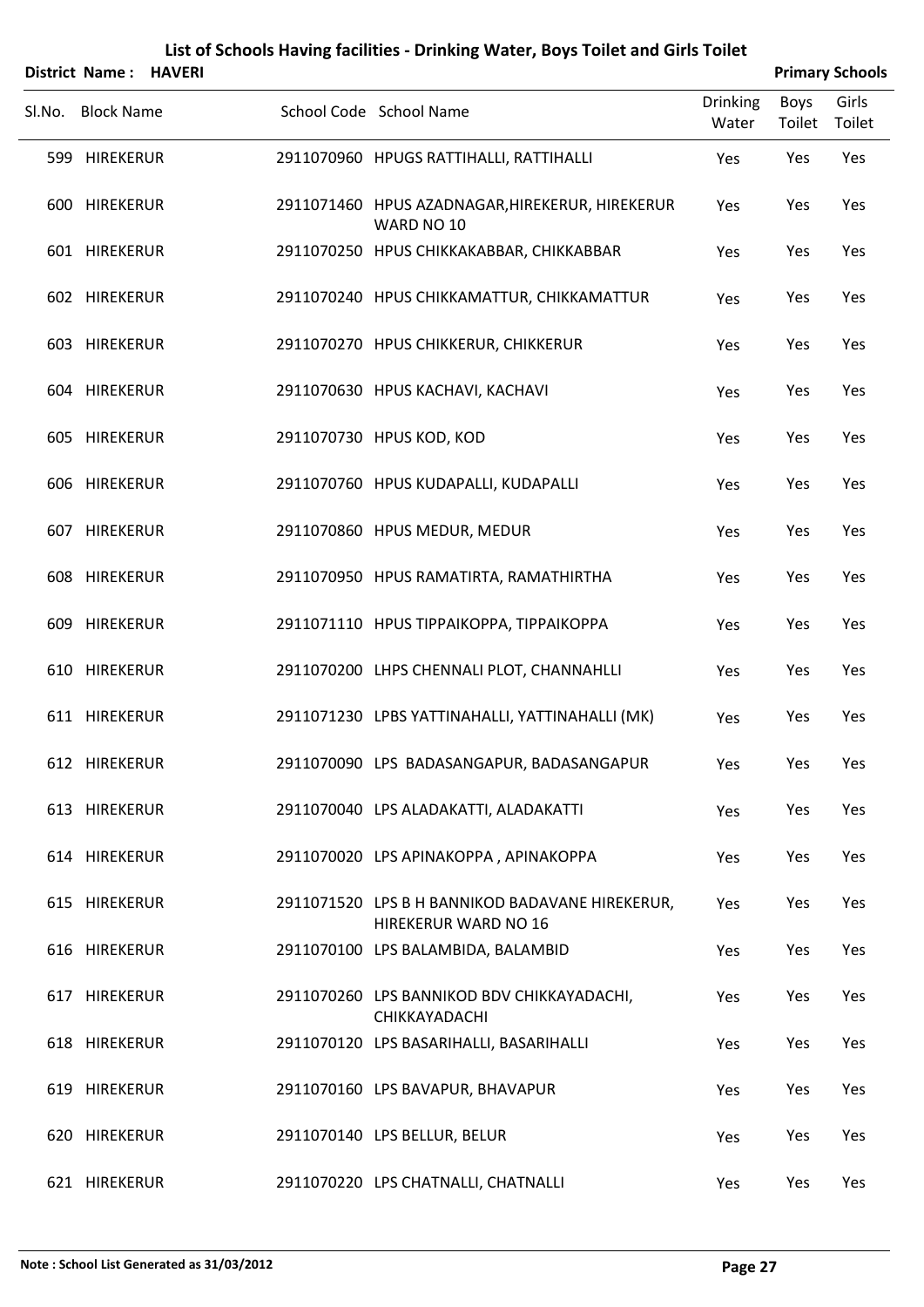|        | <b>District Name: HAVERI</b> |  |                                                     |                          | <b>Primary Schools</b> |                 |
|--------|------------------------------|--|-----------------------------------------------------|--------------------------|------------------------|-----------------|
| Sl.No. | <b>Block Name</b>            |  | School Code School Name                             | <b>Drinking</b><br>Water | Boys<br>Toilet         | Girls<br>Toilet |
|        | 622 HIREKERUR                |  | 2911070280 LPS CHIKKAMORAB, CHIKKMORAB              | Yes                      | Yes                    | Yes             |
|        | 623 HIREKERUR                |  | 2911070300 LPS CHINNAMULAGUND LT,<br>CHINNAMULAGUND | Yes                      | Yes                    | Yes             |
|        | 624 HIREKERUR                |  | 2911070630 LPS CHOGACHIKOPP, KACHAVI                | Yes                      | Yes                    | Yes             |
|        | 625 HIREKERUR                |  | 2911070320 LPS DASANAKOPPA, DASANAKOPPA             | Yes                      | Yes                    | Yes             |
|        | 626 HIREKERUR                |  | 2911070270 LPS DURGADBAIL CHIKKERUR, CHIKKERUR      | Yes                      | Yes                    | Yes             |
|        | 627 HIREKERUR                |  | 2911070370 LPS GALAGINAKATTI, GALAGINAKATTI         | Yes                      | Yes                    | Yes             |
|        | 628 HIREKERUR                |  | 2911070390 LPS GANGAIKOPPA, GANGIKOPPA              | Yes                      | Yes                    | Yes             |
|        | 629 HIREKERUR                |  | 2911070380 LPS GANGAPUR, GANGAPUR                   | Yes                      | Yes                    | Yes             |
|        | 630 HIREKERUR                |  | 2911070180 LPS HADEE, BULLAPUR                      | Yes                      | Yes                    | Yes             |
|        | 631 HIREKERUR                |  | 2911070440 LPS HALIYAL, HALLIYAL                    | Yes                      | Yes                    | Yes             |
|        | 632 HIREKERUR                |  | 2911070450 LPS HALLUR, HALLUR                       | Yes                      | Yes                    | Yes             |
|        | 633 HIREKERUR                |  | 2911071250 LPS HARIKATTI, NAGAVAND                  | Yes                      | Yes                    | Yes             |
|        | 634 HIREKERUR                |  | 2911071370 LPS HOSUR, HIREKERUR WARD NO 1           | Yes                      | Yes                    | Yes             |
|        | 635 HIREKERUR                |  | 2911070961 LPS JANTA PLOT RATTIHALLI, RATTIHALLI    | Yes                      | Yes                    | Yes             |
|        | 636 HIREKERUR                |  | 2911070610 LPS JOGIHALLI, JOGIHALLI                 | Yes                      | Yes                    | Yes             |
|        | 637 HIREKERUR                |  | 2911070620 LPS JOKANAHALLI, JOKANAHALLI             | Yes                      | Yes                    | Yes             |
|        | 638 HIREKERUR                |  | 2911070660 LPS KALVIHALLI, KALVIHALLI               | Yes                      | Yes                    | Yes             |
|        | 639 HIREKERUR                |  | 2911070710 LPS KANDE BAGUR, KHANDEBAGUR             | Yes                      | Yes                    | Yes             |
|        | 640 HIREKERUR                |  | 2911070961 LPS KAVALIKUPPI, RATTIHALLI              | Yes                      | Yes                    | Yes             |
|        | 641 HIREKERUR                |  | 2911070700 LPS KENCHAYEEKOPPA, KENCHAIKOPPA         | Yes                      | Yes                    | Yes             |
|        | 642 HIREKERUR                |  | 2911070720 LPS KIRAGERI, KIRAGERI                   | Yes                      | Yes                    | Yes             |
|        | 643 HIREKERUR                |  | 2911070750 LPS KODIHALLI, KODIHALLI                 | Yes                      | Yes                    | Yes             |
|        | 644 HIREKERUR                |  | 2911070860 LPS MAIDUR, MEDUR                        | Yes                      | Yes                    | Yes             |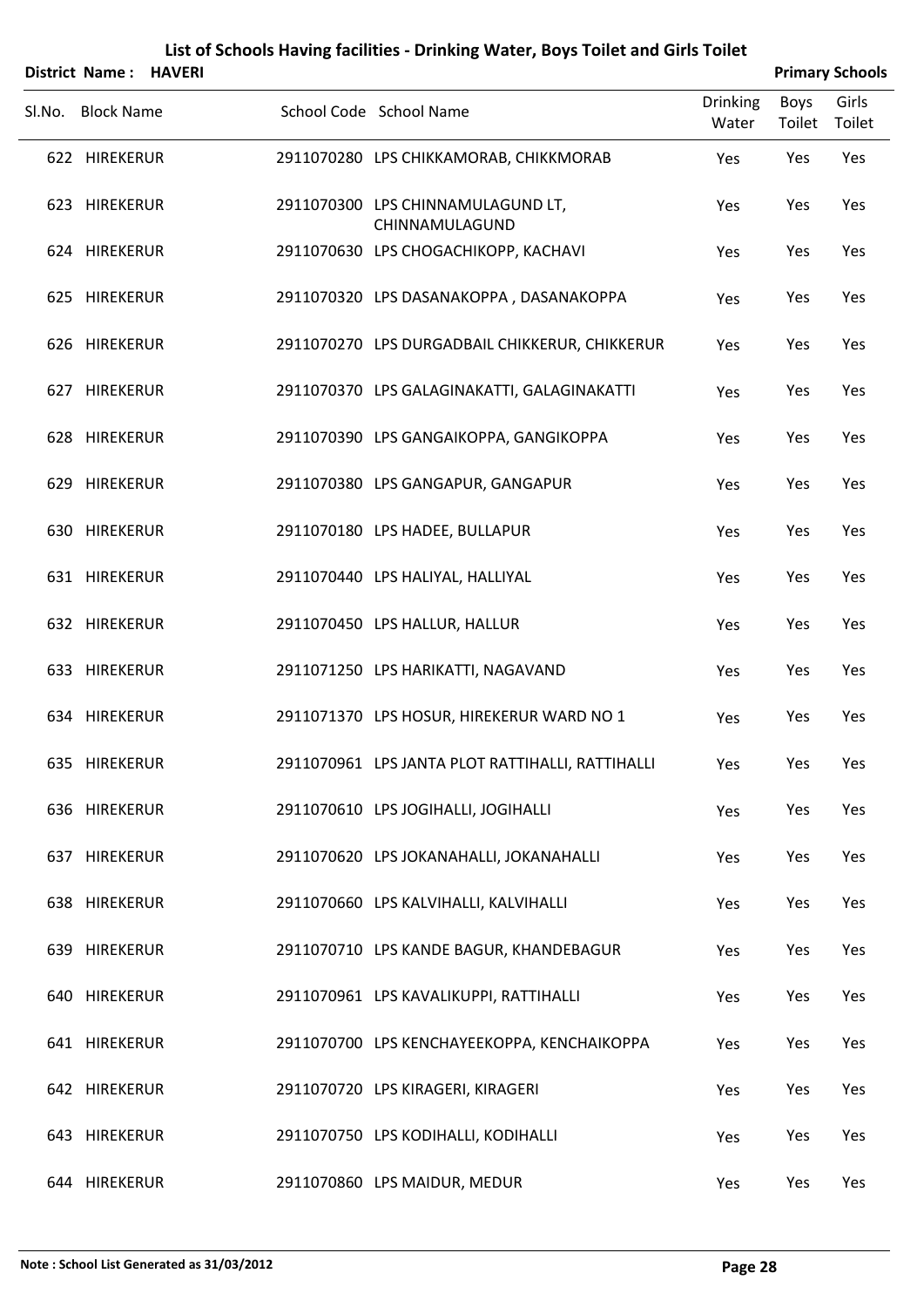|        | <b>District Name: HAVERI</b> |  |                                                               |                          |                | <b>Primary Schools</b> |
|--------|------------------------------|--|---------------------------------------------------------------|--------------------------|----------------|------------------------|
| SI.No. | <b>Block Name</b>            |  | School Code School Name                                       | <b>Drinking</b><br>Water | Boys<br>Toilet | Girls<br>Toilet        |
|        | 645 HIREKERUR                |  | 2911070820 LPS MALAGI, MALAGI                                 | Yes                      | Yes            | Yes                    |
|        | 646 HIREKERUR                |  | 2911070831 LPS MASUR PLOT, MASUR                              | Yes                      | Yes            | Yes                    |
|        | 647 HIREKERUR                |  | 2911070860 LPS MEDUR, MEDUR                                   | Yes                      | Yes            | Yes                    |
|        | 648 HIREKERUR                |  | 2911070870 LPS MUDDINAKOPPA, MUDDINAKOPPA                     | Yes                      | Yes            | Yes                    |
|        | 649 HIREKERUR                |  | 2911070890 LPS NIDANEGILA PLOT, NIDANEGILA                    | Yes                      | Yes            | Yes                    |
|        | 650 HIREKERUR                |  | 2911070920 LPS PARAVATASHIDDAGERI,<br>PARVATASHIDDAGERI       | Yes                      | Yes            | Yes                    |
|        | 651 HIREKERUR                |  | 2911070930 LPS PURADAKERI, PURADAKERI                         | Yes                      | Yes            | Yes                    |
|        | 652 HIREKERUR                |  | 2911070940 LPS PURAKONDIKOPPA, PURAKONDIKOPPA                 | Yes                      | Yes            | Yes                    |
|        | 653 HIREKERUR                |  | 2911070970 LPS SANNAGUBBI, SANNAGUBBI                         | Yes                      | Yes            | Yes                    |
|        | 654 HIREKERUR                |  | 2911070980 LPS SATAGIHALLI, STAGIHALLI                        | Yes                      | Yes            | Yes                    |
|        | 655 HIREKERUR                |  | 2911071010 LPS SHANKARANAHALLI, SHANKARANAHALLI               | Yes                      | Yes            | Yes                    |
|        | 656 HIREKERUR                |  | 2911071030 LPS SHITIKONDA, SHITIKONDA                         | Yes                      | Yes            | Yes                    |
|        | 657 HIREKERUR                |  | 2911070830 LPS SIDDESHWARNAGAR, MASUR                         | Yes                      | Yes            | Yes                    |
|        | 658 HIREKERUR                |  | 2911071090 LPS TIMLAPUR, TIMALAPUR                            | Yes                      | Yes            | Yes                    |
|        | 659 HIREKERUR                |  | 2911071120 LPS TOTAGANTI, TOTAGANTI                           | Yes                      | Yes            | Yes                    |
|        | 660 HIREKERUR                |  | 2911071130 LPS UJANIPUR, UJANIPUR                             | Yes                      | Yes            | Yes                    |
|        | 661 HIREKERUR                |  | 2911071150 LPS VADERHALLI, VADERHALLI                         | Yes                      | Yes            | Yes                    |
|        | 662 HIREKERUR                |  | 2911071160 LPS VARAHA, VARAH                                  | Yes                      | Yes            | Yes                    |
|        | 663 HIREKERUR                |  | 2911070290 LPS VEERAPURA (CHIKKONATHI, CHIKKONATI             | Yes                      | Yes            | Yes                    |
|        | 664 HIREKERUR                |  | 2911071510 LPS VIDYANAGAR, HIREKERUR, HIREKERUR<br>WARD NO 15 | Yes                      | Yes            | Yes                    |
|        | 665 HIREKERUR                |  | 2911071200 LPS YALIWAL, YALIWAL                               | Yes                      | Yes            | Yes                    |
|        | 666 HIREKERUR                |  | 2911071210 LPUBS YALLAPUR, YALLAPUR                           | Yes                      | Yes            | Yes                    |
|        | 667 HIREKERUR                |  | 2911070030 LPUS ALADGERI, ALADAGERI                           | Yes                      | Yes            | Yes                    |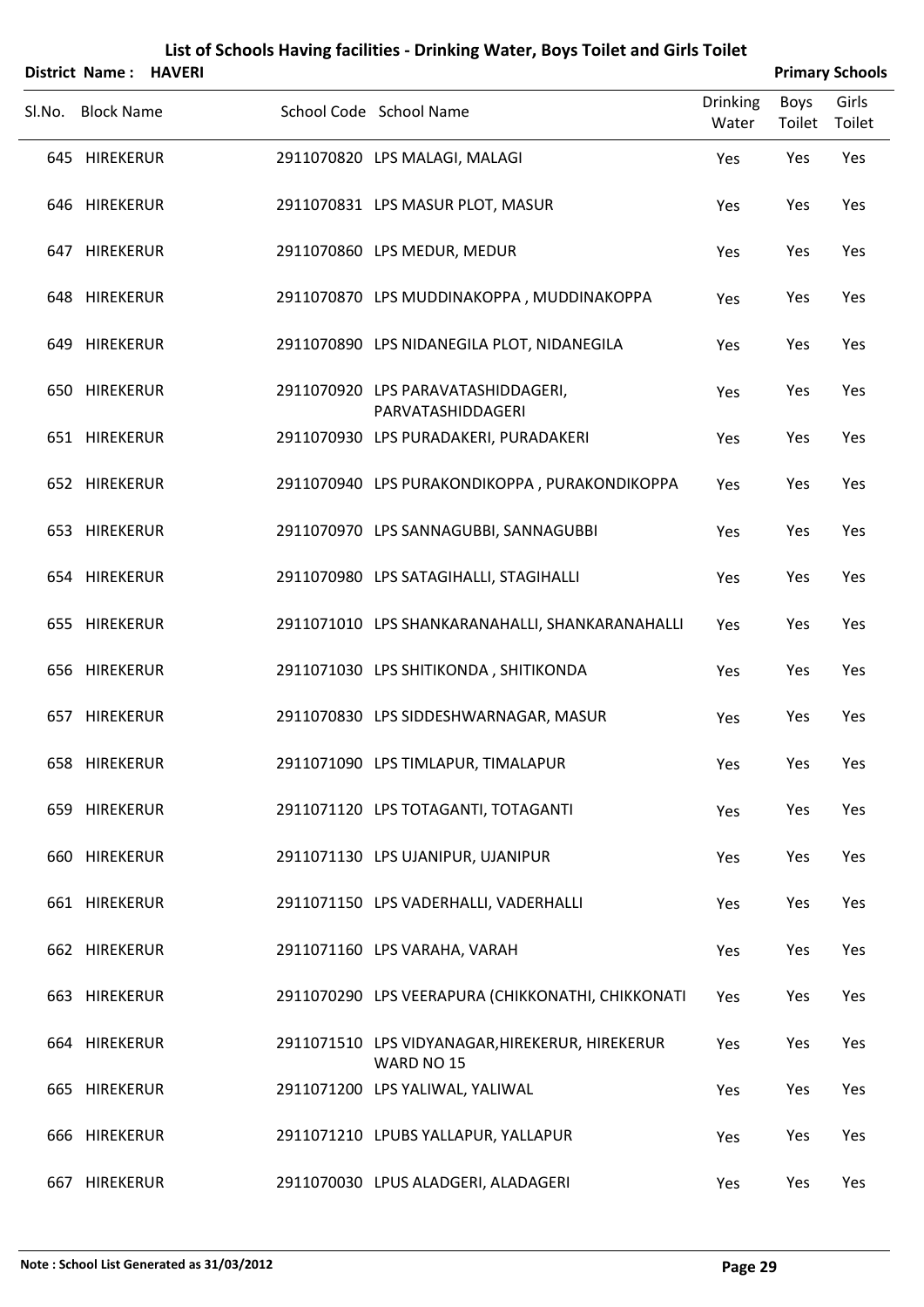|        | District Name: HAVERI |  |                                                          |                          |                | <b>Primary Schools</b> |
|--------|-----------------------|--|----------------------------------------------------------|--------------------------|----------------|------------------------|
| SI.No. | <b>Block Name</b>     |  | School Code School Name                                  | <b>Drinking</b><br>Water | Boys<br>Toilet | Girls<br>Toilet        |
|        | 668 HIREKERUR         |  | 2911070060 LPUS ANGARAGATTI, ANGARAGATTI                 | Yes                      | Yes            | Yes                    |
|        | 669 HIREKERUR         |  | 2911070300 LPUS CHINNAMULAGUND,<br>CHINNAMULAGUND        | Yes                      | Yes            | Yes                    |
|        | 670 HIREKERUR         |  | 2911070320 LPUS DASANAKOPPA, DASANAKOPPA                 | Yes                      | Yes            | Yes                    |
|        | 671 HIREKERUR         |  | 2911070340 LPUS DODDAGUBBI, DODDAGUBBI                   | Yes                      | Yes            | Yes                    |
|        | 672 HIREKERUR         |  | 2911070380 LPUS GANGAPUR, GANGAPUR                       | Yes                      | Yes            | Yes                    |
|        | 673 HIREKERUR         |  | 2911071170 LPUS HALEVEERAPURA, VIRAPUR                   | Yes                      | Yes            | Yes                    |
|        | 674 HIREKERUR         |  | 2911070440 LPUS HALLIYAL, HALLIYAL                       | Yes                      | Yes            | Yes                    |
|        | 675 HIREKERUR         |  | 2911070450 LPUS HALLUR, HALLUR                           | Yes                      | Yes            | Yes                    |
|        | 676 HIREKERUR         |  | 2911070470 LPUS HIREBUDIHAL, HIREBUDIHAL                 | Yes                      | Yes            | Yes                    |
|        | 677 HIREKERUR         |  | 2911070510 LPUS HIREMADAPUR, HIREMADAPUR                 | Yes                      | Yes            | Yes                    |
|        | 678 HIREKERUR         |  | 2911071370 LPUS HOSUR, HIREKERUR WARD NO 1               | Yes                      | Yes            | Yes                    |
|        | 679 HIREKERUR         |  | 2911070961 LPUS JANTA PLOT RATTIHALLI, RATTIHALLI        | Yes                      | Yes            | Yes                    |
|        | 680 HIREKERUR         |  | 2911070640 LPUS KADUR, KADUR                             | Yes                      | Yes            | Yes                    |
|        | 681 HIREKERUR         |  | 2911070720 LPUS KIRAGERI, KIRAGERI                       | Yes                      | Yes            | Yes                    |
|        | 682 HIREKERUR         |  | 2911070740 LPUS KODAMAGGI, KODAMAGGI                     | Yes                      | Yes            | Yes                    |
|        | 683 HIREKERUR         |  | 2911070790 LPUS LINGADEVARKOPPA,<br>LINGEDEVARAKOPPA     | Yes                      | Yes            | Yes                    |
|        | 684 HIREKERUR         |  | 2911070800 LPUS MADLUR, MADLUR                           | Yes                      | Yes            | Yes                    |
|        | 685 HIREKERUR         |  | 2911070810 LPUS MAKARI, MAKARI                           | Yes                      | Yes            | Yes                    |
|        | 686 HIREKERUR         |  | 2911071250 LPUS NAGAVAND, NAGAVAND                       | Yes                      | Yes            | Yes                    |
|        | 687 HIREKERUR         |  | 2911070880 LPUS NESHVI, NESHAVI                          | Yes                      | Yes            | Yes                    |
|        | 688 HIREKERUR         |  | 2911070900 LPUS NITTUR, NITTUR                           | Yes                      | Yes            | Yes                    |
|        | 689 HIREKERUR         |  | 2911070920 LPUS PARAVATASHIDDAGERI,<br>PARVATASHIDDAGERI | Yes                      | Yes            | Yes                    |
|        | 690 HIREKERUR         |  | 2911071010 LPUS SHANKARANAHALLI,<br>SHANKARANAHALLI      | Yes                      | Yes            | Yes                    |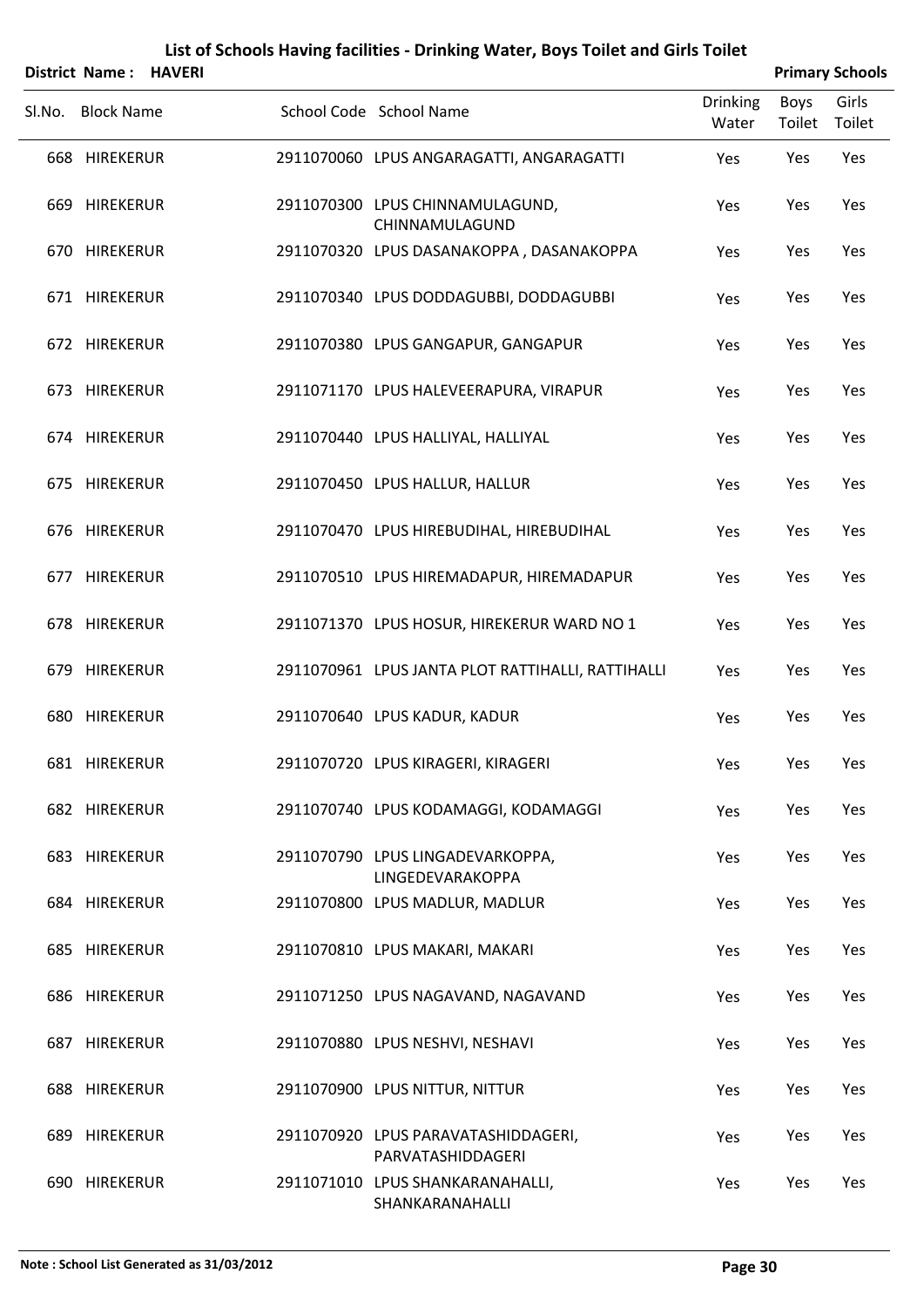|     | <b>District Name: HAVERI</b> |  |                                                                   |                          |                | <b>Primary Schools</b> |
|-----|------------------------------|--|-------------------------------------------------------------------|--------------------------|----------------|------------------------|
|     | Sl.No. Block Name            |  | School Code School Name                                           | <b>Drinking</b><br>Water | Boys<br>Toilet | Girls<br>Toilet        |
|     | 691 HIREKERUR                |  | 2911071200 LPUS YALIWAL, YALIWAL                                  | Yes                      | Yes            | Yes                    |
|     | 692 HIREKERUR                |  | 2911070270 MKBS CHIKKERUR, CHIKKERUR                              | Yes                      | Yes            | Yes                    |
|     | 693 HIREKERUR                |  | 2911071410 MKBS HIREKERUR, HIREKERUR WARD NO 5                    | Yes                      | Yes            | Yes                    |
|     | 694 HIREKERUR                |  | 2911070760 MKBS KUDAPALLI, KUDAPALLI                              | Yes                      | Yes            | Yes                    |
|     | 695 HIREKERUR                |  | 2911070960 MKBS RATTIHALLI, RATTIHALLI                            | Yes                      | Yes            | Yes                    |
|     | 696 HIREKERUR                |  | 2911070831 MPS MASUR, MASUR                                       | Yes                      | Yes            | Yes                    |
|     | 697 RANNEBENNUR              |  | 2911141030 GHPKGS TUMINAKATTI, TUMMINKATTI                        | Yes                      | Yes            | Yes                    |
|     | 698 RANNEBENNUR              |  | 2911141260 GLPS Y T HONNATTI TANDE, Y T HONNATTI                  | Yes                      | Yes            | Yes                    |
|     | 699 RANNEBENNUR              |  | 2911140560 HPGS JOISERAHARALAHALLI,<br><b>JOISERAHARALAHALLI</b>  | Yes                      | Yes            | Yes                    |
|     | 700 RANNEBENNUR              |  | 2911140560 HPKBS JOISERAHARALAHALLI,<br><b>JOISERAHARALAHALLI</b> | Yes                      | Yes            | Yes                    |
|     | 701 RANNEBENNUR              |  | 2911141390 HPKGS RANNEBENNUR, RANEBENNUR<br>WARD NO 1             | Yes                      | Yes            | Yes                    |
|     | 702 RANNEBENNUR              |  | 2911141330 HPS UDAGATTI, UDAGATTI                                 | Yes                      | Yes            | Yes                    |
|     | 703 RANNEBENNUR              |  | 2911140010 HPS ALADAKATTI, ALADAKATTI                             | Yes                      | Yes            | Yes                    |
|     | 704 RANNEBENNUR              |  | 2911140020 HPS ANKASAPUR, ANKASAPUR                               | Yes                      | Yes            | Yes                    |
|     | 705 RANNEBENNUR              |  | 2911140030 HPS ANTARAVALLI, ANTARAVALLI                           | Yes                      | Yes            | Yes                    |
|     | 706 RANNEBENNUR              |  | 2911140050 HPS ASUNDI, ASUNDI                                     | Yes                      | Yes            | Yes                    |
|     | 707 RANNEBENNUR              |  | 2911140080 HPS BELUR, BELUR                                       | Yes                      | Yes            | Yes                    |
|     | 708 RANNEBENNUR              |  | 2911140090 HPS BENAKANAKONDA, BENAKANAKONDA                       | Yes                      | Yes            | Yes                    |
|     | 709 RANNEBENNUR              |  | 2911140110 HPS BILLAHALLI, BILLAHALLI                             | Yes                      | Yes            | Yes                    |
| 710 | RANNEBENNUR                  |  | 2911140150 HPS CHIKARALIHALLI, CHIKKAHARALIHALLI                  | Yes                      | Yes            | Yes                    |
|     | 711 RANNEBENNUR              |  | 2911140160 HPS CHIKKAKURAVATTI, CHIKKAKURVATTI                    | Yes                      | Yes            | Yes                    |
|     | 712 RANNEBENNUR              |  | 2911140170 HPS CHIKKAMAGANUR, CHIKKAMAGANUR                       | Yes                      | Yes            | Yes                    |
|     | 713 RANNEBENNUR              |  | 2911140180 HPS CHOUDAYADANAPUR,<br>CHOUDAYADANAPUR                | Yes                      | Yes            | Yes                    |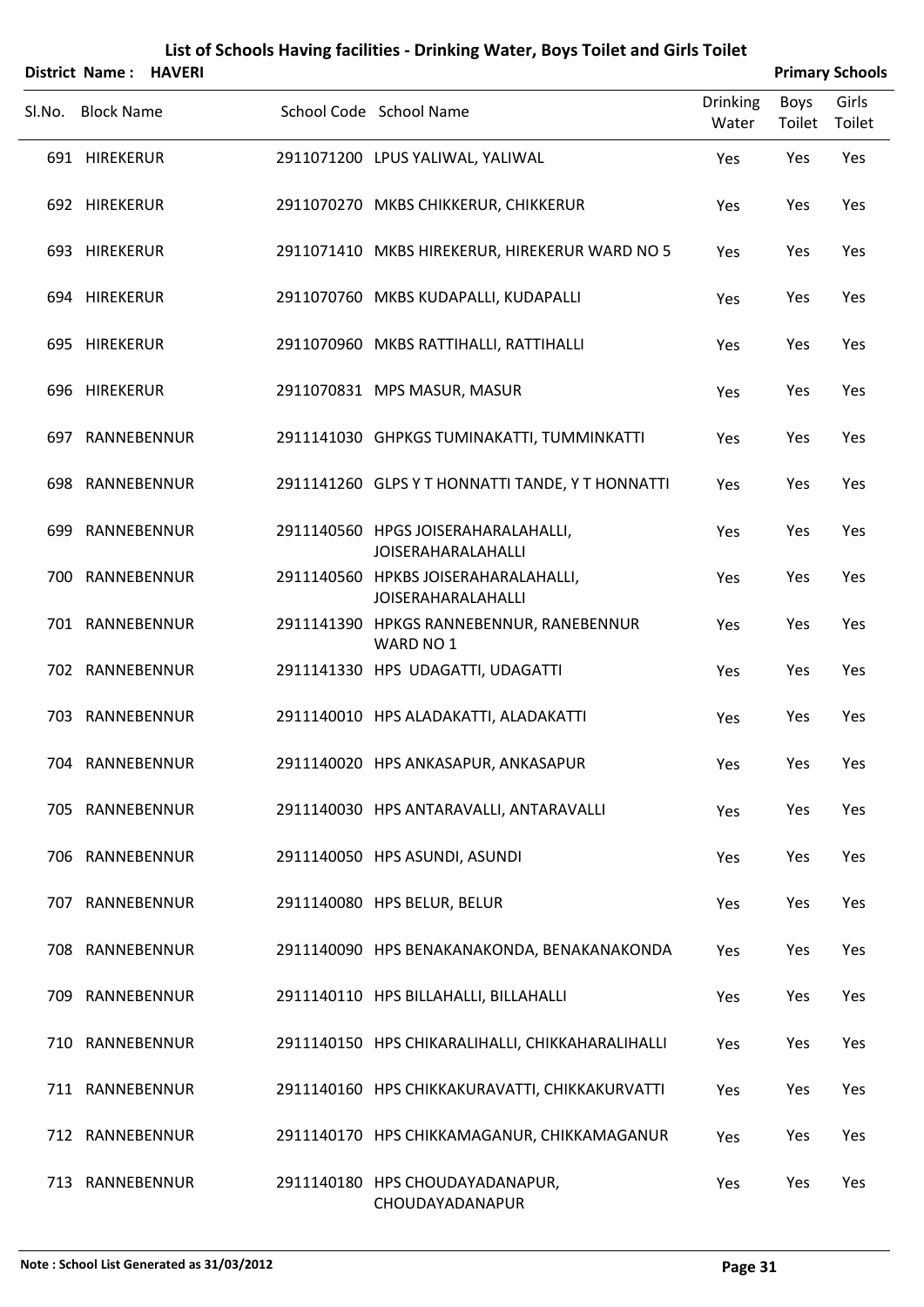|        | <b>District Name: HAVERI</b> |  |                                                                 |                          |                | <b>Primary Schools</b> |
|--------|------------------------------|--|-----------------------------------------------------------------|--------------------------|----------------|------------------------|
| Sl.No. | <b>Block Name</b>            |  | School Code School Name                                         | <b>Drinking</b><br>Water | Boys<br>Toilet | Girls<br>Toilet        |
|        | 714 RANNEBENNUR              |  | 2911140200 HPS DANDGIHALLI, DANDGIHALLI                         | Yes                      | Yes            | Yes                    |
|        | 715 RANNEBENNUR              |  | 2911140210 HPS DEVAGONDANAKATTI,<br>DEVANGONDANAKATTI           | Yes                      | Yes            | Yes                    |
|        | 716 RANNEBENNUR              |  | 2911140220 HPS DEVARAGUDDA, DEVARAGUDDA                         | Yes                      | Yes            | Yes                    |
|        | 717 RANNEBENNUR              |  | 2911140930 HPS FATTEPUR, FATEPUR                                | Yes                      | Yes            | Yes                    |
|        | 718 RANNEBENNUR              |  | 2911140260 HPS GANGAPUR, GANGAPUR                               | Yes                      | Yes            | Yes                    |
|        | 719 RANNEBENNUR              |  | 2911140290 HPS GUDDADAANVERI, GUDDADAANVERI                     | Yes                      | Yes            | Yes                    |
|        | 720 RANNEBENNUR              |  | 2911140300 HPS GUDDADABEVINAHALLI,<br><b>GUDDADABEVINAHALLI</b> | Yes                      | Yes            | Yes                    |
|        | 721 RANNEBENNUR              |  | 2911140280 HPS GUDDADAHOSALLI,<br><b>GUDDADAHOSAHALLI</b>       | Yes                      | Yes            | Yes                    |
|        | 722 RANNEBENNUR              |  | 2911140310 HPS GUDGUR, GUDGUR                                   | Yes                      | Yes            | Yes                    |
|        | 723 RANNEBENNUR              |  | 2911140320 HPS GUDIHONNATTI, GUDIHONNATTI                       | Yes                      | Yes            | Yes                    |
|        | 724 RANNEBENNUR              |  | 2911140800 HPS HALAMATHA MEDLERI, MEDLERI                       | Yes                      | Yes            | Yes                    |
|        | 725 RANNEBENNUR              |  | 2911141170 HPS HALEHOOLIHALLI, HALEHOOLIHALLI                   | Yes                      | Yes            | Yes                    |
|        | 726 RANNEBENNUR              |  | 2911140370 HPS HANUMANAHALLI, HANUMANAHALLI                     | Yes                      | Yes            | Yes                    |
|        | 727 RANNEBENNUR              |  | 2911140380 HPS HANUMANAMATTI, HANUMANAMATTI                     | Yes                      | Yes            | Yes                    |
|        | 728 RANNEBENNUR              |  | 2911140390 HPS HANUMAPUR, HANUMAPUR                             | Yes                      | Yes            | Yes                    |
|        | 729 RANNEBENNUR              |  | 2911140400 HPS HARANGIRI, HARANAGIRI                            | Yes                      | Yes            | Yes                    |
|        | 730 RANNEBENNUR              |  | 2911140410 HPS HAROGOPPA, HAROGOPPA                             | Yes                      | Yes            | Yes                    |
|        | 731 RANNEBENNUR              |  | 2911140420 HPS HEDIYAL, HEDIYAL                                 | Yes                      | Yes            | Yes                    |
|        | 732 RANNEBENNUR              |  | 2911140430 HPS HILADAHALLI, HILLADAHALLI                        | Yes                      | Yes            | Yes                    |
|        | 733 RANNEBENNUR              |  | 2911141130 HPS HIREBIDARI, HIREBIDARI                           | Yes                      | Yes            | Yes                    |
|        | 734 RANNEBENNUR              |  | 2911140450 HPS HIREMAGANUR, HIREMAGANUR                         | Yes                      | Yes            | Yes                    |
|        | 735 RANNEBENNUR              |  | 2911140460 HPS HOLEANVERI, HOLEANVERI                           | Yes                      | Yes            | Yes                    |
|        | 736 RANNEBENNUR              |  | 2911140510 HPS HOOLIKATTI, HULIKATTI                            | Yes                      | Yes            | Yes                    |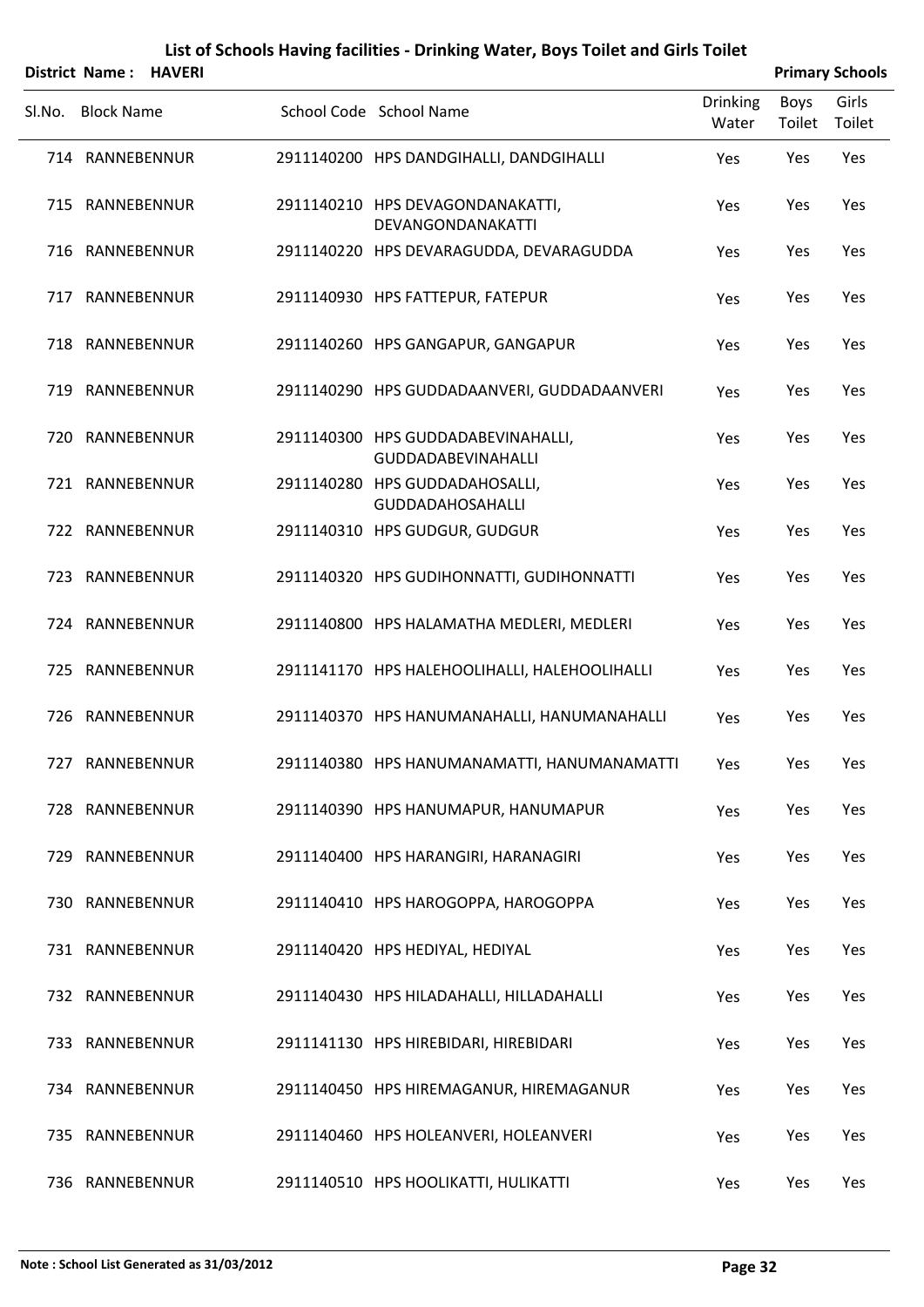|        | District Name:    | <b>HAVERI</b> |                                                        |                          | <b>Primary Schools</b> |                 |
|--------|-------------------|---------------|--------------------------------------------------------|--------------------------|------------------------|-----------------|
| Sl.No. | <b>Block Name</b> |               | School Code School Name                                | <b>Drinking</b><br>Water | Boys<br>Toilet         | Girls<br>Toilet |
|        | 737 RANNEBENNUR   |               | 2911140470 HPS HOSAHONNATTI, HOSAHONNATTI              | Yes                      | Yes                    | Yes             |
|        | 738 RANNEBENNUR   |               | 2911140490 HPS HOSAHULIHALLI, HOSAHOOLIHALLI           | Yes                      | Yes                    | Yes             |
|        | 739 RANNEBENNUR   |               | 2911141140 HPS HUNSINKATTI, HUNASIKATTI                | Yes                      | Yes                    | Yes             |
|        | 740 RANNEBENNUR   |               | 2911140540 HPS IRANI, IRANI                            | Yes                      | Yes                    | Yes             |
|        | 741 RANNEBENNUR   |               | 2911140550 HPS ITIGI, ITIGI                            | Yes                      | Yes                    | Yes             |
|        | 742 RANNEBENNUR   |               | 2911141070 HPS KAJJARI, KAJRI                          | Yes                      | Yes                    | Yes             |
|        | 743 RANNEBENNUR   |               | 2911140570 HPS KAKOL, KAKOL                            | Yes                      | Yes                    | Yes             |
|        | 744 RANNEBENNUR   |               | 2911140580 HPS KAMDOD, KAMDOD                          | Yes                      | Yes                    | Yes             |
|        | 745 RANNEBENNUR   |               | 2911140610 HPS KAVALETTU, KAVALETTU                    | Yes                      | Yes                    | Yes             |
|        | 746 RANNEBENNUR   |               | 2911140620 HPS KERIMALLAPUR, KERIMALLAPUR              | Yes                      | Yes                    | Yes             |
|        | 747 RANNEBENNUR   |               | 2911140590 HPS KHANDERAYANAHALLI,<br>KHANDARAYANAHALLI | Yes                      | Yes                    | Yes             |
|        | 748 RANNEBENNUR   |               | 2911140640 HPS KODIYAL, KODIYAL                        | Yes                      | Yes                    | Yes             |
|        | 749 RANNEBENNUR   |               | 2911140660 HPS KONANATALI, KONANATALI                  | Yes                      | Yes                    | Yes             |
|        | 750 RANNEBENNUR   |               | 2911140670 HPS KONANATAMBAGI, KONANATUMBAGI            | Yes                      | Yes                    | Yes             |
|        | 751 RANNEBENNUR   |               | 2911140680 HPS KOTIHAL, KOTIHAL                        | Yes                      | Yes                    | Yes             |
|        | 752 RANNEBENNUR   |               | 2911140690 HPS KUDRIHAL, KUDRIHAL                      | Yes                      | Yes                    | Yes             |
|        | 753 RANNEBENNUR   |               | 2911141090 HPS KUNABEVE, KONABEVU                      | Yes                      | Yes                    | Yes             |
|        | 754 RANNEBENNUR   |               | 2911140710 HPS KUSUGUR, KUSUGUR                        | Yes                      | Yes                    | Yes             |
|        | 755 RANNEBENNUR   |               | 2911140720 HPS LINGADAHALLI, LINGADAHALLI              | Yes                      | Yes                    | Yes             |
|        | 756 RANNEBENNUR   |               | 2911140750 HPS MAGOD, MAGOD                            | Yes                      | Yes                    | Yes             |
|        | 757 RANNEBENNUR   |               | 2911141250 HPS MAIDUR, MAIDUR                          | Yes                      | Yes                    | Yes             |
|        | 758 RANNEBENNUR   |               | 2911140790 HPS MAKANUR, MAKANUR                        | Yes                      | Yes                    | Yes             |
|        | 759 RANNEBENNUR   |               | 2911140770 HPS MALANAYAKANAHALLI, MALAKAHALLI          | Yes                      | Yes                    | Yes             |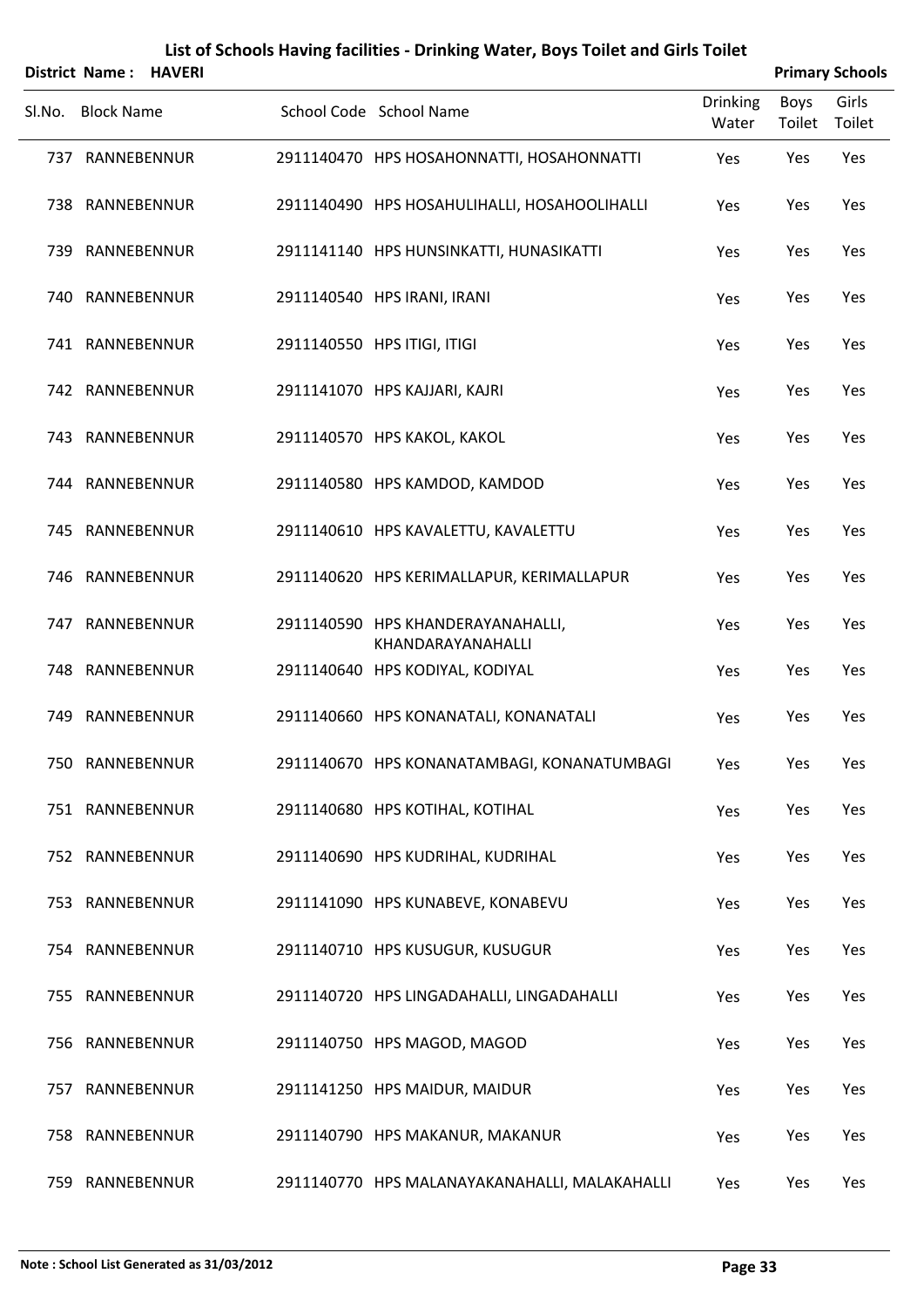|        | District Name:    | <b>HAVERI</b> |                                                                         |                          | <b>Primary Schools</b> |                 |
|--------|-------------------|---------------|-------------------------------------------------------------------------|--------------------------|------------------------|-----------------|
| Sl.No. | <b>Block Name</b> |               | School Code School Name                                                 | <b>Drinking</b><br>Water | <b>Boys</b><br>Toilet  | Girls<br>Toilet |
|        | 760 RANNEBENNUR   |               | 2911141360 HPS MANKUR, MANAKUR                                          | Yes                      | Yes                    | Yes             |
|        | 761 RANNEBENNUR   |               | 2911140810 HPS MENSINAHAL, MENSINHAL                                    | Yes                      | Yes                    | Yes             |
|        | 762 RANNEBENNUR   |               | 2911140820 HPS MUDENUR, MUDENUR                                         | Yes                      | Yes                    | Yes             |
|        | 763 RANNEBENNUR   |               | 2911140820 HPS MUSTUR, MUDENUR                                          | Yes                      | Yes                    | Yes             |
|        | 764 RANNEBENNUR   |               | 2911140870 HPS NADIHARALAHALLI, NADIHARALAHALLI                         | Yes                      | Yes                    | Yes             |
|        | 765 RANNEBENNUR   |               | 2911140860 HPS NAGENAHALLI, NAGENAHALLI                                 | Yes                      | Yes                    | Yes             |
|        | 766 RANNEBENNUR   |               | 2911140880 HPS NANDIHALLI, NANDIHALLI                                   | Yes                      | Yes                    | Yes             |
|        | 767 RANNEBENNUR   |               | 2911140890 HPS NELAVAGAL, NELAVAGAL                                     | Yes                      | Yes                    | Yes             |
|        | 768 RANNEBENNUR   |               | 2911140910 HPS NITTAPALLI, NITUPALLI                                    | Yes                      | Yes                    | Yes             |
|        | 769 RANNEBENNUR   |               | 2911140900 HPS NITTUR, NITTUR                                           | Yes                      | Yes                    | Yes             |
|        | 770 RANNEBENNUR   |               | 2911141470 HPS NO 15 RANNEBENNUR, RANEBENNUR<br>WARD NO 9               | Yes                      | Yes                    | Yes             |
|        | 771 RANNEBENNUR   |               | 2911141670 HPS NO 17 MARUTHI NAGAR RANEBENNUR,<br>RANEBENNUR WARD NO 29 | Yes                      | Yes                    | Yes             |
|        | 772 RANNEBENNUR   |               | 2911141690 HPS NO 4 RANEBENNUR, RANEBENNUR<br>WARD NO 31                | Yes                      | Yes                    | Yes             |
|        | 773 RANNEBENNUR   |               | 2911141650 HPS NO 8 RANEBENNUR, RANEBENNUR<br>WARD NO 27                | Yes                      | Yes                    | Yes             |
|        | 774 RANNEBENNUR   |               | 2911141480 HPS NO.03 ANJANEYA BADAVANE RNR,<br>RANEBENNUR WARD NO 10    | Yes                      | Yes                    | Yes             |
|        | 775 RANNEBENNUR   |               | 2911141400 HPS NO.05 RANNEBENNUR, RANEBENNUR<br>WARD NO 2               | Yes                      | Yes                    | Yes             |
|        | 776 RANNEBENNUR   |               | 2911141410 HPS NO.12 RANEBENNUR, RANEBENNUR<br>WARD NO 3                | Yes                      | Yes                    | Yes             |
|        | 777 RANNEBENNUR   |               | 2911141540 HPS NO.13 RANNBENNUR, RANEBENNUR<br>WARD NO 16               | Yes                      | Yes                    | Yes             |
|        | 778 RANNEBENNUR   |               | 2911140941 HPS NO.14 RANNEBENNUR, RANNEBENNUR                           | Yes                      | Yes                    | Yes             |
|        | 779 RANNEBENNUR   |               | 2911140941 HPS NO.16 RANNEBENNUR, RANNEBENNUR                           | Yes                      | Yes                    | Yes             |
|        | 780 RANNEBENNUR   |               | 2911141450 HPS NO.2 RANNEBENNUR, RANEBENNUR<br>WARD NO 7                | Yes                      | Yes                    | Yes             |
|        | 781 RANNEBENNUR   |               | 2911141690 HPS NO.6. RANNEBENNUR, RANEBENNUR<br>WARD NO 31              | Yes                      | Yes                    | Yes             |
|        | 782 RANNEBENNUR   |               | 2911141650 HPS NO.7. RANNBENNUR, RANEBENNUR                             | Yes                      | Yes                    | Yes             |

WARD NO 27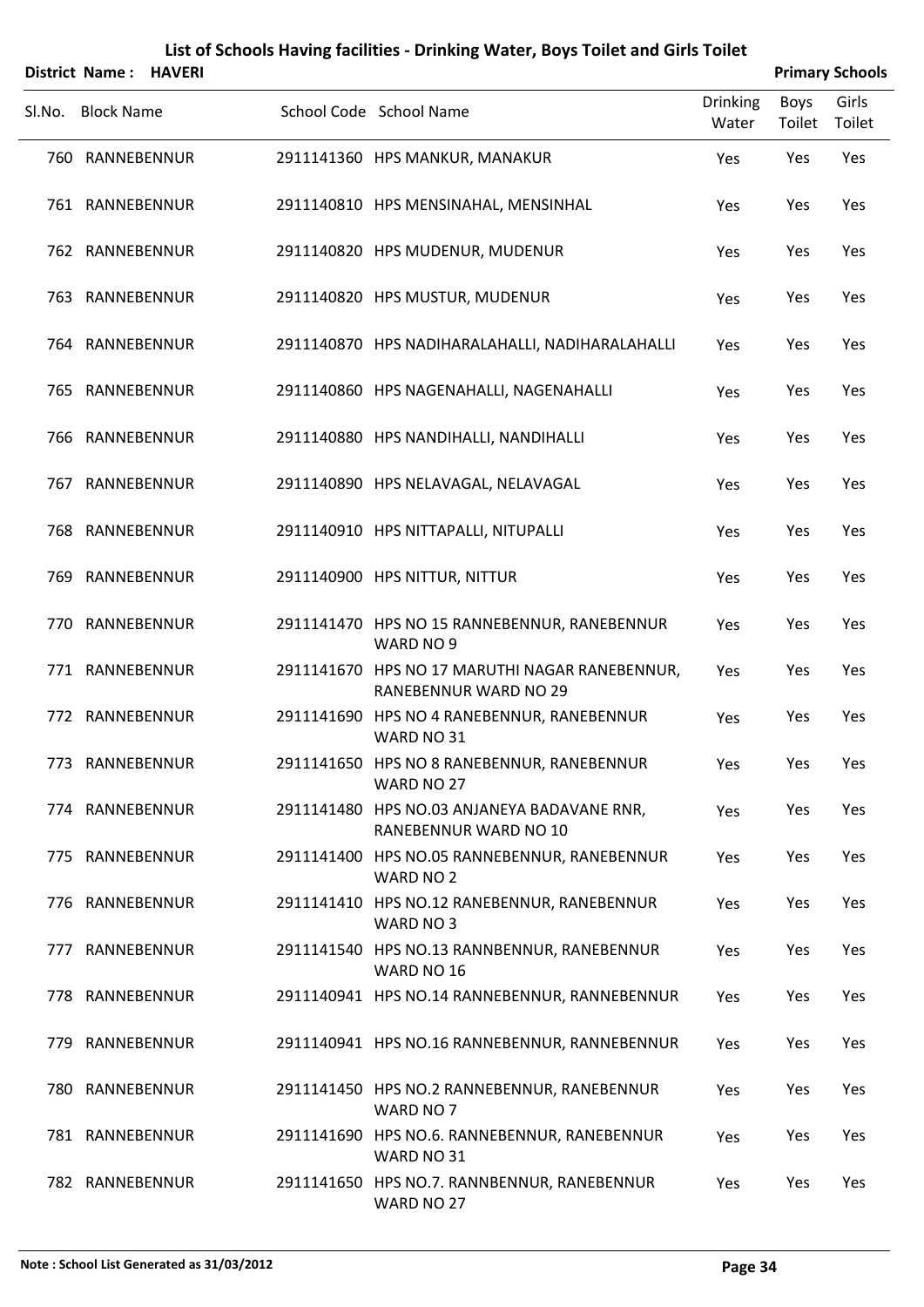Sl.No. Block Name School Code School Name Drinking

| District Name: HAVERI |  | <b>Primary Schools</b> |
|-----------------------|--|------------------------|
|                       |  |                        |

|     | 783 RANNEBENNUR | 2911141520 HPS NO.9 RANNEBENNUR, RANEBENNUR<br>WARD NO 14         | Yes | Yes | Yes |
|-----|-----------------|-------------------------------------------------------------------|-----|-----|-----|
|     | 784 RANNEBENNUR | 2911140920 HPS NUKAPUR, NUKAPUR                                   | Yes | Yes | Yes |
|     | 785 RANNEBENNUR | 2911140070 HPS PADMAVATHIPURA, BASRIKATTI<br>TANDE(PADMAVATIPURA) | Yes | Yes | Yes |
|     | 786 RANNEBENNUR | 2911141280 HPS RAHUTANAKATTI, RAHUTANAKATTI                       | Yes | Yes | Yes |
| 787 | RANNEBENNUR     | 2911140960 HPS SARVAND, SARVIND                                   | Yes | Yes | Yes |
|     | 788 RANNEBENNUR | 2911140980 HPS SOMLAPUR, SOMALAPUR                                | Yes | Yes | Yes |
| 789 | RANNEBENNUR     | 2911140250 HPS SRINIVASPURA, SRINIVASPURA                         | Yes | Yes | Yes |
|     | 790 RANNEBENNUR | 2911141020 HPS TIRUMALADEVARAKOPPA,<br>TIRUMALADEVARAKOPPA        | Yes | Yes | Yes |
|     | 791 RANNEBENNUR | 2911141080 HPS UKKUND, UKKUND                                     | Yes | Yes | Yes |
|     | 792 RANNEBENNUR | 2911141160 HPS VENKATAPUR, VENKATAPUR(KAKOL<br>THANDA)            | Yes | Yes | Yes |
|     | 793 RANNEBENNUR | 2911140800 HPS Y.T. MEDLERI, MEDLERI                              | Yes | Yes | Yes |
|     | 794 RANNEBENNUR | 2911140320 HPS Y.T.HONNATTI, GUDIHONNATTI                         | Yes | Yes | Yes |
| 795 | RANNEBENNUR     | 2911141050 HPS YATTINAHALLI, YATTINAHALLI                         | Yes | Yes | Yes |
|     | 796 RANNEBENNUR | 2911141060 HPS YEREKUPPI, YEREKUPPI                               | Yes | Yes | Yes |
| 797 | RANNEBENNUR     | 2911141270 HPS YKALASAPUR, YAKLASAPUR                             | Yes | Yes | Yes |
|     | 798 RANNEBENNUR | 2911140330 HPUBS HALAGERI, HALAGERI                               | Yes | Yes | Yes |
|     | 799 RANNEBENNUR | 2911141500 HPUBS NO.1. RANNEBENNUR, RANEBENNUR<br>WARD NO 12      | Yes | Yes | Yes |
|     | 800 RANNEBENNUR | 2911141590 HPUBS NO.3 ISLAMPUR, RANEBENNUR<br>WARD NO 21          | Yes | Yes | Yes |
|     | 801 RANNEBENNUR | 2911141030 HPUBS TUMMINAKATTI, TUMMINKATTI                        | Yes | Yes | Yes |
|     | 802 RANNEBENNUR | 2911141570 HPUGS NO.1. RANEBENNUR, RANEBENNUR<br>WARD NO 19       | Yes | Yes | Yes |
|     | 803 RANNEBENNUR | 2911141500 HPUGS NO.2 KHITABGALLI, RANEBENNUR<br>WARD NO 12       | Yes | Yes | Yes |
|     | 804 RANNEBENNUR | 2911140540 HPUS IRANI, IRANI                                      | Yes | Yes | Yes |
|     | 805 RANNEBENNUR | 2911140640 HPUS KODIYAL, KODIYAL                                  | Yes | Yes | Yes |

Water

Boys

Toilet Toilet

Girls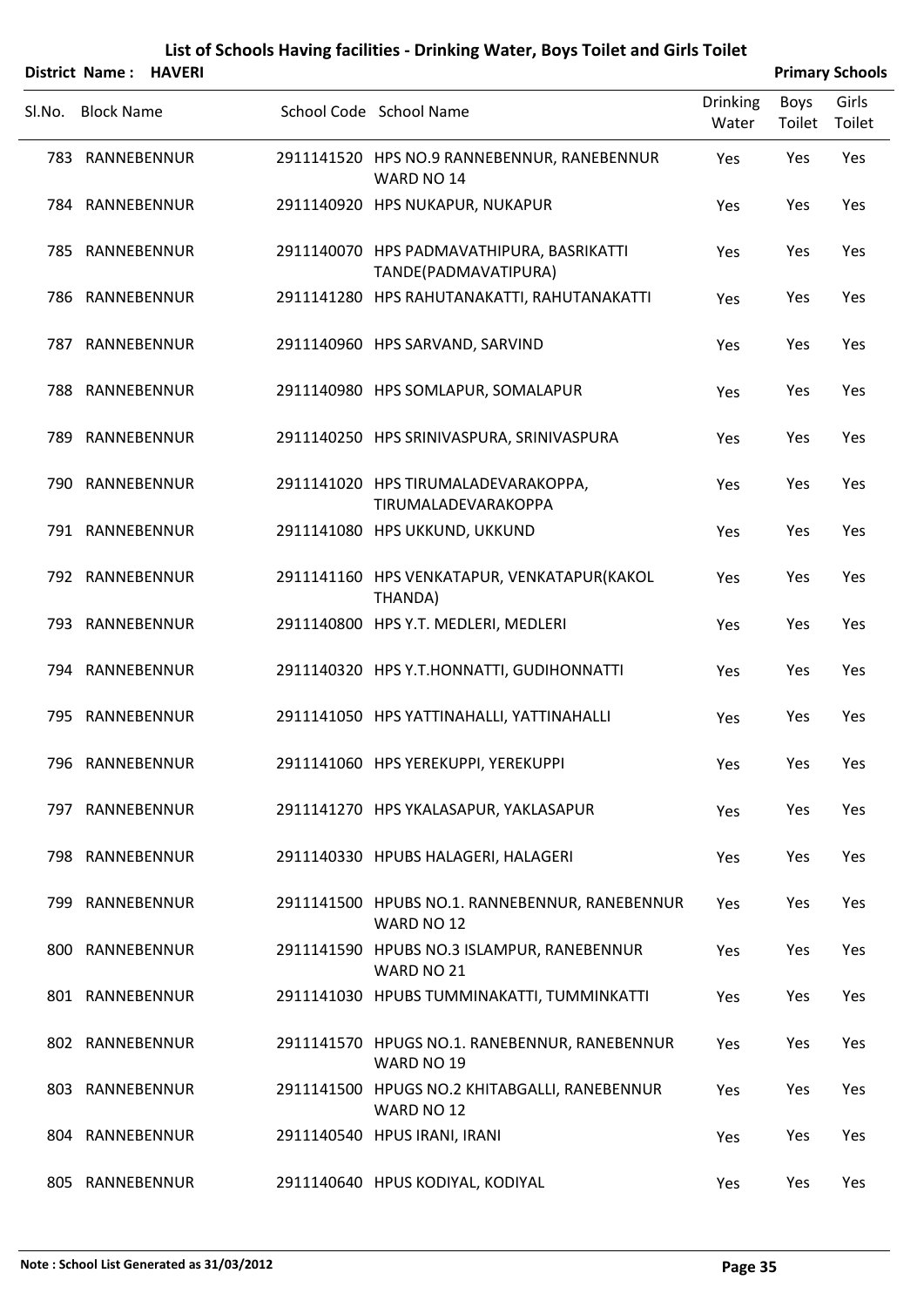| District Name: HAVERI |                                                                  |                          |                | <b>Primary Schools</b> |
|-----------------------|------------------------------------------------------------------|--------------------------|----------------|------------------------|
| Sl.No. Block Name     | School Code School Name                                          | <b>Drinking</b><br>Water | Boys<br>Toilet | Girls<br>Toilet        |
| 806 RANNEBENNUR       | 2911140700 HPUS KUPPELUR, KUPPELUR                               | Yes                      | Yes            | Yes                    |
| 807 RANNEBENNUR       | 2911140800 HPUS MEDLERI, MEDLERI                                 | Yes                      | Yes            | Yes                    |
| 808 RANNEBENNUR       | 2911140880 HPUS NANDIHALLI, NANDIHALLI                           | Yes                      | Yes            | Yes                    |
| 809 RANNEBENNUR       | 2911141530 HPUS NO 4 RANNEBENNUR, RANEBENNUR<br>WARD NO 15       | Yes                      | Yes            | Yes                    |
| 810 RANNEBENNUR       | 2911140330 KGS HALAGERI, HALAGERI                                | Yes                      | Yes            | Yes                    |
| 811 RANNEBENNUR       | 2911140800 KGS MEDLERI, MEDLERI                                  | Yes                      | Yes            | Yes                    |
| 812 RANNEBENNUR       | 2911141030 KLPS TUMMIKATTI, TUMMINKATTI                          | Yes                      | Yes            | Yes                    |
| 813 RANNEBENNUR       | 2911140100 LPKBS BEVINAHALLI, BEVINAHALLI                        | Yes                      | Yes            | Yes                    |
| 814 RANNEBENNUR       | 2911140020 LPS ANKASAPUR L.T, ANKASAPUR                          | Yes                      | Yes            | Yes                    |
| 815 RANNEBENNUR       | 2911141350 LPS APPARTUNGA, APPRTUNGA                             | Yes                      | Yes            | Yes                    |
| 816 RANNEBENNUR       | 2911140060 LPS BADABASAPUR, BADABASAPUR                          | Yes                      | Yes            | Yes                    |
| 817 RANNEBENNUR       | 2911140140 LPS CHANNAPUR TANDE, CHANNAPUR<br><b>TANDE</b>        | Yes                      | Yes            | Yes                    |
| 818 RANNEBENNUR       | 2911141030 LPS CHUDESHWARI B TIMMINAKATTI,<br><b>TUMMINKATTI</b> | Yes                      | Yes            | Yes                    |
| 819 RANNEBENNUR       | 2911140220 LPS DEVARAGUDDA LT, DEVARAGUDDA                       | Yes                      | Yes            | Yes                    |
| 820 RANNEBENNUR       | 2911140270 LPS GODIHAL, GODIHAL                                  | Yes                      | Yes            | Yes                    |
| 821 RANNEBENNUR       | 2911140947 LPS GOVIND BADAVANE RNR, RANNEBENNUR                  | Yes                      | Yes            | Yes                    |
| 822 RANNEBENNUR       | 2911140310 LPS GUDGUR L.T., GUDGUR                               | Yes                      | Yes            | Yes                    |
| 823 RANNEBENNUR       | 2911140330 LPS HALAGERI PLOT, HALAGERI                           | Yes                      | Yes            | Yes                    |
| 824 RANNEBENNUR       | 2911140340 LPS HALECHANDAPUR, HALECHANDAPUR                      | Yes                      | Yes            | Yes                    |
| 825 RANNEBENNUR       | 2911140350 LPS HALEHONNATTI, HALEHONNATTI                        | Yes                      | Yes            | Yes                    |
| 826 RANNEBENNUR       | 2911140390 LPS HANUMAPUR TANDE, HANUMAPUR                        | Yes                      | Yes            | Yes                    |
| 827 RANNEBENNUR       | 2911141130 LPS HIREBIDARI PLOT, HIREBIDARI                       | Yes                      | Yes            | Yes                    |
| 828 RANNEBENNUR       | 2911140480 LPS HOSACHANDAPUR, HOSACHANDAPUR                      | Yes                      | Yes            | Yes                    |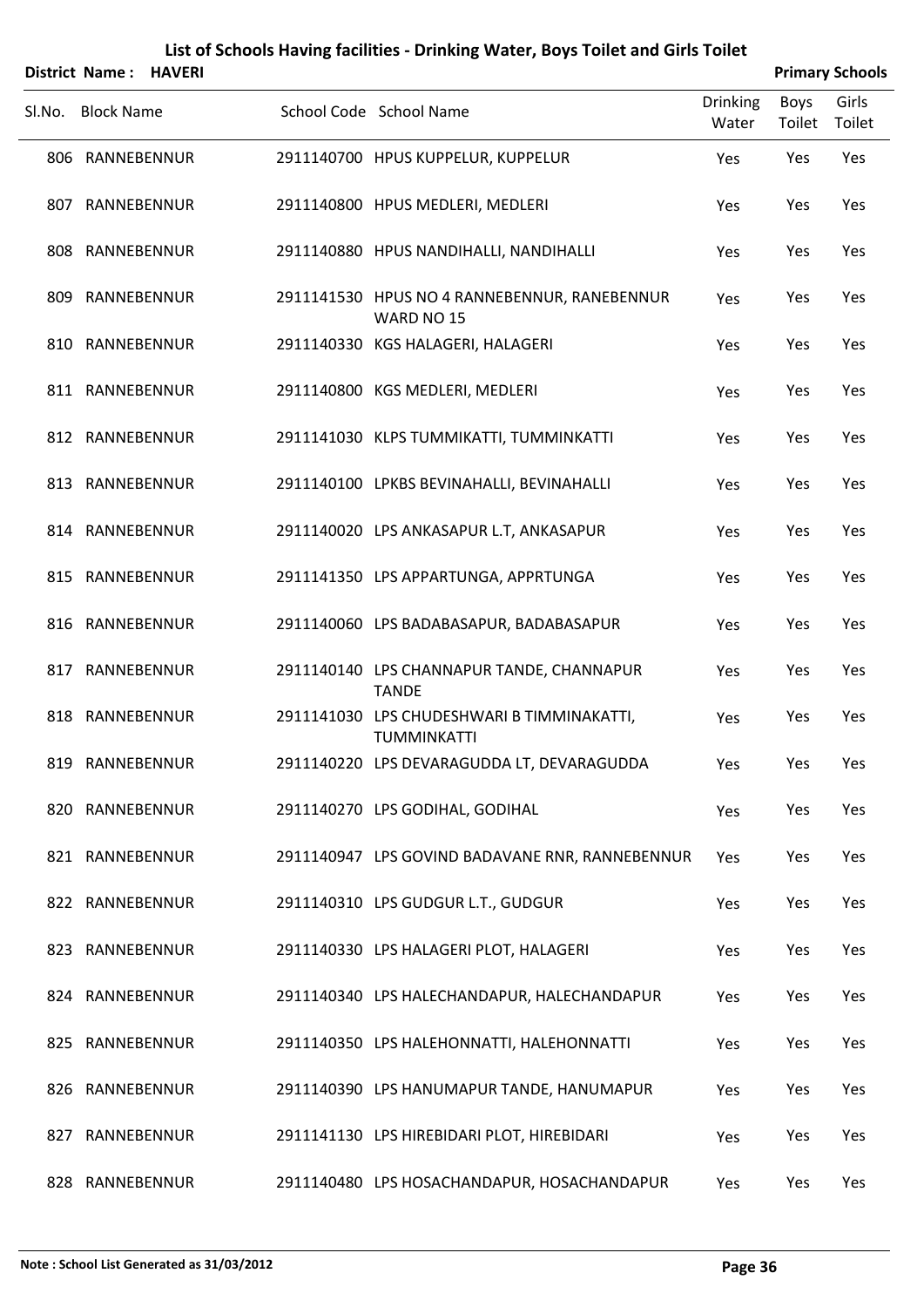|        | District Name: HAVERI |  |                                                            |                          |                       | <b>Primary Schools</b> |
|--------|-----------------------|--|------------------------------------------------------------|--------------------------|-----------------------|------------------------|
| SI.No. | <b>Block Name</b>     |  | School Code School Name                                    | <b>Drinking</b><br>Water | <b>Boys</b><br>Toilet | Girls<br>Toilet        |
|        | 829 RANNEBENNUR       |  | 2911141210 LPS HULLATTI, HULATTI                           | Yes                      | Yes                   | Yes                    |
|        | 830 RANNEBENNUR       |  | 2911140610 LPS INDIRA NAGAR KAVALETTU, KAVALETTU           | Yes                      | Yes                   | Yes                    |
|        | 831 RANNEBENNUR       |  | 2911140540 LPS IRANI LT, IRANI                             | Yes                      | Yes                   | Yes                    |
|        | 832 RANNEBENNUR       |  | 2911141070 LPS KAJJARI PLOT, KAJRI                         | Yes                      | Yes                   | Yes                    |
|        | 833 RANNEBENNUR       |  | 2911140600 LPS KARLGERI, KARLGERI                          | Yes                      | Yes                   | Yes                    |
|        | 834 RANNEBENNUR       |  | 2911140190 LPS KOOLI, KOOLI                                | Yes                      | Yes                   | Yes                    |
|        | 835 RANNEBENNUR       |  | 2911140550 LPS KRISNAPUR, ITIGI                            | Yes                      | Yes                   | Yes                    |
|        | 836 RANNEBENNUR       |  | 2911141090 LPS KUNABEVU LT, KONABEVU                       | Yes                      | Yes                   | Yes                    |
|        | 837 RANNEBENNUR       |  | 2911140710 LPS KUSAGATTI, KUSUGUR                          | Yes                      | Yes                   | Yes                    |
|        | 838 RANNEBENNUR       |  | 2911140710 LPS KUSUGUR PLOT, KUSUGUR                       | Yes                      | Yes                   | Yes                    |
|        | 839 RANNEBENNUR       |  | 2911141180 LPS LAKSHMAPUR, LAXMAPUR                        | Yes                      | Yes                   | Yes                    |
|        | 840 RANNEBENNUR       |  | 2911140730 LPS MADAPUR, MADAPUR                            | Yes                      | Yes                   | Yes                    |
|        | 841 RANNEBENNUR       |  | 2911140790 LPS MAKANUR(KB KOLIWAD), MAKANUR                | Yes                      | Yes                   | Yes                    |
|        | 842 RANNEBENNUR       |  | 2911140770 LPS MALAKANAHALLI, MALAKAHALLI                  | Yes                      | Yes                   | Yes                    |
|        | 843 RANNEBENNUR       |  | 2911141360 LPS MANKUR PLOT, MANAKUR                        | Yes                      | Yes                   | Yes                    |
|        | 844 RANNEBENNUR       |  | 2911140800 LPS MEDLERI TANDE, MEDLERI                      | Yes                      | Yes                   | Yes                    |
|        | 845 RANNEBENNUR       |  | 2911141610 LPS NO 11 RANNEBENNUR, RANEBENNUR<br>WARD NO 23 | Yes                      | Yes                   | Yes                    |
|        | 846 RANNEBENNUR       |  | 2911141440 LPS NO.18 RANNEBENNUR, RANEBENNUR<br>WARD NO 6  | Yes                      | Yes                   | Yes                    |
|        | 847 RANNEBENNUR       |  | 2911140920 LPS NUKAPUR L.T, NUKAPUR                        | Yes                      | Yes                   | Yes                    |
|        | 848 RANNEBENNUR       |  | 2911140950 LPS SANNSANGAPUR, SANNSANGAPUR                  | Yes                      | Yes                   | Yes                    |
|        | 849 RANNEBENNUR       |  | 2911140970 LPS SHIDAGANAHAL, SHIDNGAL                      | Yes                      | Yes                   | Yes                    |
|        | 850 RANNEBENNUR       |  | 2911141310 LPS SHIDDAPUR TANDE, SIDDAPUR THANDA            | Yes                      | Yes                   | Yes                    |
|        | 851 RANNEBENNUR       |  | 2911140040 LPS SHIVAJINAGAR PLOT, AREMALAPUR               | Yes                      | Yes                   | Yes                    |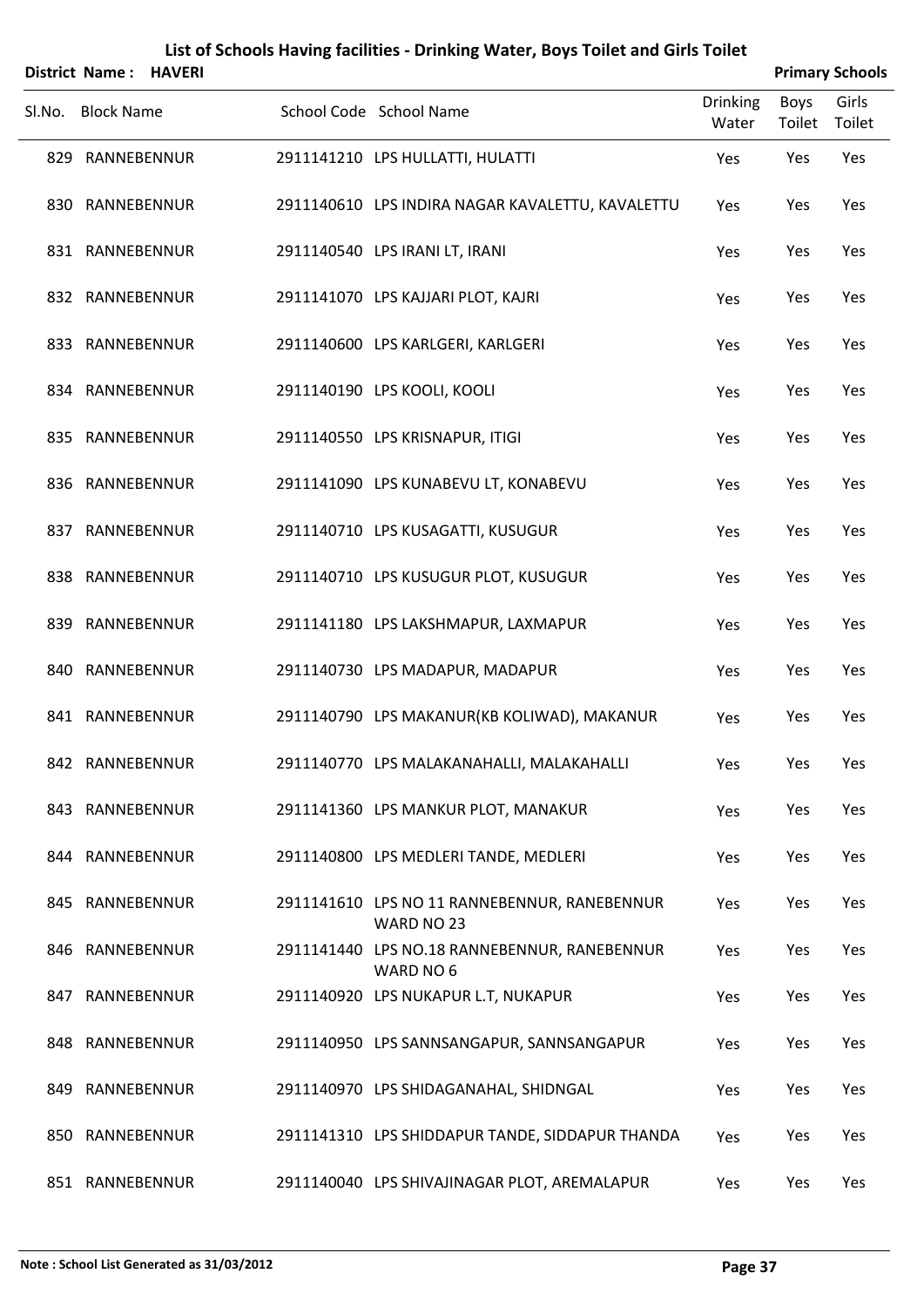|        | District Name: HAVERI |  |                                                                       |                          |                | <b>Primary Schools</b> |
|--------|-----------------------|--|-----------------------------------------------------------------------|--------------------------|----------------|------------------------|
| SI.No. | <b>Block Name</b>     |  | School Code School Name                                               | <b>Drinking</b><br>Water | Boys<br>Toilet | Girls<br>Toilet        |
|        | 852 RANNEBENNUR       |  | 2911141120 LPS SUNKALBIDARI PLOT, SUNAKALLABIDARI                     | Yes                      | Yes            | Yes                    |
|        | 853 RANNEBENNUR       |  | 2911141000 LPS TERADAHALLI, TERADAHALLI                               | Yes                      | Yes            | Yes                    |
|        | 854 RANNEBENNUR       |  | 2911141010 LPS TIMMENAHALLI, TIMMENAHALLI                             | Yes                      | Yes            | Yes                    |
|        | 855 RANNEBENNUR       |  | 2911141330 LPS UDGATTI PLOT, UDAGATTI                                 | Yes                      | Yes            | Yes                    |
|        | 856 RANNEBENNUR       |  | 2911141190 LPS VERRAPUR, VEERAPUR                                     | Yes                      | Yes            | Yes                    |
|        | 857 RANNEBENNUR       |  | 2911141040 LPS WADERAYANAHALLI, WADERAYANAHALLI                       | Yes                      | Yes            | Yes                    |
|        | 858 RANNEBENNUR       |  | 2911141200 LPS YALABADAGI, YALABADAGI                                 | Yes                      | Yes            | Yes                    |
|        | 859 RANNEBENNUR       |  | 2911141150 LPS YANIHOSALLI, YANNIHOSALLI                              | Yes                      | Yes            | Yes                    |
|        | 860 RANNEBENNUR       |  | 2911141520 LPUBS NO 9 RANEBENNUR, RANEBENNUR<br>WARD NO 14            | Yes                      | Yes            | Yes                    |
|        | 861 RANNEBENNUR       |  | 2911141490 LPUBS NO.2 PEERJADEGALLI RNR,<br>RANEBENNUR WARD NO 11     | Yes                      | Yes            | Yes                    |
|        | 862 RANNEBENNUR       |  | 2911141030 LPUGS TUMMINAKATTI, TUMMINKATTI                            | Yes                      | Yes            | Yes                    |
| 863    | RANNEBENNUR           |  | 2911140030 LPUS ANTARAVALLI, ANTARAVALLI                              | Yes                      | Yes            | Yes                    |
|        | 864 RANNEBENNUR       |  | 2911140050 LPUS ASUNDI, ASUNDI                                        | Yes                      | Yes            | Yes                    |
|        | 865 RANNEBENNUR       |  | 2911140090 LPUS BENAKANAKONDA, BENAKANAKONDA                          | Yes                      | Yes            | Yes                    |
|        | 866 RANNEBENNUR       |  | 2911140130 LPUS CHALAGERI, CHALAGERI                                  | Yes                      | Yes            | Yes                    |
|        | 867 RANNEBENNUR       |  | 2911140190 LPUS COOLI, KOOLI                                          | Yes                      | Yes            | Yes                    |
|        | 868 RANNEBENNUR       |  | 2911140330 LPUS HALAGERI, HALAGERI                                    | Yes                      | Yes            | Yes                    |
|        | 869 RANNEBENNUR       |  | 2911140420 LPUS HEDIYAL, HEDIYAL                                      | Yes                      | Yes            | Yes                    |
|        | 870 RANNEBENNUR       |  | 2911141070 LPUS KAJJARI, KAJRI                                        | Yes                      | Yes            | Yes                    |
|        | 871 RANNEBENNUR       |  | 2911140670 LPUS KONANATAMABAGI, KONANATUMBAGI                         | Yes                      | Yes            | Yes                    |
|        | 872 RANNEBENNUR       |  | 2911141670 LPUS MARUTHI NAGAR, RANEBENNUR<br>WARD NO 29               | Yes                      | Yes            | Yes                    |
|        | 873 RANNEBENNUR       |  | 2911141620 LPUS NO 8 UMASHANKAR NAGAR,<br>RANEBENNUR WARD NO 24       | Yes                      | Yes            | Yes                    |
|        | 874 RANNEBENNUR       |  | 2911141480 LPUS NO.10 ANJANEYA BADAVANE RNR,<br>RANEBENNUR WARD NO 10 | Yes                      | Yes            | Yes                    |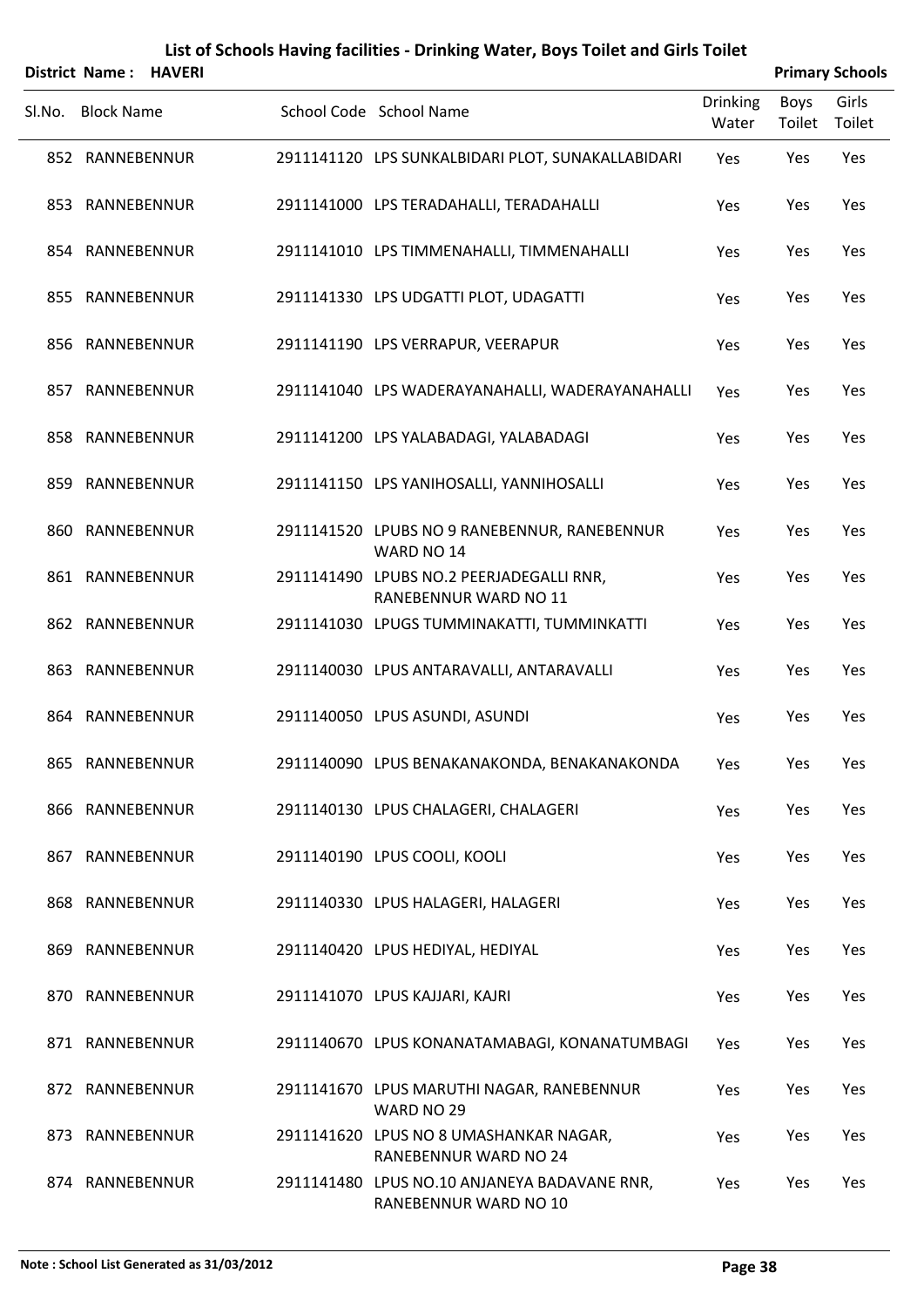### **List of Schools Having facilities ‐ Drinking Water, Boys Toilet and Girls Toilet District Name : HAVERI Primary Schools**

| District Name: |  |  | <b>HAVEF</b> |
|----------------|--|--|--------------|
|----------------|--|--|--------------|

| Sl.No. Block Name | School Code School Name                                                | Drinking<br>Water | <b>Boys</b><br>Toilet | Girls<br>Toilet |
|-------------------|------------------------------------------------------------------------|-------------------|-----------------------|-----------------|
| 875 RANNEBENNUR   | 2911141440 LPUS NO.11 PAMPA NAGAR RNR,<br>RANEBENNUR WARD NO 6         | Yes               | Yes                   | Yes             |
| 876 RANNEBENNUR   | 2911141630 LPUS NO:7 GOPAL COLONY RNR,<br><b>RANEBENNUR WARD NO 25</b> | Yes               | Yes                   | Yes             |
| 877 RANNEBENNUR   | 2911141060 LPUS YEREKUPPI, YEREKUPPI                                   | Yes               | Yes                   | Yes             |
| 878 RANNEBENNUR   | 2911140040 MCS AREMALLAPUR, AREMALAPUR                                 | Yes               | Yes                   | Yes             |
| 879 RANNEBENNUR   | 2911140130 MCS CHALAGERI, CHALAGERI                                    | Yes               | Yes                   | Yes             |
| 880 RANNEBENNUR   | 2911140330 MCS HALAGERI, HALAGERI                                      | Yes               | Yes                   | Yes             |
| 881 RANNEBENNUR   | 2911140630 MCS KARUR, KARUR                                            | Yes               | Yes                   | Yes             |
| 882 RANNEBENNUR   | 2911140700 MCS KUPPELUR, KUPPELUR                                      | Yes               | Yes                   | Yes             |
| 883 RANNEBENNUR   | 2911140800 MCS MEDLERI, MEDLERI                                        | Yes               | Yes                   | Yes             |
| 884 RANNEBENNUR   | 2911141650 MCS NO.1 RANNEBENNUR, RANEBENNUR<br>WARD NO 27              | Yes               | Yes                   | Yes             |
| 885 RANNEBENNUR   | 2911141120 MCS SUNAKALBIDARI, SUNAKALLABIDARI                          | Yes               | Yes                   | Yes             |
| 886 RANNEBENNUR   | 2911141030 MCS TUMMINAKATTI, TUMMINKATTI                               | Yes               | Yes                   | Yes             |
| 887 RANNEBENNUR   | 2911141610 MLA MPS RANNEBENNUR, RANEBENNUR<br>WARD NO 23               | Yes               | Yes                   | Yes             |
| 888 RANNEBENNUR   | 2911141610 UHPS NO 5 EAST EXTENSION RNR,<br>RANEBENNUR WARD NO 23      | Yes               | Yes                   | Yes             |
| 889 SAVANUR       | 2911160270 DPEP HURLIKUPPI, HURLIKUPPI                                 | Yes               | Yes                   | Yes             |
| 890 SAVANUR       | 2911160170 HPKBS HATTIMATTUR, HATTIMATTUR                              | Yes               | Yes                   | Yes             |
| 891 SAVANUR       | 2911160730 HPKBS NO.2 SAVANUR, SAVANUR WARD NO<br>2                    | Yes               | Yes                   | Yes             |
| 892 SAVANUR       | 2911160940 HPKGS SAVANUR, SAVANUR WARD NO 23                           | Yes               | Yes                   | Yes             |
| 893 SAVANUR       | 2911160670 HPKS CHIKKAMARALIHALLI,<br>CHIKKAMARALIHALLI                | Yes               | Yes                   | Yes             |
| 894 SAVANUR       | 2911160120 HPKS DOMBARAMATTUR,<br><b>DOMBEVAMATTUR</b>                 | Yes               | Yes                   | Yes             |
| 895 SAVANUR       | 2911160290 HPKS ICHALAYELLAPUR, ICHALAYALLAPUR                         | Yes               | Yes                   | Yes             |
| 896 SAVANUR       | 2911160310 HPKS JALLAPUR, JALLAPUR                                     | Yes               | Yes                   | Yes             |
| 897 SAVANUR       | 2911160620 HPKS TAVARAMARALAHALLI,<br>TAVARAMALLIHALLI                 | Yes               | Yes                   | Yes             |
|                   |                                                                        |                   |                       |                 |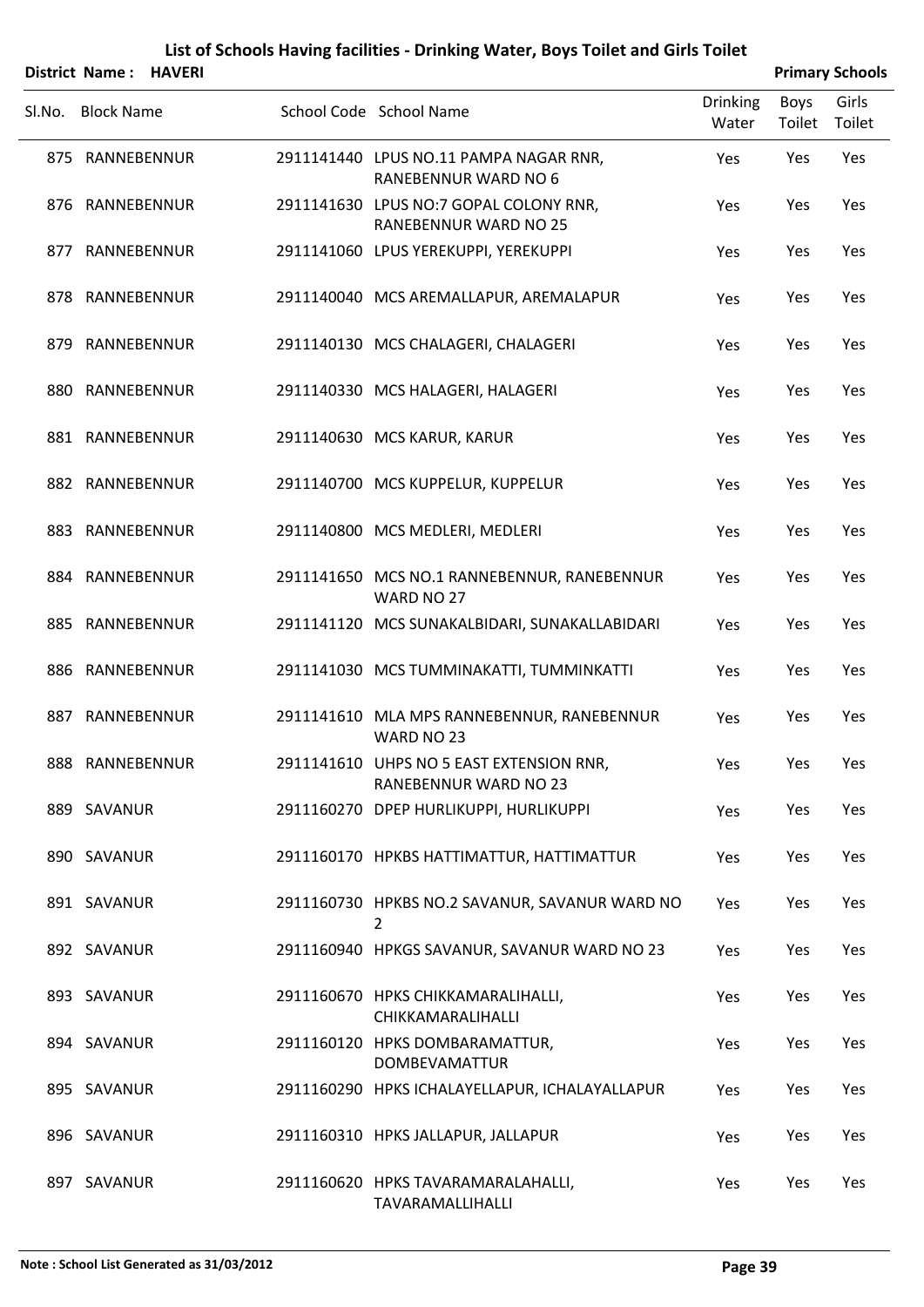| District Name: HAVERI |  |                                                              |                          | <b>Primary Schools</b> |                 |
|-----------------------|--|--------------------------------------------------------------|--------------------------|------------------------|-----------------|
| Sl.No. Block Name     |  | School Code School Name                                      | <b>Drinking</b><br>Water | Boys<br>Toilet         | Girls<br>Toilet |
| 898 SAVANUR           |  | 2911160010 HPS ALLIPURA, ALLIPURA                            | Yes                      | Yes                    | Yes             |
| 899 SAVANUR           |  | 2911160060 HPS BEVINAHALLI, BEVINAHALLI                      | Yes                      | Yes                    | Yes             |
| 900 SAVANUR           |  | 2911160070 HPS CHALLAL, CHALLAL                              | Yes                      | Yes                    | Yes             |
| 901 SAVANUR           |  | 2911160090 HPS CHIKKAMUGUDUR, CHIKKAMUGUDUR                  | Yes                      | Yes                    | Yes             |
| 902 SAVANUR           |  | 2911160130 HPS FAKIRNANDIHALLI, FAKIRNANDIHALLI              | Yes                      | Yes                    | Yes             |
| 903 SAVANUR           |  | 2911160140 HPS GONAL, GONAL                                  | Yes                      | Yes                    | Yes             |
| 904 SAVANUR           |  | 2911160680 HPS HALEHALSUR, HALEHALSUR                        | Yes                      | Yes                    | Yes             |
| 905 SAVANUR           |  | 2911160160 HPS HALEMANNANAGI, HALEMANNANGI                   | Yes                      | Yes                    | Yes             |
| 906 SAVANUR           |  | 2911160190 HPS HIREMARALIHALLI TANDA,<br>HIREMARALLIHALLI.T. | Yes                      | Yes                    | Yes             |
| 907 SAVANUR           |  | 2911160200 HPS HIREMARALIHALLI, HIREMARALIHALLI              | Yes                      | Yes                    | Yes             |
| 908 SAVANUR           |  | 2911160210 HPS HIREMUGUDUR, HIREMUGUDUR                      | Yes                      | Yes                    | Yes             |
| 909 SAVANUR           |  | 2911160220 HPS HONNIKOPPA, HONNIKOPPA                        | Yes                      | Yes                    | Yes             |
| 910 SAVANUR           |  | 2911160240 HPS HOSAHALSUR, HOSAHALSUR                        | Yes                      | Yes                    | Yes             |
| 911 SAVANUR           |  | 2911160250 HPS HOSAMANNANAGI, HOSA MANNANAGI                 | Yes                      | Yes                    | Yes             |
| 912 SAVANUR           |  | 2911160270 HPS HURLIKUPPI, HURLIKUPPI                        | Yes                      | Yes                    | Yes             |
| 913 SAVANUR           |  | 2911160280 HPS HUVINASHIGLI, HUVINASHIGLI                    | Yes                      | Yes                    | Yes             |
| 914 SAVANUR           |  | 2911160370 HPS KALKOTI, KALKOTI                              | Yes                      | Yes                    | Yes             |
| 915 SAVANUR           |  | 2911160390 HPS KALSUR, KALSUR                                | Yes                      | Yes                    | Yes             |
| 916 SAVANUR           |  | 2911160420 HPS KUNIMELIHALLI, KUNIMELLIHALLI                 | Yes                      | Yes                    | Yes             |
| 917 SAVANUR           |  | 2911160440 HPS KURUBURA MALLUR,<br>KURUBURAMALLUR            | Yes                      | Yes                    | Yes             |
| 918 SAVANUR           |  | 2911160460 HPS MAHUR, MAHUR                                  | Yes                      | Yes                    | Yes             |
| 919 SAVANUR           |  | 2911160470 HPS MANNUR, MANNUR                                | Yes                      | Yes                    | Yes             |
| 920 SAVANUR           |  | 2911160480 HPS MANTAGANI, MANTAGANNI                         | Yes                      | Yes                    | Yes             |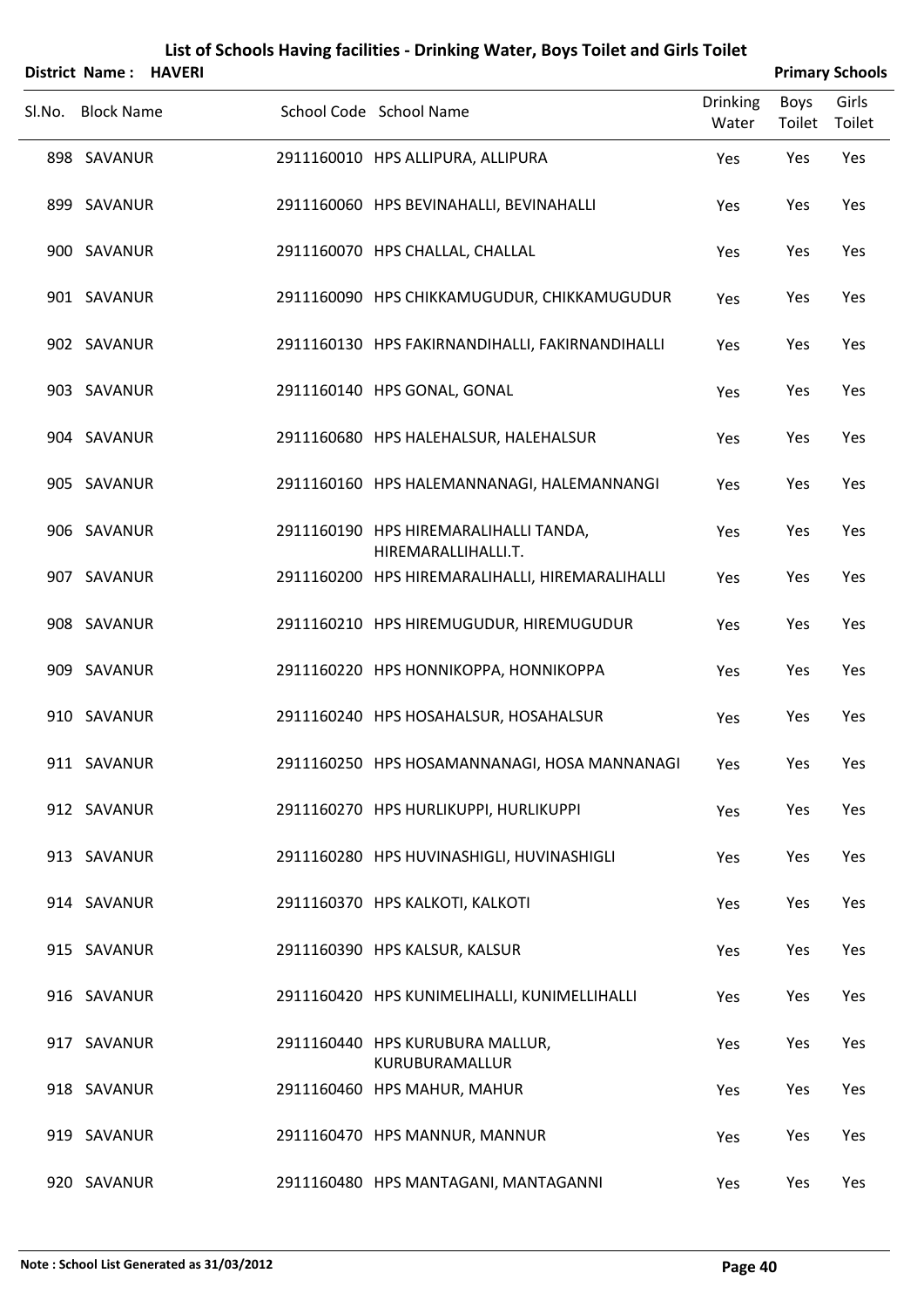|        | District Name:    | <b>HAVERI</b> |                                                                  |                          |                | <b>Primary Schools</b> |
|--------|-------------------|---------------|------------------------------------------------------------------|--------------------------|----------------|------------------------|
| Sl.No. | <b>Block Name</b> |               | School Code School Name                                          | <b>Drinking</b><br>Water | Boys<br>Toilet | Girls<br>Toilet        |
|        | 921 SAVANUR       |               | 2911160510 HPS MELLIGATTI PLOT, MELIGATTI PLOT                   | Yes                      | Yes            | Yes                    |
|        | 922 SAVANUR       |               | 2911160520 HPS MELLIGATTI, MELLIGATTI HALE                       | Yes                      | Yes            | Yes                    |
|        | 923 SAVANUR       |               | 2911160530 HPS NADINEERALAGI, NADINEERALAGI                      | Yes                      | Yes            | Yes                    |
|        | 924 SAVANUR       |               | 2911160540 HPS NAIEKERUR, NAIKERUR                               | Yes                      | Yes            | Yes                    |
|        | 925 SAVANUR       |               | 2911160590 HPS SHIDDAPUR, SIDDAPUR                               | Yes                      | Yes            | Yes                    |
|        | 926 SAVANUR       |               | 2911160970 HPS SHIRABADAGI L.T, SHEVALALPUR<br>(SHIRABADAGI L T) | Yes                      | Yes            | Yes                    |
|        | 927 SAVANUR       |               | 2911160580 HPS SHIRABADAGI, SHIRABADAGI                          | Yes                      | Yes            | Yes                    |
|        | 928 SAVANUR       |               | 2911160600 HPS TALLIHALLI, TALLIHALLI                            | Yes                      | Yes            | Yes                    |
|        | 929 SAVANUR       |               | 2911160610 HPS TANDUR, TANDUR                                    | Yes                      | Yes            | Yes                    |
|        | 930 SAVANUR       |               | 2911160640 HPS WADDINKOPPA, WADDINAKOPPA                         | Yes                      | Yes            | Yes                    |
|        | 931 SAVANUR       |               | 2911160650 HPS YALAVAGI DPEP, YALAVAGI                           | Yes                      | Yes            | Yes                    |
|        | 932 SAVANUR       |               | 2911160660 HPS YALAVAGI L.T., YALAVAGI<br>L.T.(PARAMWADI)        | Yes                      | Yes            | Yes                    |
|        | 933 SAVANUR       |               | 2911160270 HPUBS HURLIKUPPI, HURLIKUPPI                          | Yes                      | Yes            | Yes                    |
|        | 934 SAVANUR       |               | 2911160170 HPUS HATTIMATTUR, HATTIMATTUR                         | Yes                      | Yes            | Yes                    |
|        | 935 SAVANUR       |               | 2911160040 KHPS BARADUR, BARDUR                                  | Yes                      | Yes            | Yes                    |
|        | 936 SAVANUR       |               | 2911160080 KHPS CHAVADAL, CHAVADAL                               | Yes                      | Yes            | Yes                    |
|        | 937 SAVANUR       |               | 2911160110 KHPS CHILLUR BADNI, CHILLURBADANI                     | Yes                      | Yes            | Yes                    |
|        | 938 SAVANUR       |               | 2911160150 KHPS GUNDUR, GUNDUR                                   | Yes                      | Yes            | Yes                    |
|        | 939 SAVANUR       |               | 2911160180 KHPS HESARUR, HESARUR                                 | Yes                      | Yes            | Yes                    |
|        | 940 SAVANUR       |               | 2911160230 KHPS HOSAHALLI, HOSAHALLI                             | Yes                      | Yes            | Yes                    |
|        | 941 SAVANUR       |               | 2911160260 KHPS HOSANEERALAGI, HOSANEERALAGI                     | Yes                      | Yes            | Yes                    |
|        | 942 SAVANUR       |               | 2911160300 KHPS ICCHANGI, ICHHANGI                               | Yes                      | Yes            | Yes                    |
|        | 943 SAVANUR       |               | 2911160320 KHPS JEKKINKATTI, JEKINAKATTI                         | Yes                      | Yes            | Yes                    |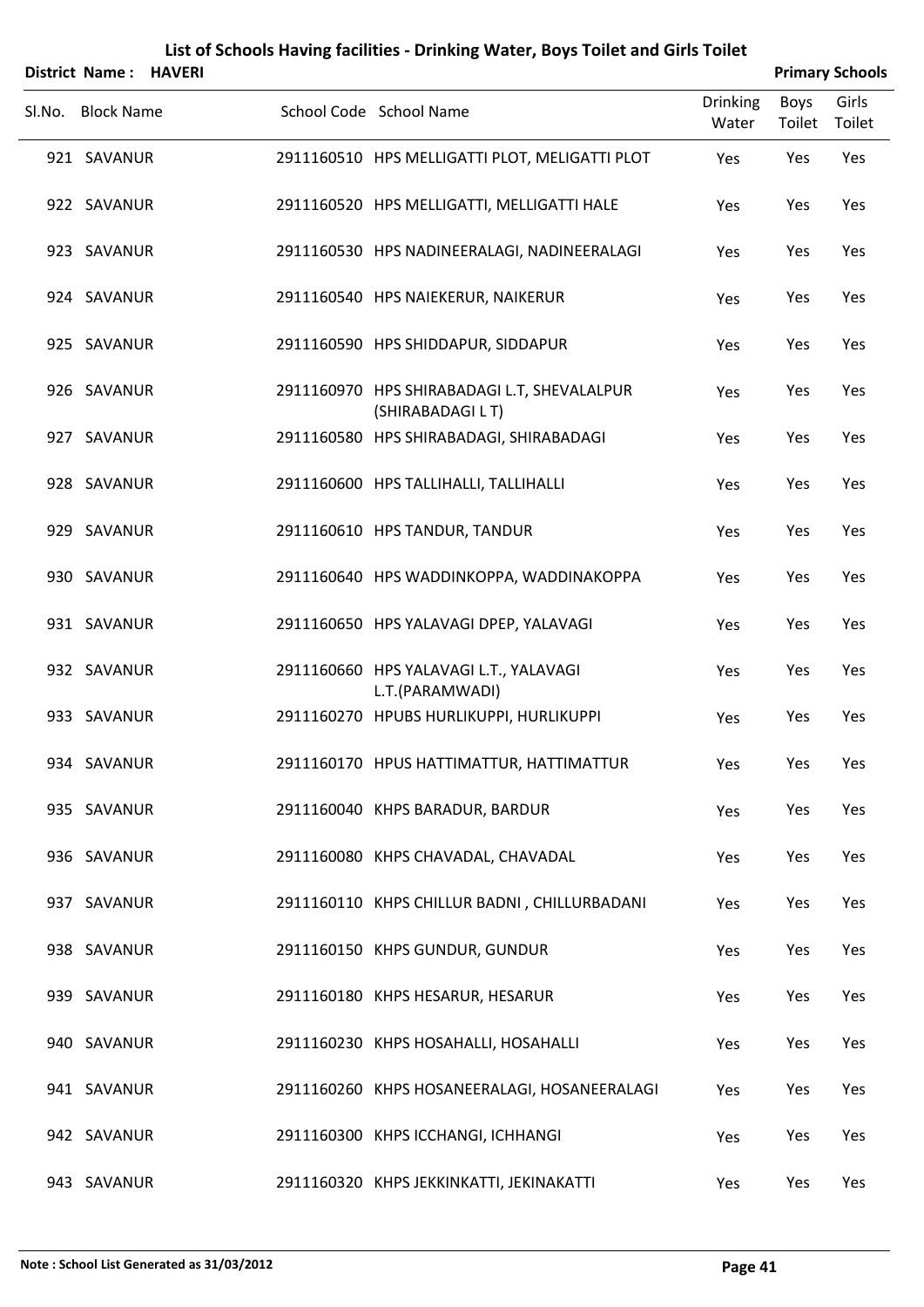| District Name: HAVERI |  |                                                                  |                          |                | <b>Primary Schools</b> |
|-----------------------|--|------------------------------------------------------------------|--------------------------|----------------|------------------------|
| Sl.No. Block Name     |  | School Code School Name                                          | <b>Drinking</b><br>Water | Boys<br>Toilet | Girls<br>Toilet        |
| 944 SAVANUR           |  | 2911160380 KHPS KALALKONDA, KALLALAKONDA                         | Yes                      | Yes            | Yes                    |
| 945 SAVANUR           |  | 2911160360 KHPS KALIWAL, KALIWAL                                 | Yes                      | Yes            | Yes                    |
| 946 SAVANUR           |  | 2911160400 KHPS KARADAGI, KARADAGI                               | Yes                      | Yes            | Yes                    |
| 947 SAVANUR           |  | 2911160410 KHPS KRISHNAPUR, KRISHNAPUR                           | Yes                      | Yes            | Yes                    |
| 948 SAVANUR           |  | 2911160450 KHPS MADAPUR, MADAPUR                                 | Yes                      | Yes            | Yes                    |
| 949 SAVANUR           |  | 2911160490 KHPS MATARWADI, MANTARAWADI                           | Yes                      | Yes            | Yes                    |
| 950 SAVANUR           |  | 2911160550 KHPS NANDIHALLI, NANDIHALLI                           | Yes                      | Yes            | Yes                    |
| 951 SAVANUR           |  | 2911160750 KHPS NO 3 SAVANUR, SAVANUR WARD NO 4                  | Yes                      | Yes            | Yes                    |
| 952 SAVANUR           |  | 2911160630 KHPS TEGGIHALLI, TEGGIHALLI                           | Yes                      | Yes            | Yes                    |
| 953 SAVANUR           |  | 2911160720 KLPS RAJEEVGANDHI NGR SAVANUR,<br>SAVANUR WARD NO 1   | Yes                      | Yes            | Yes                    |
| 954 SAVANUR           |  | 2911160030 KLPS BAIRAPUR, BAIRAPUR                               | Yes                      | Yes            | Yes                    |
| 955 SAVANUR           |  | 2911160110 KLPS CHILLUR BADNI L.T, CHILLURBADANI                 | Yes                      | Yes            | Yes                    |
| 956 SAVANUR           |  | 2911160100 KLPS CHILLUR, CHILLUR                                 | Yes                      | Yes            | Yes                    |
| 957 SAVANUR           |  | 2911160340 KLPS KADAKOL NAVGRAM, KADKOL                          | Yes                      | Yes            | Yes                    |
| 958 SAVANUR           |  | 2911160340 KLPS KADAKOL PLOT AMBEDKAR NAGAR,<br><b>KADKOL</b>    | Yes                      | Yes            | Yes                    |
| 959 SAVANUR           |  | 2911160740 KMPS SAVANUR, SAVANUR WARD NO 3                       | Yes                      | Yes            | Yes                    |
| 960 SAVANUR           |  | 2911160170 LPKS HATTIMATTUR L.T., HATTIMATTUR                    | Yes                      | Yes            | Yes                    |
| 961 SAVANUR           |  | 2911160170 LPS AMBEDKAR NAGAR HATTIMATTUR,<br><b>HATTIMATTUR</b> | Yes                      | Yes            | Yes                    |
| 962 SAVANUR           |  | 2911160020 LPS ARLIHALLI, ARLIHALLI                              | Yes                      | Yes            | Yes                    |
| 963 SAVANUR           |  | 2911160050 LPS BASAVANAKOPPA, BASAVANAKOPPA                      | Yes                      | Yes            | Yes                    |
| 964 SAVANUR           |  | 2911160710 LPS CHIKKABUDHIHAL, CHIKKABUDHIHAL                    | Yes                      | Yes            | Yes                    |
| 965 SAVANUR           |  | 2911160150 LPS HALEGUNDUR, GUNDUR                                | Yes                      | Yes            | Yes                    |
| 966 SAVANUR           |  | 2911160350 LPS KALAMADAV, KALAMADAV                              | Yes                      | Yes            | Yes                    |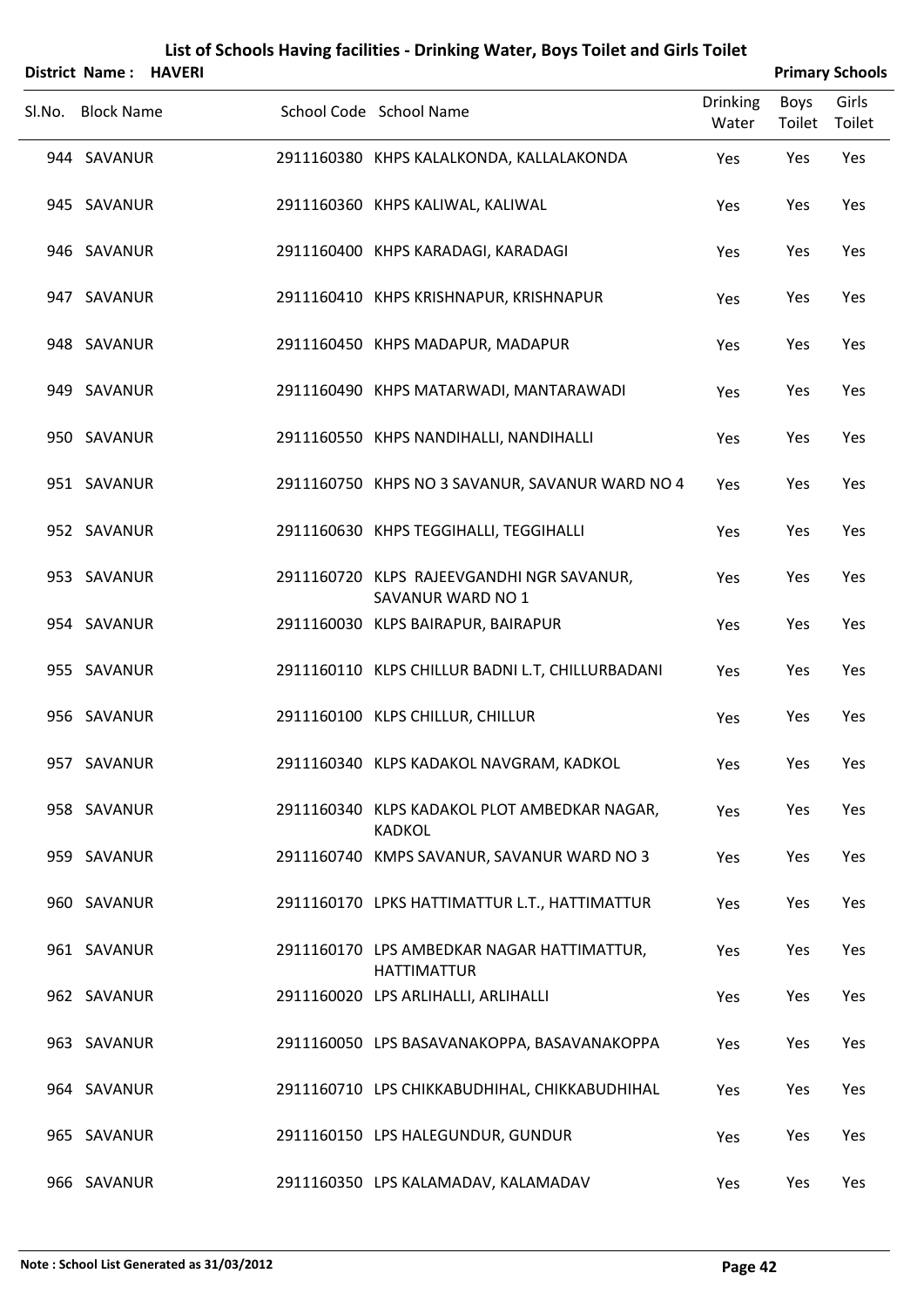|        | District Name:    | <b>HAVERI</b> |                                                                |                          |                | <b>Primary Schools</b> |
|--------|-------------------|---------------|----------------------------------------------------------------|--------------------------|----------------|------------------------|
| Sl.No. | <b>Block Name</b> |               | School Code School Name                                        | <b>Drinking</b><br>Water | Boys<br>Toilet | Girls<br>Toilet        |
|        | 967 SAVANUR       |               | 2911160330 LPS KB TIMMAPUR, K.B.TIMMAPUR                       | Yes                      | Yes            | Yes                    |
|        | 968 SAVANUR       |               | 2911160420 LPS KUNIMELLIHALLI DPEP, KUNIMELLIHALLI             | Yes                      | Yes            | Yes                    |
|        | 969 SAVANUR       |               | 2911160440 LPS KURBUR MALLUR PLOT,<br>KURUBURAMALLUR           | Yes                      | Yes            | Yes                    |
|        | 970 SAVANUR       |               | 2911160500 LPS MARATHIPUR, MARATHIPUR                          | Yes                      | Yes            | Yes                    |
|        | 971 SAVANUR       |               | 2911160171 LPS MULLA NAGAR HATTIMATTUR,<br><b>HATTIMATTUR</b>  | Yes                      | Yes            | Yes                    |
|        | 972 SAVANUR       |               | 2911160940 LPS NO 5 HORKERI ONI SAVANUR, SAVANUR<br>WARD NO 23 | Yes                      | Yes            | Yes                    |
|        | 973 SAVANUR       |               | 2911160570 LPS SAVUR, SAVUR                                    | Yes                      | Yes            | Yes                    |
|        | 974 SAVANUR       |               | 2911160130 LPUBS FAKIRNANDIHALLI, FAKIRNANDIHALLI              | Yes                      | Yes            | Yes                    |
|        | 975 SAVANUR       |               | 2911160140 LPUBS GONAL, GONAL                                  | Yes                      | Yes            | Yes                    |
|        | 976 SAVANUR       |               | 2911160440 LPUBS KURUBARAMALLUR,<br>KURUBURAMALLUR             | Yes                      | Yes            | Yes                    |
|        | 977 SAVANUR       |               | 2911160450 LPUBS MADAPUR, MADAPUR                              | Yes                      | Yes            | Yes                    |
|        | 978 SAVANUR       |               | 2911160620 LPUBS TAVARMARALIHALLI,<br>TAVARAMALLIHALLI         | Yes                      | Yes            | Yes                    |
|        | 979 SAVANUR       |               | 2911160960 LPUS ISLAMPUR, ISLAMPUR                             | Yes                      | Yes            | Yes                    |
|        | 980 SAVANUR       |               | 2911160610 LPUS TANDUR, TANDUR                                 | Yes                      | Yes            | Yes                    |
|        | 981 SAVANUR       |               | 2911160650 LPUS YALAVAGI, YALAVAGI                             | Yes                      | Yes            | Yes                    |
|        | 982 SAVANUR       |               | 2911160340 MPS KADKOL, KADKOL                                  | Yes                      | Yes            | Yes                    |
|        | 983 SAVANUR       |               | 2911160650 MPS YALAVAGI, YALAVAGI                              | Yes                      | Yes            | Yes                    |
|        | 984 SAVANUR       |               | 2911160050 UBS BASAVANAKOPPA, BASAVANAKOPPA                    | Yes                      | Yes            | Yes                    |
|        | 985 SAVANUR       |               | 2911160380 UBS KALLALAKONDA, KALLALAKONDA                      | Yes                      | Yes            | Yes                    |
|        | 986 SAVANUR       |               | 2911160750 UGHPS SAVANUR, SAVANUR WARD NO 4                    | Yes                      | Yes            | Yes                    |
|        | 987 SAVANUR       |               | 2911160400 UHPS KARADAGI, KARADAGI                             | Yes                      | Yes            | Yes                    |
|        | 988 SAVANUR       |               | 2911160070 ULPS CHALLAL, CHALLAL                               | Yes                      | Yes            | Yes                    |
|        |                   |               |                                                                |                          |                |                        |

989 SAVANUR 2911160100 ULPS CHILLUR, CHILLUR Yes Yes Yes Yes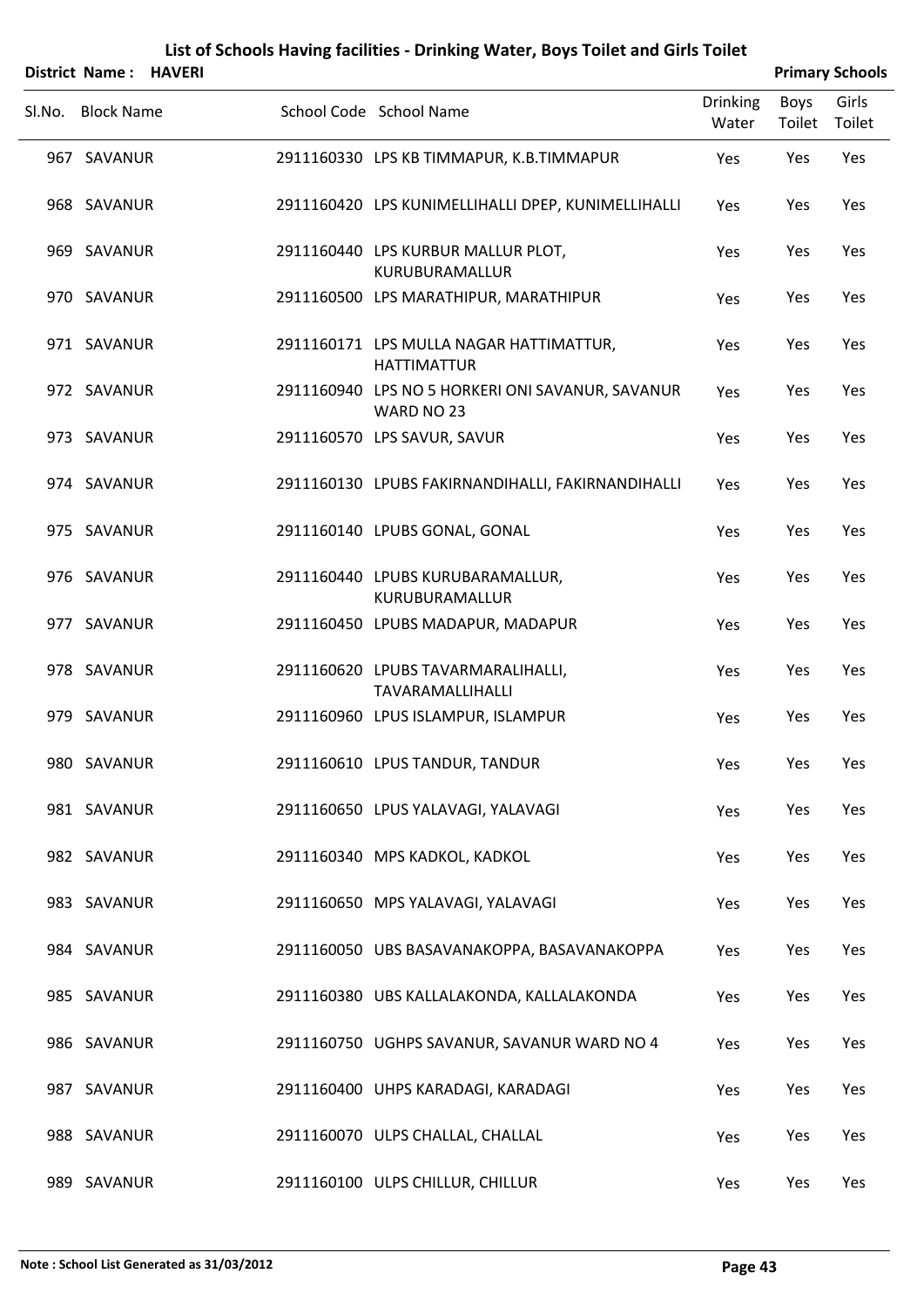|        | <b>District Name:</b> | <b>HAVERI</b> |                                                                      |                          | <b>Primary Schools</b> |                 |
|--------|-----------------------|---------------|----------------------------------------------------------------------|--------------------------|------------------------|-----------------|
| Sl.No. | <b>Block Name</b>     |               | School Code School Name                                              | <b>Drinking</b><br>Water | Boys<br>Toilet         | Girls<br>Toilet |
|        | 990 SAVANUR           |               | 2911160180 ULPS HESARUR, HESARUR                                     | Yes                      | Yes                    | Yes             |
|        | 991 SAVANUR           |               | 2911160230 ULPS HOSAHALLI, HOSAHALLI                                 | Yes                      | Yes                    | Yes             |
|        | 992 SAVANUR           |               | 2911160700 ULPS K B TIMMAPUR, TIMMAPUR                               | Yes                      | Yes                    | Yes             |
|        | 993 SAVANUR           |               | 2911160340 ULPS KADKOL, KADKOL                                       | Yes                      | Yes                    | Yes             |
|        | 994 SAVANUR           |               | 2911160750 ULPS LALSAKATTI SAVANUR, SAVANUR<br>WARD NO 4             | Yes                      | Yes                    | Yes             |
|        | 995 SAVANUR           |               | 2911160530 ULPS NADINEERALAGI, NADINEERALAGI                         | Yes                      | Yes                    | Yes             |
|        | 996 SAVANUR           |               | 2911160540 ULPS NAIKERUR DPEP, NAIKERUR                              | Yes                      | Yes                    | Yes             |
|        | 997 SAVANUR           |               | 2911160750 ULPS NO 4 SAVANUR KRISHNA NAGAR,<br>SAVANUR WARD NO 4     | Yes                      | Yes                    | Yes             |
|        | 998 SAVANUR           |               | 2911160750 ULPS NO 5 LAKSHMESHWAR ROAD<br>SAVANUR, SAVANUR WARD NO 4 | Yes                      | Yes                    | Yes             |
|        | 999 SAVANUR           |               | 2911160750 ULPS NO.3 KHANDEBAGUR SAVANUR,<br>SAVANUR WARD NO 4       | Yes                      | Yes                    | Yes             |
|        | 1000 SAVANUR          |               | 2911160630 ULPS TEGGIHALLI, TEGGIHALLI                               | Yes                      | Yes                    | Yes             |
|        | 1001 SAVANUR          |               | 2911160740 UMPS SAVANUR, SAVANUR WARD NO 3                           | Yes                      | Yes                    | Yes             |
|        | 1002 SHIGGOAN         |               | 2911171450 GHPS KSRP CAMP GANGEBHAVI, SHIGGAON<br>WARD NO 23         | Yes                      | Yes                    | Yes             |
|        | 1003 SHIGGOAN         |               | 2911171450 GLPS URDU APMC YARD SGN, SHIGGAON<br>WARD NO 23           | Yes                      | Yes                    | Yes             |
|        | 1004 SHIGGOAN         |               | 2911171030 GMKBS BANKAPUR, BANKAPUR WARD NO 4                        | Yes                      | Yes                    | Yes             |
|        | 1005 SHIGGOAN         |               | 2911170070 HPKBS BANNIKOPPA, BANNIKOPPA                              | Yes                      | Yes                    | Yes             |
|        | 1006 SHIGGOAN         |               | 2911170090 HPKBS BASAVANAL, BASAVANAL                                | Yes                      | Yes                    | Yes             |
|        | 1007 SHIGGOAN         |               | 2911170220 HPKBS HANUMARAHALLI, HANUMARAHALLI                        | Yes                      | Yes                    | Yes             |
|        | 1008 SHIGGOAN         |               | 2911170450 HPKBS KUNDUR, KUNDUR                                      | Yes                      | Yes                    | Yes             |
|        | 1009 SHIGGOAN         |               | 2911170460 HPKBS KUNNUR, KUNNUR                                      | Yes                      | Yes                    | Yes             |
|        | 1010 SHIGGOAN         |               | 2911170690 HPKBS SHEELVANTA SOMAPUR,<br>SHEELAVANT SOMAPUR           | Yes                      | Yes                    | Yes             |
|        | 1011 SHIGGOAN         |               | 2911170300 HPKGS HULGUR, HULAGUR                                     | Yes                      | Yes                    | Yes             |

1012 SHIGGOAN 2911170450 HPKGS KUNDUR, KUNDUR Yes Yes Yes Yes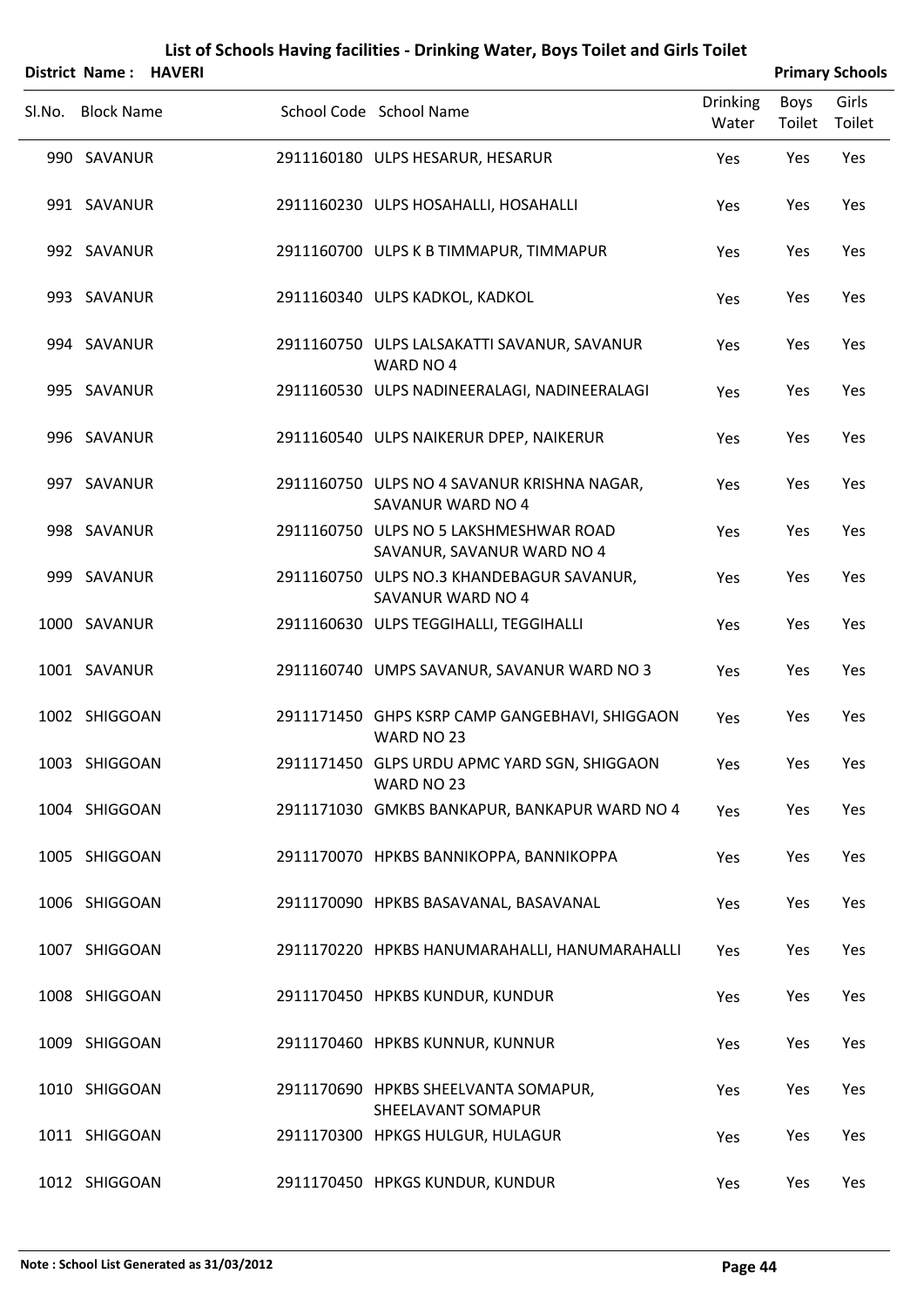|        | <b>District Name: HAVERI</b>   |  |                                                                                          |                          | <b>Primary Schools</b> |                 |
|--------|--------------------------------|--|------------------------------------------------------------------------------------------|--------------------------|------------------------|-----------------|
| Sl.No. | <b>Block Name</b>              |  | School Code School Name                                                                  | <b>Drinking</b><br>Water | Boys<br>Toilet         | Girls<br>Toilet |
|        | 1013 SHIGGOAN                  |  | 2911170760 HPKGS TADAS, TADAS                                                            | Yes                      | Yes                    | Yes             |
|        | 1014 SHIGGOAN                  |  | 2911170010 HPS ADVISOMAPUR, ADVISOMAPUR                                                  | Yes                      | Yes                    | Yes             |
|        | 1015 SHIGGOAN                  |  | 2911170020 HPS ANDALAGI, ANDALAGI                                                        | Yes                      | Yes                    | Yes             |
|        | 1016 SHIGGOAN                  |  | 2911170050 HPS BAAD, BAAD                                                                | Yes                      | Yes                    | Yes             |
|        | 1017 SHIGGOAN                  |  | 2911170080 HPS BANNUR, BANNUR                                                            | Yes                      | Yes                    | Yes             |
|        | 1018 SHIGGOAN                  |  | 2911170100 HPS BELAGALI, BELAGALI                                                        | Yes                      | Yes                    | Yes             |
|        | 1019 SHIGGOAN                  |  | 2911170110 HPS BELAVALAKOPP, BELVALKOPPA                                                 | Yes                      | Yes                    | Yes             |
|        | 1020 SHIGGOAN                  |  | 2911170220 HPS CHAKAPUR, HANUMARAHALLI                                                   | Yes                      | Yes                    | Yes             |
|        | 1021 SHIGGOAN                  |  | 2911170140 HPS CHANDAPUR, CHANDAPUR                                                      | Yes                      | Yes                    | Yes             |
|        | 1022 SHIGGOAN                  |  | 2911170150 HPS CHIKKABENDAGERI, CHIKKABENDIGERI                                          | Yes                      | Yes                    | Yes             |
|        | 1023 SHIGGOAN                  |  | 2911170160 HPS CHIKKAMALLUR, CHIKKAMALLUR                                                | Yes                      | Yes                    | Yes             |
|        | 1024 SHIGGOAN                  |  | 2911170190 HPS GANJIGATTI, GANJIGATTI                                                    | Yes                      | Yes                    | Yes             |
|        | 1025 SHIGGOAN                  |  | 2911170960 HPS GUDDADACHANAPUR,<br>GUDDADACHANAPUR                                       | Yes                      | Yes                    | Yes             |
|        | 1026 SHIGGOAN<br>1027 SHIGGOAN |  | 2911170820 HPS GUTGOODI, GOTAGODI                                                        | Yes                      | Yes                    | Yes             |
|        | 1028 SHIGGOAN                  |  | 2911170200 HPS HALEBANKAPUR, HALEBANKAPUR<br>2911170230 HPS HIREBENDIGERI, HIREBENDIGERI | Yes                      | Yes<br>Yes             | Yes<br>Yes      |
|        | 1029 SHIGGOAN                  |  | 2911170240 HPS HIREMALLUR, HIREMALLUR                                                    | Yes<br>Yes               | Yes                    | Yes             |
|        | 1030 SHIGGOAN                  |  | 2911170250 HPS HIREMANKATTI, HIREMANKATTI                                                | Yes                      | Yes                    | Yes             |
|        | 1031 SHIGGOAN                  |  | 2911170280 HPS HOTANAHALLI, HOTANAHALLI                                                  | Yes                      | Yes                    | Yes             |
|        | 1032 SHIGGOAN                  |  | 2911170320 HPS HULSOGI, HULSOGI                                                          | Yes                      | Yes                    | Yes             |
|        | 1033 SHIGGOAN                  |  | 2911170330 HPS HUNGUND, HUNAGUND                                                         | Yes                      | Yes                    | Yes             |
|        | 1034 SHIGGOAN                  |  | 2911170350 HPS IBRAHIMPUR, IBRAHIMPUR                                                    | Yes                      | Yes                    | Yes             |
|        | 1035 SHIGGOAN                  |  | 2911170380 HPS KABNUR, KABANUR                                                           | Yes                      | Yes                    | Yes             |
|        |                                |  |                                                                                          |                          |                        |                 |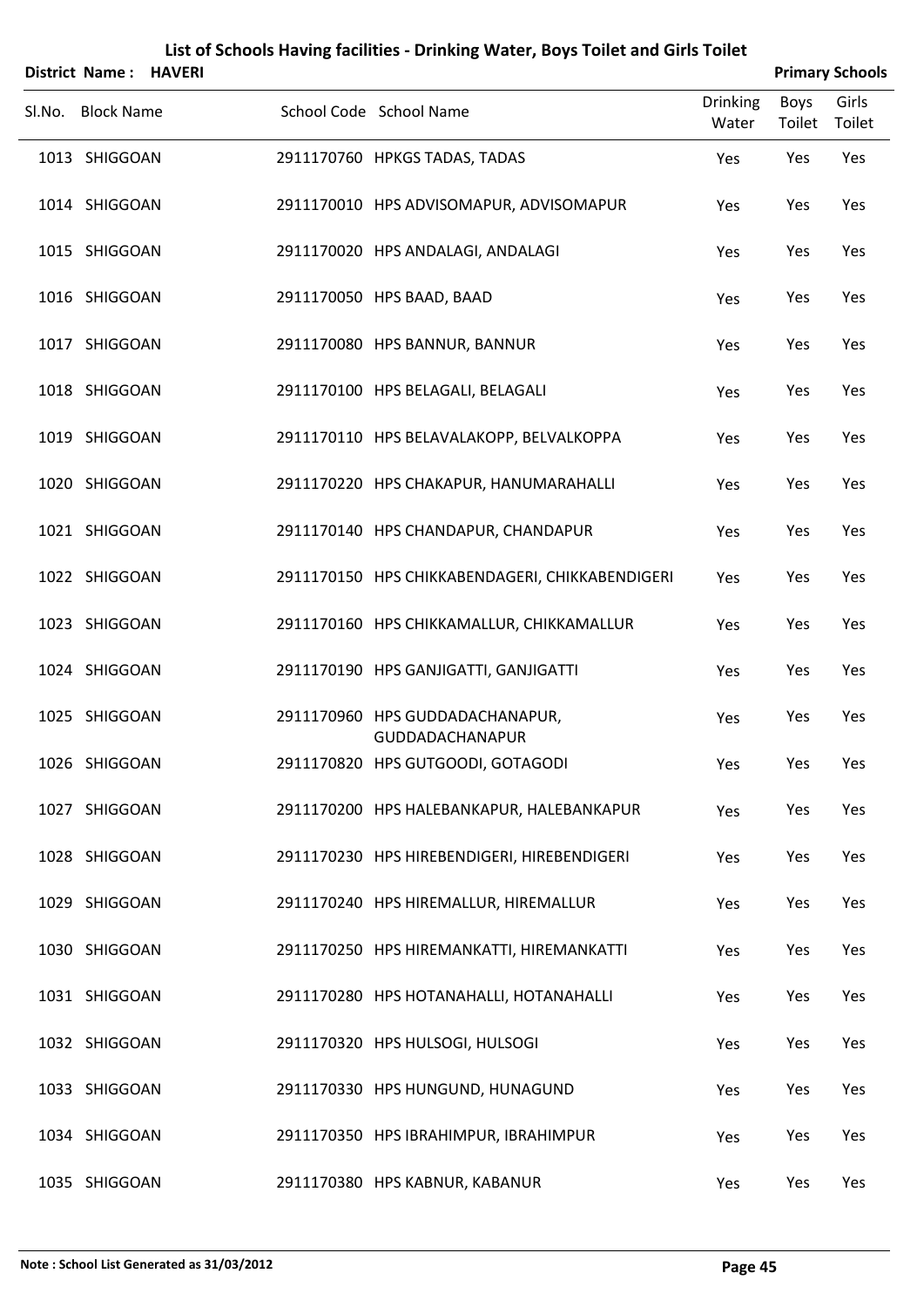| District Name: HAVERI |  |                                                  |                          |                | <b>Primary Schools</b> |
|-----------------------|--|--------------------------------------------------|--------------------------|----------------|------------------------|
| Sl.No. Block Name     |  | School Code School Name                          | <b>Drinking</b><br>Water | Boys<br>Toilet | Girls<br>Toilet        |
| 1036 SHIGGOAN         |  | 2911170390 HPS KADHALLI, KADHALLI                | Yes                      | Yes            | Yes                    |
| 1037 SHIGGOAN         |  | 2911170410 HPS KALYAN, KALYAN                    | Yes                      | Yes            | Yes                    |
| 1038 SHIGGOAN         |  | 2911170830 HPS KAMANAHALLI, KAMANAHALLI          | Yes                      | Yes            | Yes                    |
| 1039 SHIGGOAN         |  | 2911170420 HPS KENGAPUR, KENGAPUR                | Yes                      | Yes            | Yes                    |
| 1040 SHIGGOAN         |  | 2911170440 HPS KONANAKERI, KONANAKERI            | Yes                      | Yes            | Yes                    |
| 1041 SHIGGOAN         |  | 2911171190 HPS KOTTIGERI, BANKAPUR WARD NO 20    | Yes                      | Yes            | Yes                    |
| 1042 SHIGGOAN         |  | 2911170430 HPS KURSAPUR, KHURSAPUR               | Yes                      | Yes            | Yes                    |
| 1043 SHIGGOAN         |  | 2911170470 HPS KYALKOND, KYALKOND                | Yes                      | Yes            | Yes                    |
| 1044 SHIGGOAN         |  | 2911170480 HPS LAKKIKOPP, LAKKIKOPPA             | Yes                      | Yes            | Yes                    |
| 1045 SHIGGOAN         |  | 2911170490 HPS MADLI, MADLI                      | Yes                      | Yes            | Yes                    |
| 1046 SHIGGOAN         |  | 2911170540 HPS MUGALI, MUGALI                    | Yes                      | Yes            | Yes                    |
| 1047 SHIGGOAN         |  | 2911170550 HPS MUGLIKATTI, MUGALIKATTI           | Yes                      | Yes            | Yes                    |
| 1048 SHIGGOAN         |  | 2911170930 HPS MUKABISRAKATTI, MUKABASARIKATTI   | Yes                      | Yes            | Yes                    |
| 1049 SHIGGOAN         |  | 2911170570 HPS MULLKERI, MULLIKERI               | Yes                      | Yes            | Yes                    |
| 1050 SHIGGOAN         |  | 2911170600 HPS NARAYANAPUR, NARAYANAPUR          | Yes                      | Yes            | Yes                    |
| 1051 SHIGGOAN         |  | 2911170610 HPS NEERALAGI, NEERALAGI              | Yes                      | Yes            | Yes                    |
| 1052 SHIGGOAN         |  | 2911170630 HPS NIDGUNDI, NIDGUNDI                | Yes                      | Yes            | Yes                    |
| 1053 SHIGGOAN         |  | 2911171270 HPS NO.2 SHIGGOAN, SHIGGAON WARD NO 5 | Yes                      | Yes            | Yes                    |
| 1054 SHIGGOAN         |  | 2911170640 HPS PANIGATTI, PANIGATTI              | Yes                      | Yes            | Yes                    |
| 1055 SHIGGOAN         |  | 2911170660 HPS SADASHIVPETH, SADASHIVAPETH       | Yes                      | Yes            | Yes                    |
| 1056 SHIGGOAN         |  | 2911170680 HPS SHADAGARAVALLI, SHADGARVALLI      | Yes                      | Yes            | Yes                    |
| 1057 SHIGGOAN         |  | 2911170720 HPS SHINGAPUR, SINGAPUR               | Yes                      | Yes            | Yes                    |
| 1058 SHIGGOAN         |  | 2911170730 HPS SHISUVINHAL, SHISHUVINAHAL        | Yes                      | Yes            | Yes                    |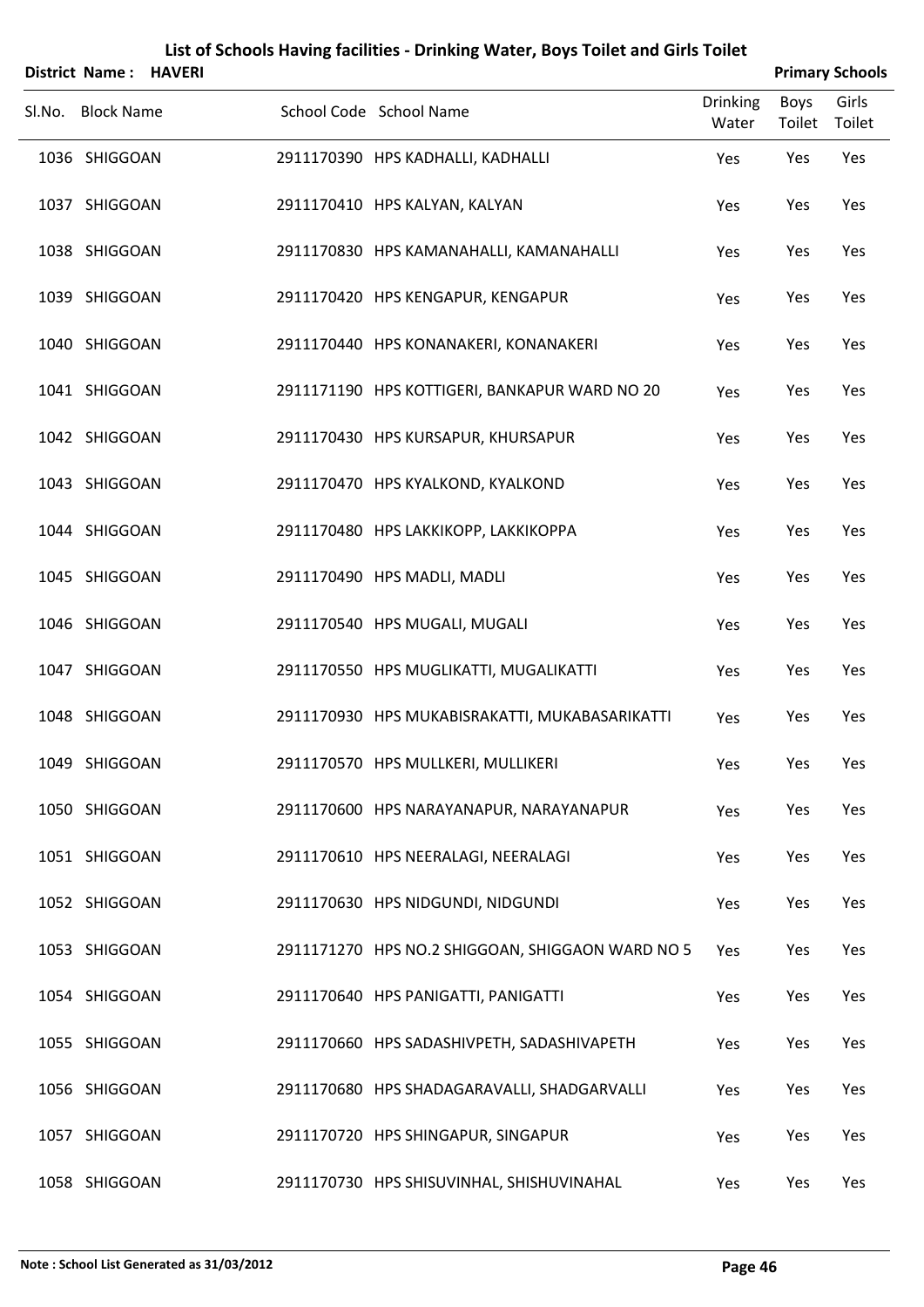| District Name: HAVERI |  |                                                               |                          |                       | <b>Primary Schools</b> |
|-----------------------|--|---------------------------------------------------------------|--------------------------|-----------------------|------------------------|
| Sl.No. Block Name     |  | School Code School Name                                       | <b>Drinking</b><br>Water | <b>Boys</b><br>Toilet | Girls<br>Toilet        |
| 1059 SHIGGOAN         |  | 2911170750 HPS SURPGATTI, SURPAGATTI                          | Yes                      | Yes                   | Yes                    |
| 1060 SHIGGOAN         |  | 2911170770 HPS TIMMAPUR, TIMMAPUR                             | Yes                      | Yes                   | Yes                    |
| 1061 SHIGGOAN         |  | 2911170790 HPS VANHALLI, VANAHALLI                            | Yes                      | Yes                   | Yes                    |
| 1062 SHIGGOAN         |  | 2911170760 HPS VDS TADAS, TADAS                               | Yes                      | Yes                   | Yes                    |
| 1063 SHIGGOAN         |  | 2911170050 HPUBS BAAD, BAAD                                   | Yes                      | Yes                   | Yes                    |
| 1064 SHIGGOAN         |  | 2911171110 HPUBS BANKAPUR, BANKAPUR WARD NO 12                | Yes                      | Yes                   | Yes                    |
| 1065 SHIGGOAN         |  | 2911170240 HPUBS HIREMALLUR PLOT, HIREMALLUR                  | Yes                      | Yes                   | Yes                    |
| 1066 SHIGGOAN         |  | 2911170280 HPUBS HOTANAHALLI, HOTANAHALLI                     | Yes                      | Yes                   | Yes                    |
| 1067 SHIGGOAN         |  | 2911170300 HPUBS HULGUR, HULAGUR                              | Yes                      | Yes                   | Yes                    |
| 1068 SHIGGOAN         |  | 2911170350 HPUBS IBRAHIMPUR, IBRAHIMPUR                       | Yes                      | Yes                   | Yes                    |
| 1069 SHIGGOAN         |  | 2911171190 HPUBS KOTIGERI, BANKAPUR WARD NO 20                | Yes                      | Yes                   | Yes                    |
| 1070 SHIGGOAN         |  | 2911170450 HPUBS KUNDUR, KUNDUR                               | Yes                      | Yes                   | Yes                    |
| 1071 SHIGGOAN         |  | 2911171370 HPUBS SHIGGOAN, SHIGGAON WARD NO 15                | Yes                      | Yes                   | Yes                    |
| 1072 SHIGGOAN         |  | 2911171110 HPUGS BANKAPUR, BANKAPUR WARD NO 12                | Yes                      | Yes                   | Yes                    |
| 1073 SHIGGOAN         |  | 2911170020 HPUS ANDALAGI, ANDALAGI                            | Yes                      | Yes                   | Yes                    |
| 1074 SHIGGOAN         |  | 2911170140 HPUS CHANDAPUR, CHANDAPUR                          | Yes                      | Yes                   | Yes                    |
| 1075 SHIGGOAN         |  | 2911170360 HPUS JAKANAKATTI, JAKKANAKATTI                     | Yes                      | Yes                   | Yes                    |
| 1076 SHIGGOAN         |  | 2911171270 HPUS MAKANGALLI, SHIGGAON WARD NO 5                | Yes                      | Yes                   | Yes                    |
| 1077 SHIGGOAN         |  | 2911170760 HPUS TADAS, TADAS                                  | Yes                      | Yes                   | Yes                    |
| 1078 SHIGGOAN         |  | 2911170760 KBS TADAS, TADAS                                   | Yes                      | Yes                   | Yes                    |
| 1079 SHIGGOAN         |  | 2911170260 LPBS HONNAPUR, HONNAPUR                            | Yes                      | Yes                   | Yes                    |
| 1080 SHIGGOAN         |  | 2911170460 LPGS KUNNUR, KUNNUR                                | Yes                      | Yes                   | Yes                    |
| 1081 SHIGGOAN         |  | 2911171000 LPKBS ANKADAKANA, BANKAPUR WARD NO<br>$\mathbf{1}$ | Yes                      | Yes                   | Yes                    |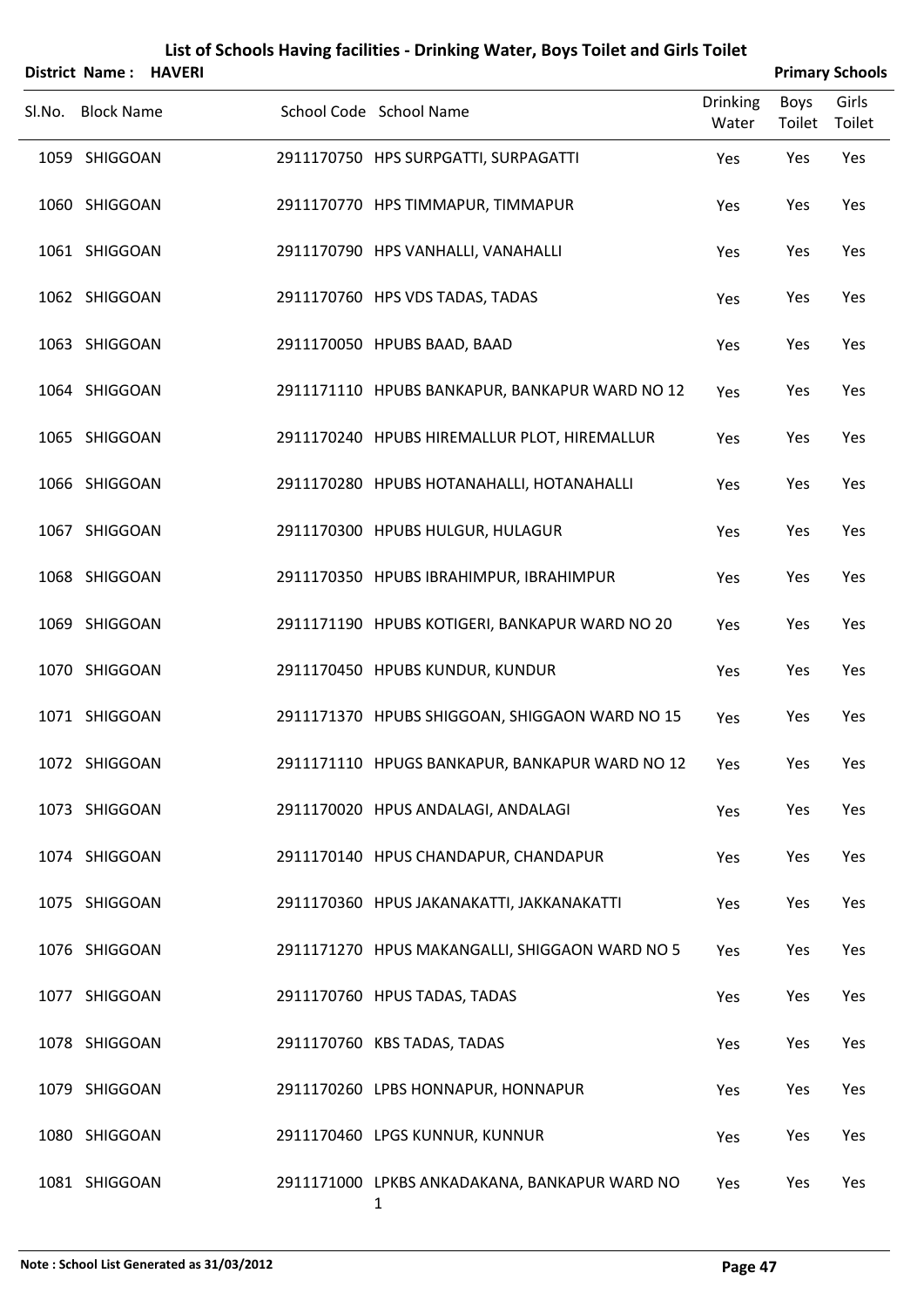| District Name: HAVERI |  |                                                           |                          |                | <b>Primary Schools</b> |
|-----------------------|--|-----------------------------------------------------------|--------------------------|----------------|------------------------|
| Sl.No. Block Name     |  | School Code School Name                                   | <b>Drinking</b><br>Water | Boys<br>Toilet | Girls<br>Toilet        |
| 1082 SHIGGOAN         |  | 2911171210 LPKBS HARIJANKERI, BANKAPUR WARD NO<br>22      | Yes                      | Yes            | Yes                    |
| 1083 SHIGGOAN         |  | 2911170290 LPKBS HOTTUR, HOTTUR                           | Yes                      | Yes            | Yes                    |
| 1084 SHIGGOAN         |  | 2911170180 LPKBS L.T. DUNDSHI, DUNDHASHI                  | Yes                      | Yes            | Yes                    |
| 1085 SHIGGOAN         |  | 2911170910 LPKBS TARLAGATTI, H TARALAGATTA                | Yes                      | Yes            | Yes                    |
| 1086 SHIGGOAN         |  | 2911170180 LPKGS DUNDSHI, DUNDHASHI                       | Yes                      | Yes            | Yes                    |
| 1087 SHIGGOAN         |  | 2911170030 LPS ARTAL, ARTAL                               | Yes                      | Yes            | Yes                    |
| 1088 SHIGGOAN         |  | 2911170990 LPS B BASAPURA, BASAPURA B                     | Yes                      | Yes            | Yes                    |
| 1089 SHIGGOAN         |  | 2911170880 LPS BASAVANAKOPPA, BASAVANAKOPPA               | Yes                      | Yes            | Yes                    |
| 1090 SHIGGOAN         |  | 2911170980 LPS BASAVANKATTI, BASAVANKATTI                 | Yes                      | Yes            | Yes                    |
| 1091 SHIGGOAN         |  | 2911170120 LPS BHADRAPUR, BHADRAPUR                       | Yes                      | Yes            | Yes                    |
| 1092 SHIGGOAN         |  | 2911170130 LPS BISNALLI, BISNALLI                         | Yes                      | Yes            | Yes                    |
| 1093 SHIGGOAN         |  | 2911170810 LPS BISTIKOPP, BISETIKOPPA                     | Yes                      | Yes            | Yes                    |
| 1094 SHIGGOAN         |  | 2911170170 LPS CHIKKAMANAKATTI, CHIKKAMANKATTI            | Yes                      | Yes            | Yes                    |
| 1095 SHIGGOAN         |  | 2911170840 LPS CHIKKANELLUR, CHIKKANELLUR                 | Yes                      | Yes            | Yes                    |
| 1096 SHIGGOAN         |  | 2911170240 LPS DPEP HIREMALLUR, HIREMALLUR                | Yes                      | Yes            | Yes                    |
| 1097 SHIGGOAN         |  | 2911171450 LPS GANGENUR, SHIGGAON WARD NO 23              | Yes                      | Yes            | Yes                    |
| 1098 SHIGGOAN         |  | 2911170960 LPS GUDDADA CHANNAPUR PLOT,<br>GUDDADACHANAPUR | Yes                      | Yes            | Yes                    |
| 1099 SHIGGOAN         |  | 2911170210 LPS HANAKANAHALLI, HANAKANAHALLI               | Yes                      | Yes            | Yes                    |
| 1100 SHIGGOAN         |  | 2911170230 LPS HIREBENDIGERI PLOT, HIREBENDIGERI          | Yes                      | Yes            | Yes                    |
| 1101 SHIGGOAN         |  | 2911170240 LPS HIREMALLUR PLOT, HIREMALLUR                | Yes                      | Yes            | Yes                    |
| 1102 SHIGGOAN         |  | 2911170280 LPS HOTANAHALLI, HOTANAHALLI                   | Yes                      | Yes            | Yes                    |
| 1103 SHIGGOAN         |  | 2911170310 LPS HULIKATTI, HULIKATTI                       | Yes                      | Yes            | Yes                    |
| 1104 SHIGGOAN         |  | 2911170340 LPS HUNSIKATTI, HUNSIKATTI                     | Yes                      | Yes            | Yes                    |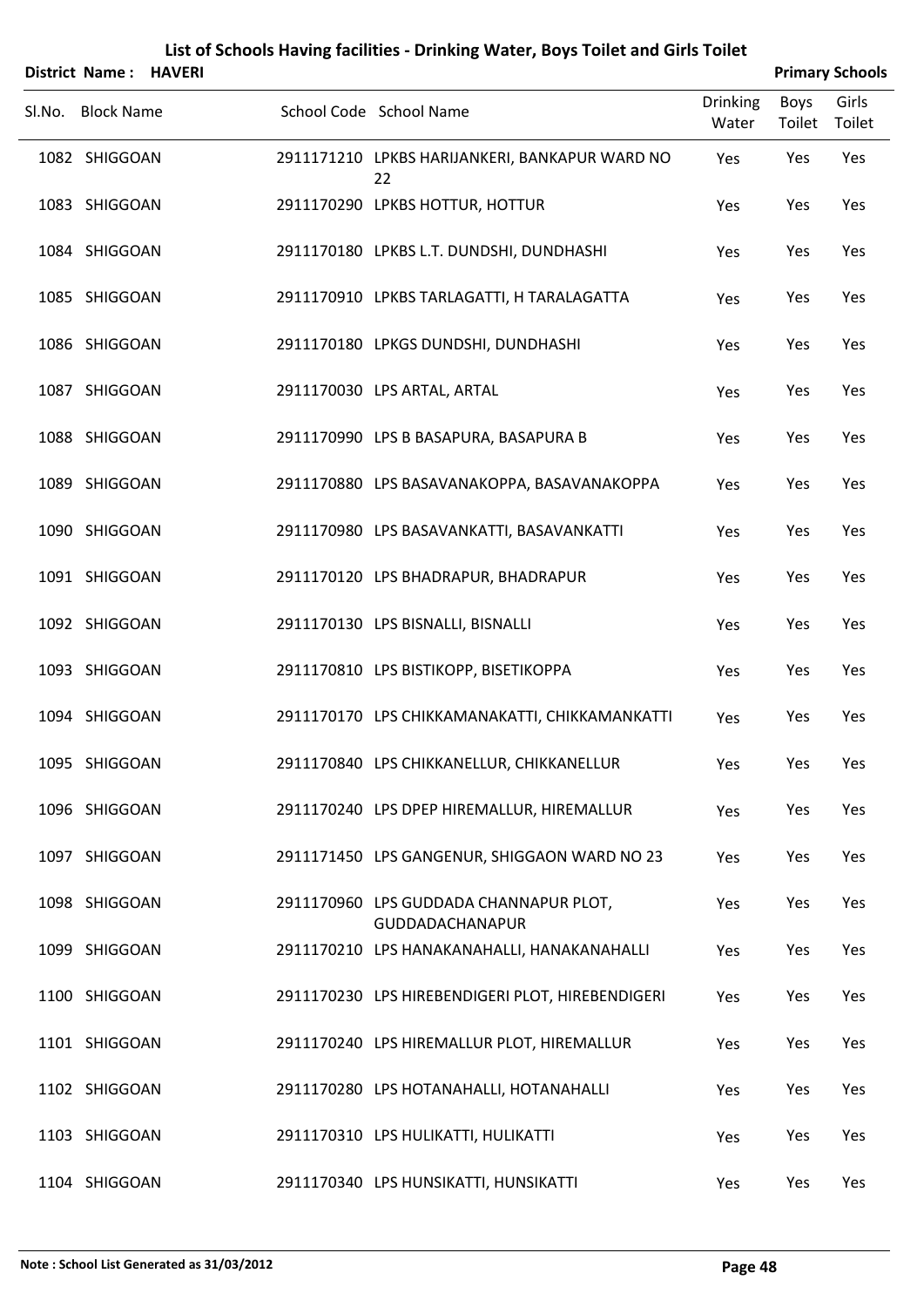|        | District Name: HAVERI |  |                                                                 |                          |                | <b>Primary Schools</b> |
|--------|-----------------------|--|-----------------------------------------------------------------|--------------------------|----------------|------------------------|
| Sl.No. | <b>Block Name</b>     |  | School Code School Name                                         | <b>Drinking</b><br>Water | Boys<br>Toilet | Girls<br>Toilet        |
|        | 1105 SHIGGOAN         |  | 2911170360 LPS JAKANAKATTI TANDA, JAKKANAKATTI                  | Yes                      | Yes            | Yes                    |
|        | 1106 SHIGGOAN         |  | 2911170360 LPS JAKANAKATTI, JAKKANAKATTI                        | Yes                      | Yes            | Yes                    |
|        | 1107 SHIGGOAN         |  | 2911170940 LPS JALIKATTI, JALIKATTI                             | Yes                      | Yes            | Yes                    |
|        | 1108 SHIGGOAN         |  | 2911170370 LPS JONDALGATTI, JONDALAGATTI                        | Yes                      | Yes            | Yes                    |
|        | 1109 SHIGGOAN         |  | 2911170360 LPS KAKANAKATTI THANDA(PLOT),<br><b>JAKKANAKATTI</b> | Yes                      | Yes            | Yes                    |
|        | 1110 SHIGGOAN         |  | 2911170400 LPS KALKATTI, KALAKATTI                              | Yes                      | Yes            | Yes                    |
|        | 1111 SHIGGOAN         |  | 2911170850 LPS KANKANWAD, KANKANAWAD                            | Yes                      | Yes            | Yes                    |
|        | 1112 SHIGGOAN         |  | 2911171180 LPS KOTIGERI, BANKAPUR WARD NO 19                    | Yes                      | Yes            | Yes                    |
|        | 1113 SHIGGOAN         |  | 2911170490 LPS KRUSHI NAGAR, MADLI                              | Yes                      | Yes            | Yes                    |
|        | 1114 SHIGGOAN         |  | 2911170460 LPS KUNNUR PLOT, KUNNUR                              | Yes                      | Yes            | Yes                    |
|        | 1115 SHIGGOAN         |  | 2911170500 LPS MAKAPUR, MAKAPUR                                 | Yes                      | Yes            | Yes                    |
|        | 1116 SHIGGOAN         |  | 2911170510 LPS MALANAYAKANAKOPPA,<br>MALLANAYAKANAKOPPA         | Yes                      | Yes            | Yes                    |
|        | 1117 SHIGGOAN         |  | 2911170520 LPS MAMADAPUR, MAMADAPUR                             | Yes                      | Yes            | Yes                    |
|        | 1118 SHIGGOAN         |  | 2911171480 LPS MANCHINKOPPA, MANCHIKOPPA                        | Yes                      | Yes            | Yes                    |
|        | 1119 SHIGGOAN         |  | 2911170220 LPS MOTALLI, HANUMARAHALLI                           | Yes                      | Yes            | Yes                    |
|        | 1120 SHIGGOAN         |  | 2911170530 LPS MUDDINKOPP, MUDDINAKOPPA                         | Yes                      | Yes            | Yes                    |
|        | 1121 SHIGGOAN         |  | 2911170580 LPS MUNVALLI, MUNAVALLI                              | Yes                      | Yes            | Yes                    |
|        | 1122 SHIGGOAN         |  | 2911170590 LPS MUTTALLI, MUTTALLI                               | Yes                      | Yes            | Yes                    |
|        | 1123 SHIGGOAN         |  | 2911170620 LPS NEERALAKATTI, NEERALAKATTI                       | Yes                      | Yes            | Yes                    |
|        | 1124 SHIGGOAN         |  | 2911171320 LPS NEW PET SHIGGAON, SHIGGAON WARD<br><b>NO 10</b>  | Yes                      | Yes            | Yes                    |
|        | 1125 SHIGGOAN         |  | 2911171440 LPS NO.3 SHIGGOAN, SHIGGAON WARD NO<br>22            | Yes                      | Yes            | Yes                    |
|        | 1126 SHIGGOAN         |  | 2911170650 LPS RAJIV GRAM, RAJIVAGRAM                           | Yes                      | Yes            | Yes                    |
|        | 1127 SHIGGOAN         |  | 2911171450 LPS RAJIVNAGAR, SHIGGAON WARD NO 23                  | Yes                      | Yes            | Yes                    |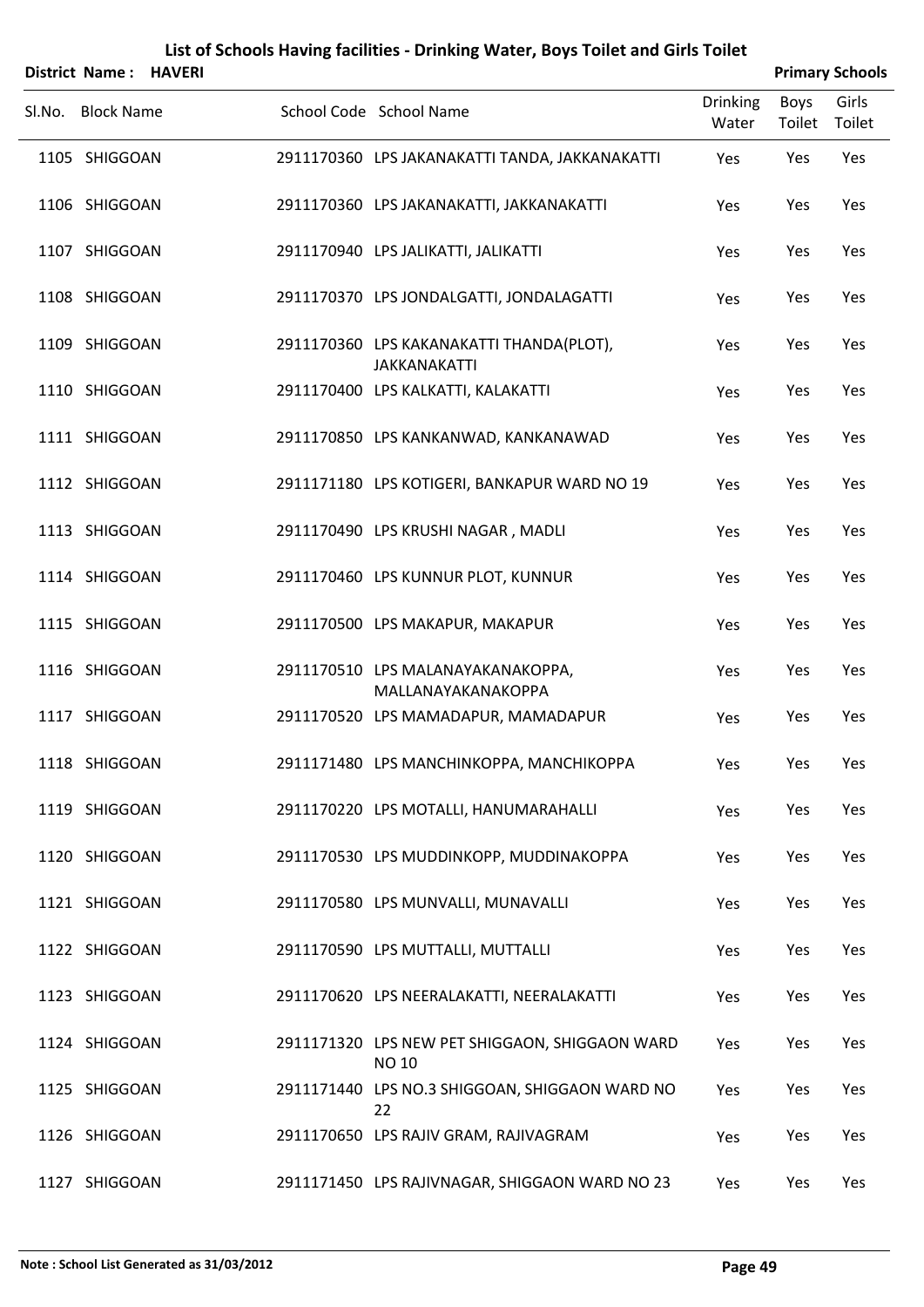|        | District Name: HAVERI |  |                                                                        |                          |                | <b>Primary Schools</b> |
|--------|-----------------------|--|------------------------------------------------------------------------|--------------------------|----------------|------------------------|
| Sl.No. | <b>Block Name</b>     |  | School Code School Name                                                | <b>Drinking</b><br>Water | Boys<br>Toilet | Girls<br>Toilet        |
|        | 1128 SHIGGOAN         |  | 2911170700 LPS SHIDLAPUR, SHIDLAPUR                                    | Yes                      | Yes            | Yes                    |
|        | 1129 SHIGGOAN         |  | 2911170670 LPS SHYBAL, SHABAL                                          | Yes                      | Yes            | Yes                    |
|        | 1130 SHIGGOAN         |  | 2911170740 LPS SHYDAMBI, SHYDAMBI                                      | Yes                      | Yes            | Yes                    |
|        | 1131 SHIGGOAN         |  | 2911170760 LPS TADAS TANDA, TADAS                                      | Yes                      | Yes            | Yes                    |
|        | 1132 SHIGGOAN         |  | 2911170780 LPS TORUR, TORUR                                            | Yes                      | Yes            | Yes                    |
|        | 1133 SHIGGOAN         |  | 2911170790 LPS VANHALLI PLOT, VANAHALLI                                | Yes                      | Yes            | Yes                    |
|        | 1134 SHIGGOAN         |  | 2911170800 LPS YATTINAHALLI TANDA, YATTINAHALLI                        | Yes                      | Yes            | Yes                    |
|        | 1135 SHIGGOAN         |  | 2911170040 LPUBS ATTIGERI, ATTIGERI                                    | Yes                      | Yes            | Yes                    |
|        | 1136 SHIGGOAN         |  | 2911170080 LPUBS BANNUR, BANNUR                                        | Yes                      | Yes            | Yes                    |
|        | 1137 SHIGGOAN         |  | 2911170110 LPUBS BELAVALAKOPP, BELVALKOPPA                             | Yes                      | Yes            | Yes                    |
|        | 1138 SHIGGOAN         |  | 2911170150 LPUBS CHIKKABENDIGIRI, CHIKKABENDIGERI                      | Yes                      | Yes            | Yes                    |
|        | 1139 SHIGGOAN         |  | 2911170180 LPUBS DUNDSHI, DUNDHASHI                                    | Yes                      | Yes            | Yes                    |
|        | 1140 SHIGGOAN         |  | 2911171000 LPUBS H- BASHA DARGA BANKAPUR,<br><b>BANKAPUR WARD NO 1</b> | Yes                      | Yes            | Yes                    |
|        | 1141 SHIGGOAN         |  | 2911170270 LPUBS HOSUR, HOSUR                                          | Yes                      | Yes            | Yes                    |
|        | 1142 SHIGGOAN         |  | 2911170300 LPUBS HULGUR DARGA, HULAGUR                                 | Yes                      | Yes            | Yes                    |
|        | 1143 SHIGGOAN         |  | 2911170460 LPUBS KUNNUR, KUNNUR                                        | Yes                      | Yes            | Yes                    |
|        | 1144 SHIGGOAN         |  | 2911170470 LPUBS KYALKOND, KYALKOND                                    | Yes                      | Yes            | Yes                    |
|        | 1145 SHIGGOAN         |  | 2911171390 LPUBS MOULI NAGAR SHIGGAON,<br>SHIGGAON WARD NO 17          | Yes                      | Yes            | Yes                    |
|        | 1146 SHIGGOAN         |  | 2911170930 LPUBS MUKABASARIKATTI,<br>MUKABASARIKATTI                   | Yes                      | Yes            | Yes                    |
|        | 1147 SHIGGOAN         |  | 2911171090 LPUBS SHAHBAZAAR, BANKAPUR WARD NO<br>10                    | Yes                      | Yes            | Yes                    |
|        | 1148 SHIGGOAN         |  | 2911170250 LPUS HIREMANKATTI, HIREMANKATTI                             | Yes                      | Yes            | Yes                    |
|        | 1149 SHIGGOAN         |  | 2911170380 LPUS KABNUR, KABANUR                                        | Yes                      | Yes            | Yes                    |
|        | 1150 SHIGGOAN         |  | 2911170550 LPUS MUGLIKATTI, MUGALIKATTI                                | Yes                      | Yes            | Yes                    |